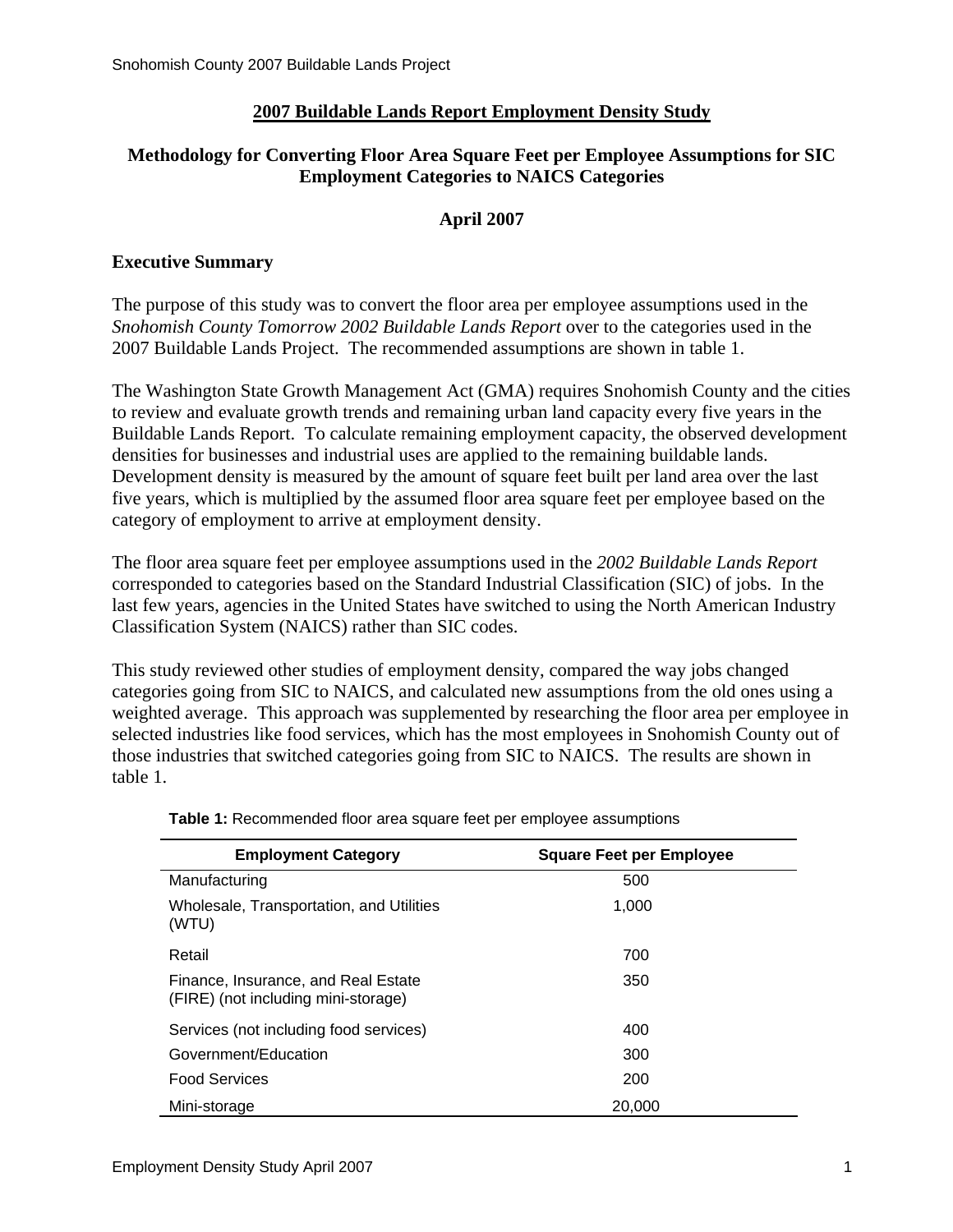## **Introduction**

Under the Washington State Growth Management Act (GMA), Snohomish County and its cities are required to review and evaluate growth trends and remaining land capacity every five years in the Buildable Lands Report. To measure remaining employment capacity, observed development densities for businesses and industrial uses are multiplied by the remaining buildable lands. Because development is measured based on the amount of square feet of building space permitted, it is assumed that a certain number of people can be employed based on the category of employment and the amount of floor area built. The *floor area square feet per employee by employment category* assumptions are some of the key assumptions used in the Buildable Lands Report.

The floor area per employee assumptions used in the *Snohomish County Tomorrow 2002 Buildable Lands Report* correspond to categories based on the Standard Industrial Classification (SIC) of jobs. In the last few years, agencies in the United States have switched from using SIC codes to the North American Industry Classification System (NAICS).

#### *Purpose*

The purpose of this study was to convert the old floor area square feet per employee assumptions over to NAICS categories.

This report summarizes the background of the project, followed by a description of the project design, summary of similar studies, description of the methodology and data used, results, and conclusion.

## **Background**

#### *Use of the floor area square feet per employee assumptions*

To measure remaining employment capacity, the Buildable Lands Report uses observed development densities for categories of businesses and industries to determine how much floor area can be built in the remaining buildable land. In order to compare that to expected employment growth, it is assumed that a certain number of people can be employed based on the category of employment use and the amount of floor area that can be built. The floor area square feet per employee by employment category assumptions are key assumptions used in the Buildable Lands Report. The *Snohomish County Tomorrow 2002 Buildable Lands Report* uses the following methodology:

When calculating additional employment capacity, the formula that applied observed densities by plan/zone to vacant, partially-used or redevelopable parcels, was performed on a parcel-by-parcel basis. Any fractional employees that resulted from the parcel-level calculation of additional employment capacity was truncated (dropped). Specifically, the formula works as follows:

Additional employment capacity = (buildable acres x employment sector FAR  $x$ ) 43560 / square feet per employee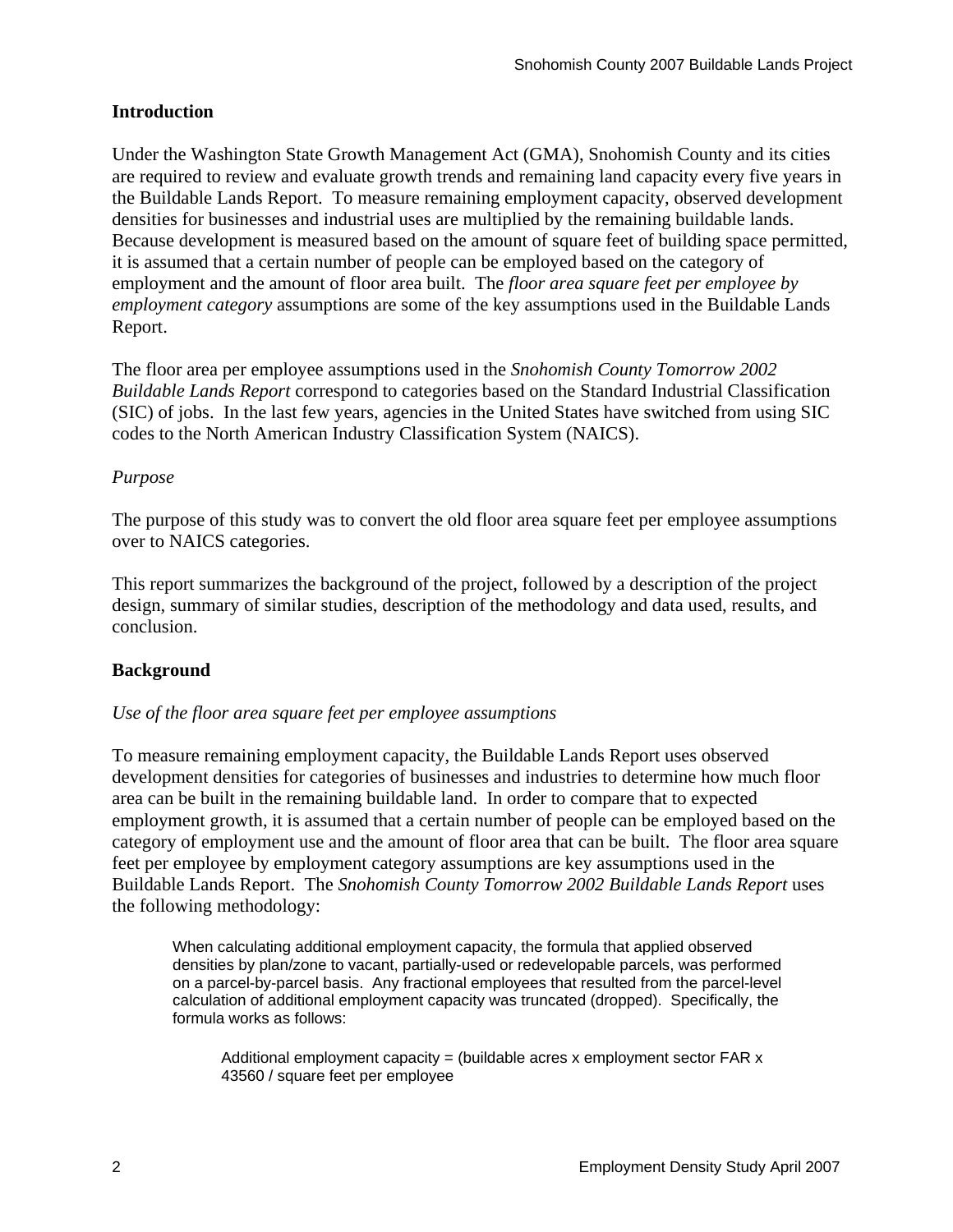Employment Sector FARs (floor area ratios) are the observed values calculated by plan and zone designation in the development history summary reports. There are distinct FARs for development observed in the following employment sectors:

- Manufacturing (MANU)
- Wholesale, Transportation, Communications, Utilities (WTCU)
- Retail (RET)
- Finance, Insurance, Real Estate, Services (FIRES)
- Government/Education (GOVED)

Buildable acres are converted to square feet in the formula by multiplying by 43560 (the number of square feet in an acre). The result is then divided by the assumed number of square feet per employee by employment sector:

- $MANU = 500$  square feet per employee
- WTCU = 833 square feet per employee
- RET = 600 square feet per employee
- FIRES = 395 square feet per employee
- GOVED = 300 square feet per employee

These estimates were derived from research previously conducted in Snohomish County, in cooperation with the Snohomish County Economic Development Council (1985 Snohomish County Business and Industrial Land Survey, updated in 1995 as the Employment Land Capacity Analysis for Unincorporated Snohomish County). This information was also compared with recent estimates published by the Institute of Transportation Engineers and was found to compare favorably.

An example of how this formula was performed at the parcel level is shown below. Assume that a parcel (whether vacant, partially-used or redevelopable) has an estimate of buildable area of 3.5 acres. Also, assume that the parcel is located in a commercial zone in which there is an observed FAR of .20 (ratio of usable employment space built to land area built upon) for retail uses during the 1995 – 2000 period.

Additional employment capacity = (buildable acres x employment sector FAR  $x$ 43560 / square feet per employee by sector)

Additional employment capacity =  $(3.5 \text{ acres} \times .20 \text{ FAR} \times 43560 / 600 \text{ square feet})$ per retail employee)

Additional employment capacity = 50 employees

Notice that the fractional amount of 0.82 employees is dropped from the additional capacity estimate for the parcel. Also, for redevelopable parcels, any existing employment estimated based on the square footage of existing commercial and industrial structures on the parcel that are assumed to be redeveloped (i.e., assumed to be demolished) are subtracted from the estimate of additional employment capacity using a standard average of 500 square feet per employee.<sup>[1](#page-2-0)</sup>

<span id="page-2-0"></span><sup>1</sup> Snohomish County Tomorrow, *2002 Growth Monitoring/Buildable Lands Report* (Everett, WA: Snohomish County Planning and Development Services, 2003), 24-25. That report referred to the assumed "square feet per employee by sector." For this report, "floor area square feet per employee by employment category" has the equivalent meaning. *Floor area* has been added to specify that it is the floor area built, and not the square feet of buildable land area, which is divided by the square feet per employee assumption to arrive at employment capacity. Other jurisdictions have developed employees per land area assumptions instead. *Employment category* is a generic term here referring to the categories that have been defined for the 2007 Buildable Lands Project. They are based on the *major industrial categories* as defined by the Puget Sound Regional Council, as opposed to employment *sectors* as defined under NAICS. Employment sectors and major industrial categories are shown in tables 2 and 3.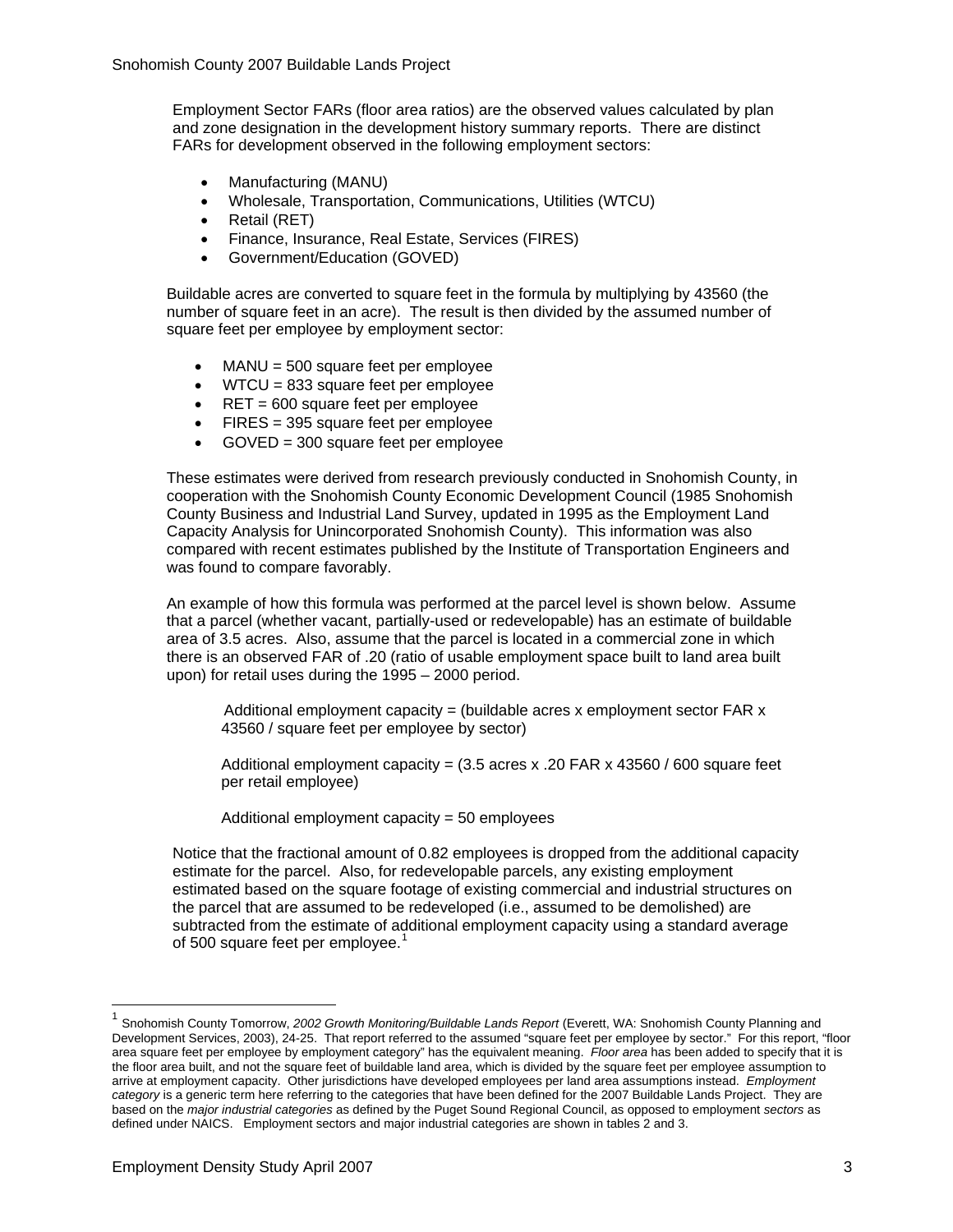#### *Switch to NAICS Categories*

In the last few years, the standard system of categorizing jobs in the United States has switched from using Standard Industrial Classification (SIC) codes to the North American Industry Classification System (NAICS). According to the U.S. Census Bureau:

NAICS is based on a consistent, economic concept. Establishments that use the same or similar processes to produce goods or services are grouped together. The SIC, developed in the 1930s and revised periodically over the past 50 years, was not based on a consistent economic concept. Some industries are demand based while others are production based.

NAICS recognizes the changing and growing services-based economy of the United States and its North American neighbors. NAICS includes 1,170 industries of which 565 are servicebased industries. The SIC had 1,004 industries of which 416 were service related industries. Three hundred and fifty eight new industries are recognized in NAICS, 250 of which are services producing industries. There are 20 sectors in NAICS of which 16 are services related. The SIC had ten divisions of which five were service-related. A chart in another article shows the relationship between NAICS sectors and SIC Divisions. [See table 2]

NAICS provides for comparable statistics among the North American countries. In addition, it provides for more comparable information with ISIC [International Standard Industrial Classification.] The SIC did not. $2$ 

The floor area square feet per employee assumptions used in the *2002 Buildable Lands Report* correspond to the SIC categories. In order to calculate employment capacity that can be compared to annual employment estimates that are now available only in NAICS categories, the floor area per employee assumptions must be converted over to the NAICS categories as well. The major industrial categories under NAICS:

- Construction and Resources (Const/Res)
- Finance, Insurance, and Real Estate (FIRE)
- Government and Education (Gov/Ed)
- Manufacturing (Manu)
- Retail
- Services
- Wholesale, Transportation, and Utilities (WTU)

Table 2 shows the changes in categories for various industries in going from SIC to NAICS. Table 3 shows how they relate to the major industrial categories that the Puget Sound Regional Council (PSRC) uses for regional estimates and forecasts.

<span id="page-3-0"></span><sup>&</sup>lt;sup>2</sup> U.S. Census Bureau, "Development of NAICS," <u>http://www.census.gov/epcd/www/naicsdev.htm</u> (February 14, 2007).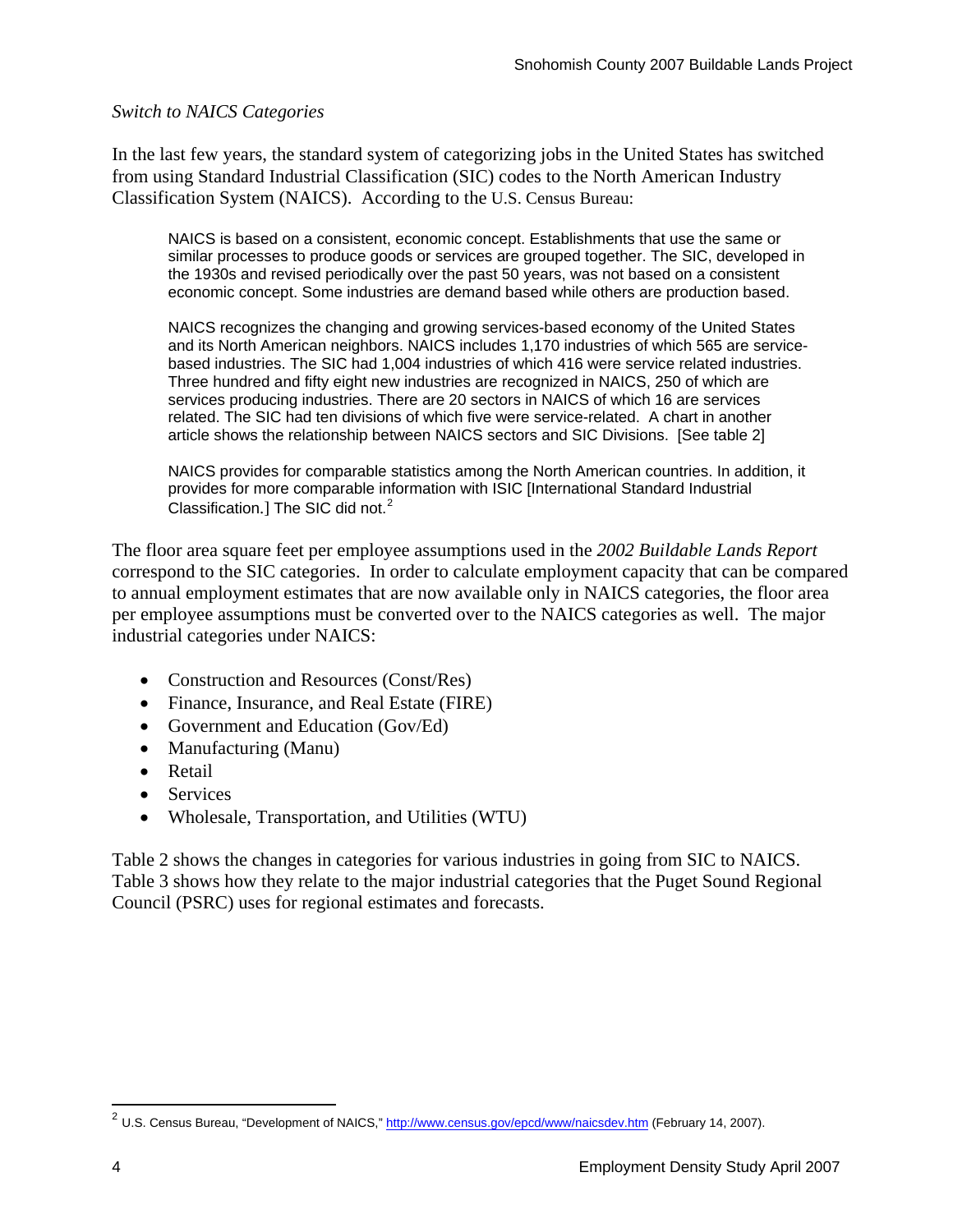| Code      | <b>NAICS Sectors</b>                                                 | Code                    | <b>SIC Divisions</b>                |
|-----------|----------------------------------------------------------------------|-------------------------|-------------------------------------|
| 11        | Agriculture, Forestry, Fishing, and Hunting                          | $01 - 02$ ,<br>07-09    | Agriculture, Forestry, and Fishing  |
| 21        | Mining                                                               | 10, 12-14               | Mining                              |
| 23        | Construction                                                         | $15 - 17$               | Construction                        |
| $31 - 33$ | Manufacturing                                                        | 20-39                   | Manufacturing                       |
| 22        | <b>Utilities</b>                                                     | 40-49                   | Transportation, Communications and  |
| 48-49     | <b>Transportation and Warehousing</b>                                |                         | <b>Public Utilities</b>             |
| 42        | <b>Wholesale Trade</b>                                               | 50-51                   | <b>Wholesale Trade</b>              |
| 44-45     | <b>Retail Trade</b>                                                  | 52-59                   | <b>Retail Trade</b>                 |
| 72        | <b>Accommodation and Food Services</b>                               |                         |                                     |
| 52        | Finance and Insurance                                                | 60-65, 67               | Finance, Insurance, and Real Estate |
| 53        | Real Estate and Rental and Leasing                                   |                         |                                     |
| 51        | Information                                                          | 70, 72-73, Services     |                                     |
| 54        | Professional, Scientific, and Technical<br><b>Services</b>           | 75-76, 78-<br>84, 86-89 |                                     |
| 56        | Administrative Support; Waste Management<br>and Remediation Services |                         |                                     |
| 61        | <b>Educational Services</b>                                          |                         |                                     |
| 62        | <b>Health Care and Social Assistance</b>                             |                         |                                     |
| 71        | Arts, Entertainment, and Recreation                                  |                         |                                     |
| 81        | Other Services (except Public Administration)                        |                         |                                     |
| 92        | <b>Public Administration</b>                                         | 91-97                   | <b>Public Administration</b>        |
| 55        | Management of Companies and Enterprises                              |                         | (parts of all divisions)            |

**Table 2.** Relationships between NAICS sectors and comparable SIC divisions

*Source:* U.S. Census Bureau.

*Note:* These are approximate relationships between the NAICS sectors and the SIC divisions.

| Table 3. Major industrial categories reported by Puget Sound Regional Council |  |  |
|-------------------------------------------------------------------------------|--|--|
|                                                                               |  |  |

| <b>NAICS Industry Categories</b>        | <b>SIC Industry Categories</b>            |
|-----------------------------------------|-------------------------------------------|
| Const/Res: 11, 21, 23                   | Const/Res: 01-02, 07-10, 12-17            |
| FIRE: 52, 53                            | FIRES: 60-65, 67, 70, 72-73, 75-76, 78-89 |
| Manufacturing: 31-33                    | Manufacturing: 20-39                      |
| Retail: 44, 45                          | Retail: 52-59                             |
| Services: 51, 54-56, 61, 62, 71, 72, 81 | WTCU: 40-42, 44-51                        |
| WTU: 22, 42, 48, 49                     |                                           |

*Source:* Puget Sound Regional Council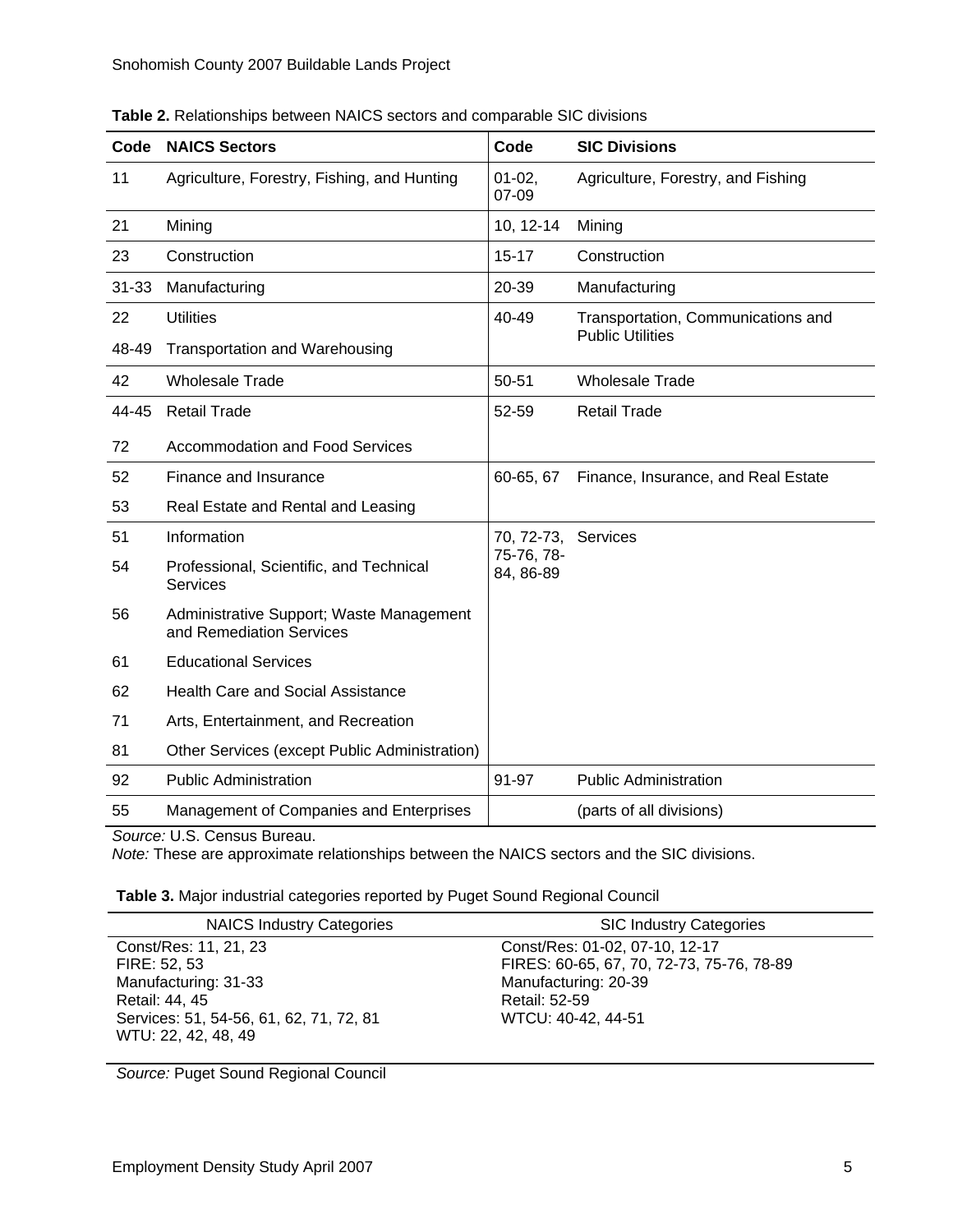## *Employment Categories*

Employment categories lump jobs in industries with similar characteristics together in order to picture the broader economy, measure it, and analyze it for decision making. Simply changing the classification scheme can change the way the local economy is perceived. Figure 1 demonstrates the impact of the classification change on 2002 covered employment statistics for Snohomish County. For instance, the services category appears to be a more significant part of the economy under NAICS categories than it did under SIC categories, whereas finance, insurance, and real estate (FIRE), and wholesale, transportation and utilities (WTU), and retail categories appear to make up a much smaller portion of employment. This is a logical consequence of the NAICS focus on better reflecting the importance of service industries in the contemporary economy. In reality, service industry jobs grew over many decades, but changing the classification system makes it appear to change suddenly. This underscores the need to adjust the employment density assumptions or risk a drastic distortion of capacity measures.

The following are descriptions of the major industrial categories, sectors, sub-sectors, and industries used in this study. Where applicable, it is noted how they have been impacted by the switch from SIC to NAICS. Discussions of the relative sizes of major industrial categories are based on the data in figure 1; similar references to divisions, sectors, sub-sectors, or industries within the major industrial categories are based on 2002 Snohomish County covered employment data from the State of Washington Employment Security Department (ESD) as shown in appendix A. 2002 covered employment has been used as the basis for this discussion because it is the most recent year for which employment data is available both with SIC and NAICS codes, and also coincides with the base year for the *2002 Buildable Lands Report*.

Construction and Resource – The Puget Sound Regional Council (PSRC) has defined the construction/resource major industrial category to include jobs related to agriculture, forestry, hunting, fishing, mining, and construction.  $\frac{3}{3}$  $\frac{3}{3}$  $\frac{3}{3}$  This category is not included in the growth targets or capacity estimates studied in the Buildable Lands Report. Construction jobs have been excluded for local target and capacity measurement purposes because they are not normally tied to a particular location. Most agriculture and resource jobs are expected to locate outside of the urban area of Snohomish County and therefore not relevant to the Buildable Lands Report.

Most of the construction/resource jobs are in the same category under either SIC or NAICS. Categories that moved included veterinarians, pet care, and landscaping, which are now categorized as services. In addition, logging was moved out of manufacturing into construction/resource.<sup>[4](#page-5-1)</sup>

Finance, Insurance, and Real Estate – This category, also known as FIRE, includes jobs related to finance, insurance, and real estate and rental and leasing industries.<sup>[5](#page-5-2)</sup>

<span id="page-5-0"></span><sup>&</sup>lt;sup>3</sup> Puget Sound Regional Council, "Covered Employment Estimates: About the Spreadsheets," [http://www.psrc.org/data/econ/](http://www.psrc.org/data/econ/spreadsheets.htm) [spreadsheets.htm](http://www.psrc.org/data/econ/spreadsheets.htm) (February 1[4](http://www.psrc.org/data/econ/spreadsheets.htm), 2007).<br>
4 U.S. Census Bureau, "1987 SIC Matched to 2002 NAICS: Agriculture, Forestry, and Fisheries," [http://www.census.gov/epcd/](http://www.census.gov/epcd/naics02/SICN02A.HTM)

<span id="page-5-1"></span>[naics02/SICN02A.HTM](http://www.census.gov/epcd/naics02/SICN02A.HTM) (February 14, 2007); U.S. Census Bureau, "1987 SIC Matched to 2002 NAICS<br>Manufacturing, part (SICs 24-29)," http://www.census.gov/epcd/naics02/SICN02DB.HTM#S24 (February 14, 2007).

<span id="page-5-2"></span>Puget Sound Regional Council, "Covered Employment Estimates: About the Spreadsheets," [http://www.psrc.org/data/econ/](http://www.psrc.org/data/econ/spreadsheets.htm) [spreadsheets.htm](http://www.psrc.org/data/econ/spreadsheets.htm) (February 14, 2007).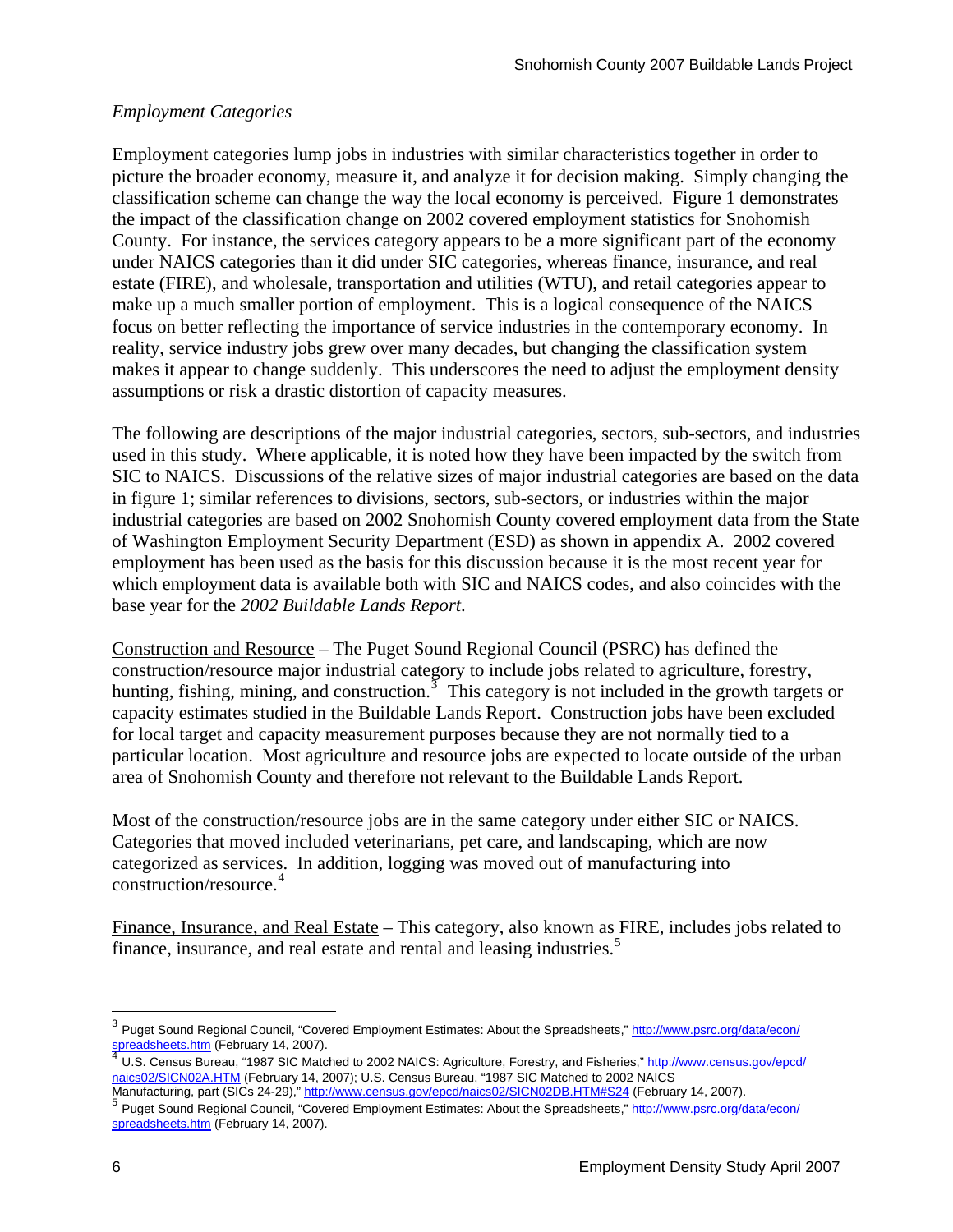

Snohomish County 2007 Buildable Lands Project

Snohomish County 2007 Buildable Lands Project

#### **Table 4:** 2002 Snohomish County covered employment by SIC and NAICS categories

| <b>SIC Category</b>   | 2002 Covered Employees          | <b>NAICS Category</b> | 2002 Covered Employees |
|-----------------------|---------------------------------|-----------------------|------------------------|
| Construction/Resource | Construction/Resource<br>18.057 |                       | 16,162                 |
| <b>FIRES</b>          | 53,511                          | <b>FIRE</b>           | 11,396                 |
|                       |                                 | <b>Services</b>       | 63,044                 |
| Government/Education  | 34,215                          | Government/Education  | 34,215                 |
| Manufacturing         | 50.045                          | Manufacturing         | 48,543                 |
| Boeing                | 22,527                          | Boeing                | 22,527                 |
| Other                 | 27,518                          | Other                 | 26,016                 |
| Retail                | 39,856                          | Retail                | 26,718                 |
| <b>WTCU</b>           | 13.244                          | <b>WTU</b>            | 8,850                  |
| Total                 | 208,928                         | Total                 | 208,928                |

*Source:* Snohomish County Planning and Development Services analysis of Washington State Employment Security Department (ESD) data.

*Note:* 2002 covered employment statistics shown above may vary from those reported by the Puget Sound Regional Council and ESD due to revisions in the underlying data based on review by Snohomish County staff.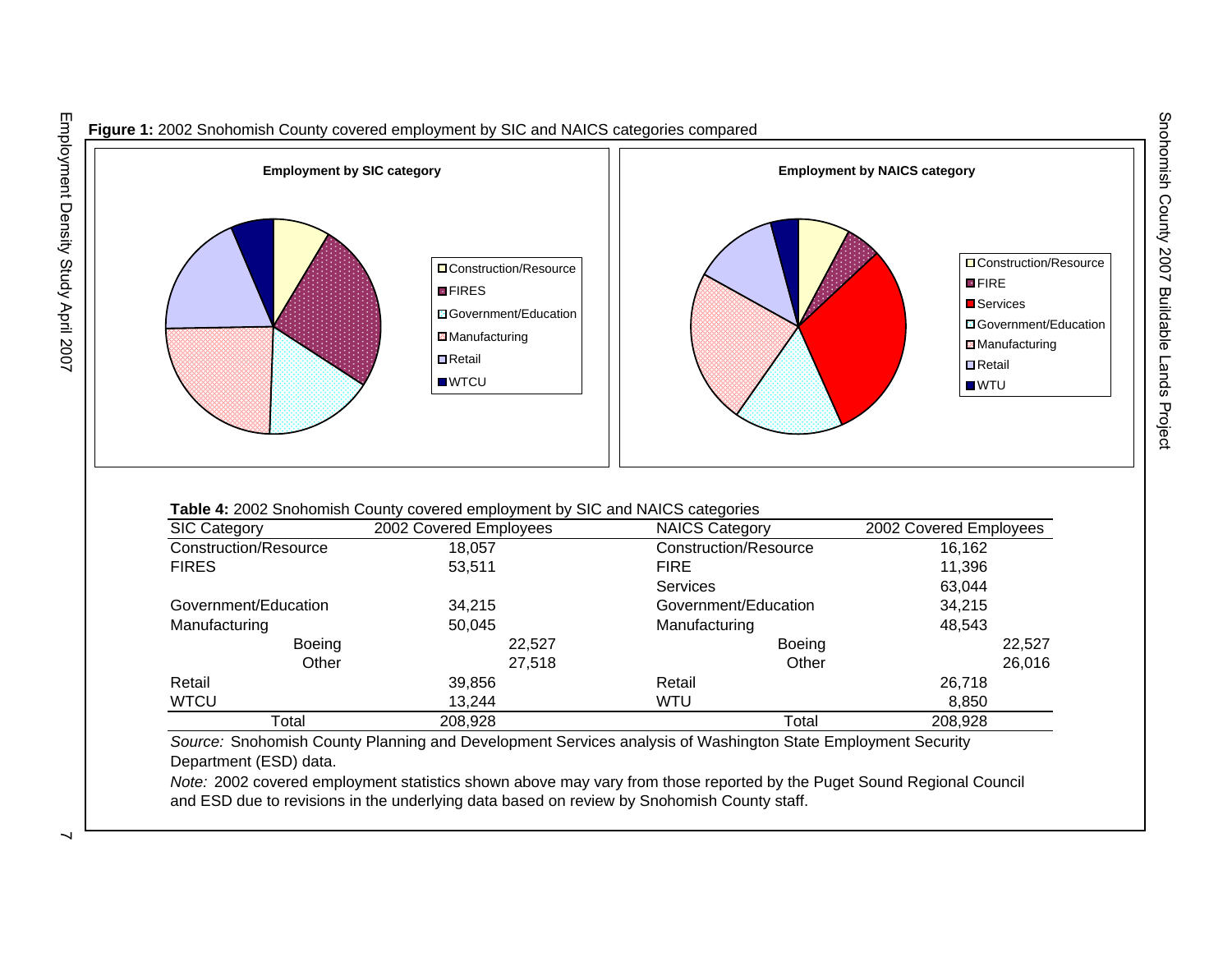Most FIRE jobs are located in offices or stand-alone bank buildings. The category also includes rental services such as video stores and auto rentals. Nearly all FIRE jobs were broken out of the broader finance, insurance, real estate, and services (FIRES*)* SIC category. However, miniwarehouse and self-storage (mini-storage) businesses, previously included with regular warehouses in the wholesale, transportation, communications, and utilities (WTCU) category, are now included with FIRE as rental services.<sup>[6](#page-7-0)</sup>

Government and Education – This category includes jobs in government and in schools, school administration offices and related facilities. The PSRC reports these two categories separately, but Snohomish County combines them into a single category. The category is unchanged as a result of the switch from NAICS and therefore has not been studied for this report.

Manufacturing – "The Manufacturing sector comprises establishments engaged in the mechanical, physical, or chemical transformation of materials, substances, or components into new products." Such businesses are commonly described either based on the type of facility, the intensity or scale of manufacturing activity, or the type of products produced. Facility types include industrial parks, mills, and factories. Alternatively, such businesses could be described as light industrial, manufacturing, or heavy industrial. Many times, what are called warehouses could in fact be used for a variety of manufacturing, wholesale trade, or distribution industries, in addition to simply storage.

NAICS categorizes manufacturers into sub-sectors based on the type of products produced. These include such industries as wood products, food, textiles, paper, chemicals, computer and electronics, and transportation equipment. Most of the same industries are included in both the SIC and NAICS manufacturing categories. Some industries that changed from manufacturing were logging, which moved to construction/resource under forestry, and publishing, which moved to services as an information service. Retail bakeries and custom furniture shops moved from retail into manufacturing.<sup>[8](#page-7-2)</sup>

Retail – Retail businesses generally sell products "in small quantities to the general public."<sup>[9](#page-7-3)</sup> Many retailers operate out of stores, which can be stand-alone buildings or part of a shopping center or mall. Retail businesses include such things as grocery stores, gas stations, auto dealers, and department stores.

The biggest change to the retail category is that restaurants and other food services moved from retail under SIC to services under NAICS. Restaurants made up a sizable share of retail employment. Another change is that a number of businesses formerly categorized as wholesale in the WTCU category, because they sold mainly to other businesses, have been moved to retail based on the method of sales at the businesses being more like retailers. Other changes include

1

<span id="page-7-0"></span><sup>&</sup>lt;sup>6</sup> U.S. Census Bureau, "1987 SIC Matched to 2002 NAICS: Agriculture, Forestry, and Fisheries," [http://www.census.gov/epcd/](http://www.census.gov/epcd/naics02/N2SIC53.HTM)<br>naics02/N2SIC53.HTM (February 14, 2007).

<span id="page-7-1"></span>U.S. Census Bureau, "2002 NAICS Definitions: 31-33 Manufacturing," [http://www.census.gov/epcd/naics02/def/NDEF31.HTM#N31-](http://www.census.gov/epcd/naics02/def/NDEF31.HTM#N31-33)  $\frac{33}{8}$  (February 14, 2007).<br> $\frac{8}{8}$  U.S. Census Bureau, "2002 NAICS Matched to 1987 SIC Manufacturing, part (311-312)," [http://www.census.gov/epcd/naics02/](http://www.census.gov/epcd/naics02/N2SIC31A.HTM)

<span id="page-7-2"></span>[N2SIC31A.HTM](http://www.census.gov/epcd/naics02/N2SIC31A.HTM) (February 14, 2007); U.S. Census Bureau, "New Sectors in NAICS," [http://www.census.gov/epcd/](http://www.census.gov/epcd/www/naicsect.htm#Manufacturing)

<span id="page-7-3"></span>[www/naicsect.htm#Manufacturing](http://www.census.gov/epcd/www/naicsect.htm#Manufacturing) (February 14, 2007).<br>9 U.S. Census Bureau, "2002 NAICS Definitions: 44-45 Retail Trade,"<http://www.census.gov/epcd/naics02/def/NDEF44.HTM#N44-45> (February 14, 2007).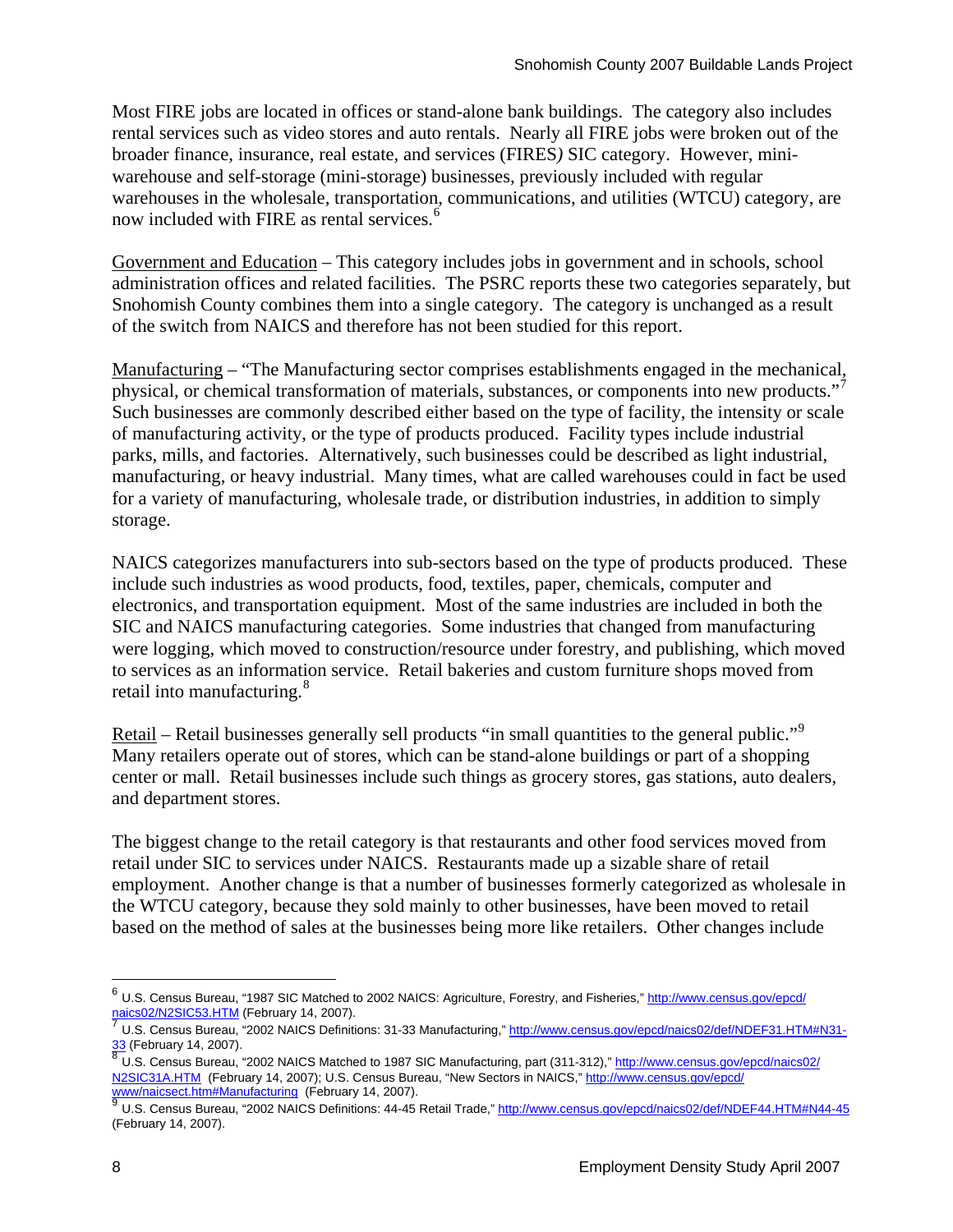retail bakeries and custom furniture stores moving to manufacturing, and pawn shops, as lenders, moving to FIRE.<sup>[10](#page-8-0)</sup>

Services – Services is now the largest employment category in Snohomish County, as shown in figure 1. The PSRC has defined the major industrial category services as including information, professional, administrative support, educational, health care, entertainment, and other service sectors. Many of these jobs were formerly included as part of the FIRES category.<sup>[11](#page-8-1)</sup>

Services are commonly discussed in terms of a few sub-categories. Producer services, or business services, are generally those that often serve other businesses. Many were part of the business services SIC industry. Examples include consultants, scientists and researchers, and other professionals, and they are often based in offices or business parks. Consumer services are those that serve the general public, such as dry cleaners, hair stylists, and entertainment, and they are often based in retail-style buildings at shopping centers or in stand-alone buildings. Health services include doctor and dentist offices, nursing homes, and hospitals.

Under NAICS, the former SIC Services division was broken into several sectors, and many jobs were moved into services from other industries. The biggest change was moving restaurants and other food services out of retail and into services. Another major change was to bring communications industries into the information sector under services, instead of WTCU. Other changes include moving veterinary, pet care, and landscaping services into services from construction/resources; moving publishing out of manufacturing and into services, under information services; and moving waste collection, marinas, travel agents and tour operators, and sanitary services out of WTCU into services. In addition, a number of jobs formerly categorized under the SIC Services division were moved to other categories. One industry in particular, dental laboratories, formerly under health services, was moved into manufacturing.<sup>[12](#page-8-2)</sup>

Wholesale, Transportation, and Utilities – This category, also known as WTU, includes the utilities, transportation and warehousing, and wholesale trades sectors.<sup>[13](#page-8-3)</sup>

Wholesale trade makes up most of the employment in this category. Wholesale businesses normally act as intermediaries, buying end products, machinery and equipment, and raw materials from producers or other sources and selling to other businesses. They often operate out of warehouses or offices. $14$ 

The biggest change in this category is that communications industries were moved into information services, under services. In addition, a number of businesses formerly categorized as wholesale, because they sell primarily to other businesses, were moved to retail because their

<span id="page-8-0"></span><sup>&</sup>lt;sup>10</sup> U.S. Census Bureau, "New Sectors in NAICS," [http://www.census.gov/epcd/www/naicsect.htm#Retail](http://www.census.gov/epcd/www/naicsect.htm#Manufacturing) (February 14, 2007); U.S. Census Bureau, "1987 SIC Matched to 2002 NAICS: Retail Trade,"<http://www.census.gov/epcd/naics02/SICN02G.HTM>(February 14, 2007).<br><sup>11</sup> Puget Sound Regional Council, "Covered Employment Estimates: About the Spreadsheets," <u>[http://www.psrc.org/data/econ/](http://www.psrc.org/data/econ/spreadsheets.htm)</u>

<span id="page-8-1"></span>[spreadsheets.htm](http://www.psrc.org/data/econ/spreadsheets.htm) (February 14, 2007).<br>12 U.S. Census Bureau, "New Sectors in NAICS," <http://www.census.gov/epcd/www/naicsect.htm>(February 14, 2007); U.S. Census

<span id="page-8-2"></span>Bureau, "1987 SIC Matched to 2002 NAICS: Services Industries, part (SICs 80-89)," [http://www.census.gov/epcd/naics02/](http://www.census.gov/epcd/naics02/SICN02IB.HTM#S80)

[SICN02IB.HTM#S80](http://www.census.gov/epcd/naics02/SICN02IB.HTM#S80) (February 14, 2007).<br>13 Puget Sound Regional Council, "Covered Employment Estimates: About the Spreadsheets," [http://www.psrc.org/data/econ/](http://www.psrc.org/data/econ/spreadsheets.htm)

<span id="page-8-4"></span><span id="page-8-3"></span>[spreadsheets.htm](http://www.psrc.org/data/econ/spreadsheets.htm) (February 14, 2007).<br><sup>14</sup> U.S. Census Bureau, "2002 NAICS Definitions: 42 Wholesale Trade," <u>http://www.census.gov/epcd/naics02/def/NDEF42.HTM#N42</u> (February 14, 2007).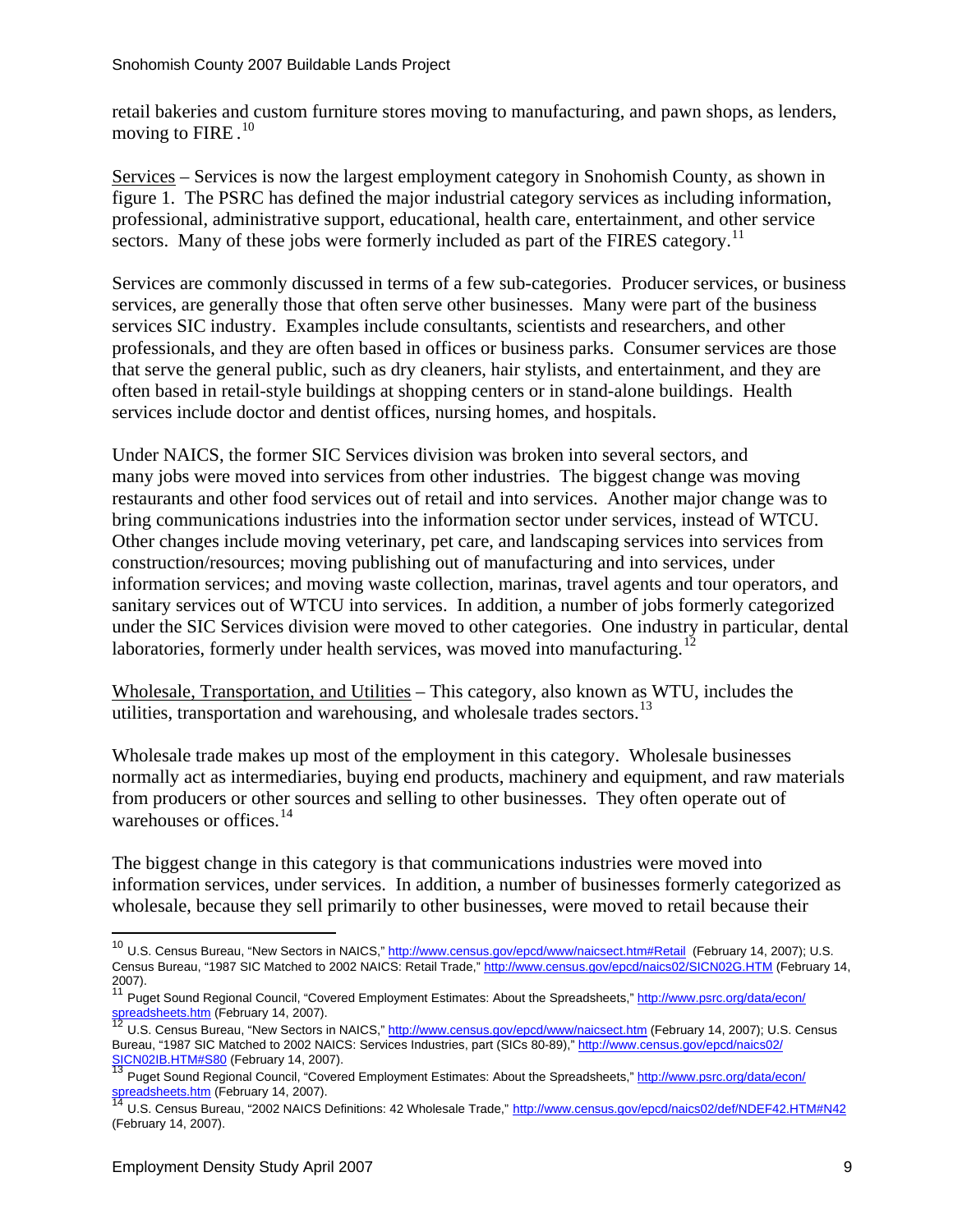method of sales was more similar to that of retailers. Other changes included moving mini-storage businesses from warehousing to FIRE under rentals and leasing; moving waste collection, marinas, travel agents and tour operators, and sanitary services out of WTCU and into services; and towing moved from automotive services under FIRES over to WTU under transportation.<sup>[15](#page-9-0)</sup>

## **Project Design**

The purpose of this study was to develop floor area square feet per employee assumptions for each of the categories of employment uses that will be used for the Buildable Lands Report. The project followed the following guidelines:

• The assumptions used in the *2002 Buildable Lands Report* were the starting point for developing assumptions for the 2007 Buildable Lands project.

Those assumptions have been used for land use planning in Snohomish County since 1994 as the basis for capacity estimates that have been scrutinized and approved through the public process. In the absence of compelling evidence that those assumptions are no longer valid, the only reason for recalculating the assumptions is that the categories for which they were developed have changed. Therefore the goal was to convert the assumptions used in 2002 from SIC employment categories over to NAICS employment categories in a way that preserves a comparable measure of capacity.

• For those industrial categories where nearly all of the jobs within an SIC category continued to make nearly all of the jobs in a NAICS category, there should be no change to the assumption, unless there is compelling evidence to support a change in the assumption.

The government/education category is literally unchanged by the switch from SIC to NAICS. Therefore this study has not examined that assumption. Similarly, the manufacturing category has been largely unchanged, as shown in appendix A, so the same assumption has been used. To do otherwise would result in a different measure of capacity for the same land areas and same expected development patterns, with no apparent justification.

• Changes to assumptions should reflect those cases where industries with substantial levels of employment in Snohomish County switch from an SIC category into a NAICS category with a set of other industries that previously had a significantly different square footage per employee assumption. Changes to assumptions should also reflect those cases where a sub-set of industries from an SIC category remains in a similar NAICS category, but other industries with substantial levels of employment moved into other NAICS categories with significantly different average square feet per employee assumptions.

Short of research measuring actual average employees to actual building square feet, weighted averaging is the best approach for ensuring that the new assumptions do not distort capacity measures. Assuming that the old assumptions were valid, weighting according to existing

1

<span id="page-9-0"></span><sup>&</sup>lt;sup>15</sup> U.S. Census Bureau, "New Sectors in NAICS," <http://www.census.gov/epcd/www/naicsect.htm>(February 14, 2007); U.S. Census Bureau, "1987 SIC Matched to 2002 NAICS: Services Industries, part (SICs 70-79) [http://www.census.gov/epcd/naics02/](http://www.census.gov/epcd/naics02/SICN02IA.HTM#S75) [SICN02IA.HTM#S75](http://www.census.gov/epcd/naics02/SICN02IA.HTM#S75) (February 14, 2007)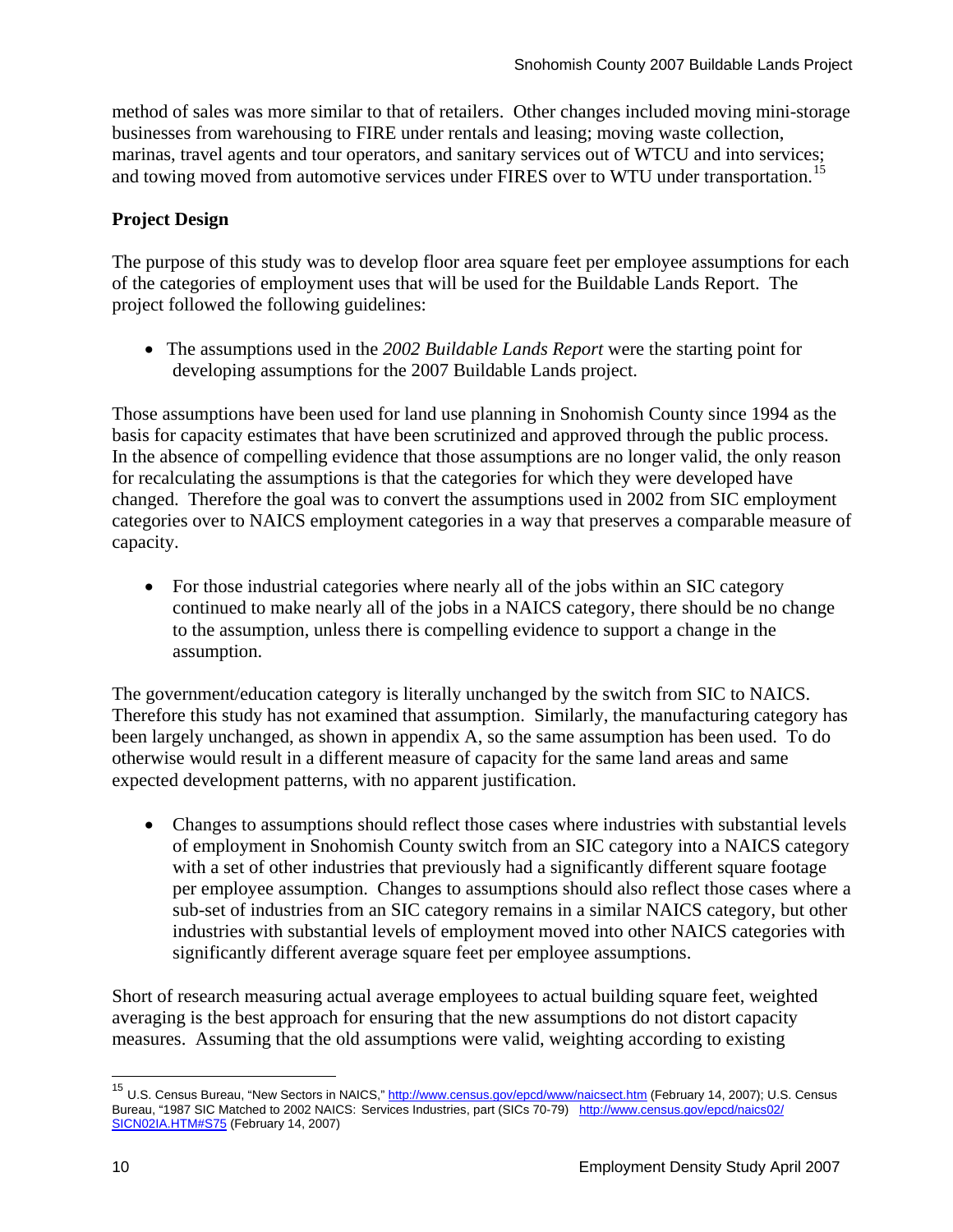employment levels in various industries should be effective. For example, if half of the employees in a NAICS category came from a SIC category with an average employees per square feet assumption of 395 square feet, and the other half from a category with an assumption of 833 square feet, assuming that the subject industries were generally representative of the SIC categories that they came from, one would expect that the new category should have an average square feet per employee of roughly 600 square feet, the new average.

• Where possible, research examining the actual number of employees per square feet in specific industries should be performed, and the results used as the basis for the new assumptions.

Research for this report should take advantage of existing data sources. Research should focus on samples where employee counts can be confidently matched to building square footage. Priority should be placed on those industries that have significant levels of employment relative to their SIC and NAICS categories. Priority should also be placed on those industries that switch from a SIC category into a NAICS category with a set of industries from a different SIC category with a significantly different square footage per employee assumption, suggesting the old floor area square feet per employee assumption is no longer valid. Alternatively, priority should be placed on those industries where there is reason to suspect that the average square feet per employee in that industry is not similar to other industries in the SIC or NAICS category for that industry. These criteria led to targeting food services and mini-storage businesses for survey research.

The project proceeded with the following steps:

- Review of past studies
- Comparison of SIC and NAICS employment statistics
- Determine methodology and data to be used
- Floor area square feet per employee research for selected industries
- Apply findings to develop new floor area square feet per employee by employment category assumptions

## **Review of Past Studies**

Six counties were required to prepare buildable lands reports in 2002. At that time, each county found their own way of calculating the number of employees that could be accommodated in their remaining land capacity. Below is a summary of each county's approach to employment density, followed by a summary of the studies that have provided floor area square feet per employee information.

## *Snohomish County*

The *Snohomish County Tomorrow 2002 Buildable Lands Report* relied on floor area square feet per employee research from the 1985 *Snohomish County Business and Industrial Land Survey*, updated in 1995 as the *Employment Land Capacity Analysis for Unincorporated Snohomish County*. In that study, the assumptions that were used in the *2002 Buildable Lands Report* were calculated through a weighted averaging of more detailed categories of assumptions from the 1985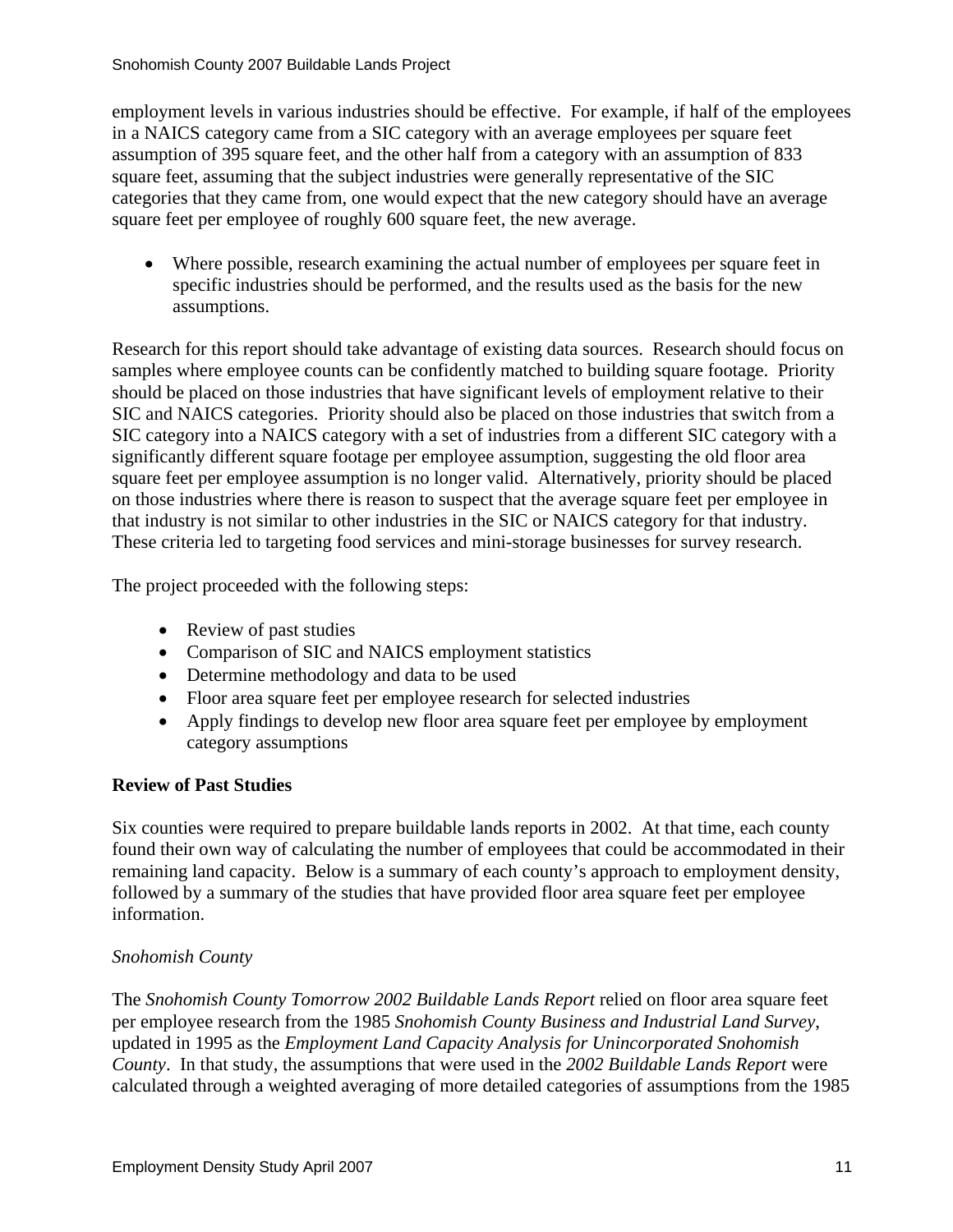study. The assumptions used in the 2002 report are shown for each of the categories of employment relevant to this study in appendix B below.<sup>[16](#page-11-0)</sup>

## *Clark County*

The Clark County 2002 *Buildable Lands Report* used employees per acre assumptions for two employment categories. Their report compared the assumptions from their 1994 comprehensive plan, 12 employees per acre for commercial and 9 employees per acre for industrial, to observed values, stating that the 1994 assumption seemed low relative to observed employment densities at employment sites constructed between 1995 and 2000. They note that due to the proprietary nature of employment data, their observed values may not be reliable. They were also higher because they were based on net acres rather than gross acres.<sup>[17](#page-11-1)</sup>

## *King County*

The King County *Buildable Lands Evaluation Report 2002* drew on Snohomish County's assumptions, as well as a City of Kent study of business license data from 1999, the PSRC's 1998 *Industrial Land Supply and Demand in the Central Puget Sound Region*; and the Institute of Transportation Engineers (ITE), *Trip Generation*, 5<sup>th</sup> Edition (1991). Each jurisdiction in King County used slightly different assumptions, based on only two land use categories, commercial and industrial. The assumptions ranged from 200-400 sq ft for commercial/office in Pacific, Washington up to 800 to 2,500 sq ft per employee for industrial/warehouse in Auburn, Washington.<sup>[18](#page-11-2)</sup>

## *Kitsap County*

The *Kitsap County Buildable Lands Analysis 1995-1999* relied on floor area square feet per employee assumptions from their 1998 *Comprehensive Plan*. The report assumed 500 sq ft per employee for commercial uses and 969 sq ft per employee for industrial uses.<sup>[19](#page-11-3)</sup>

The 1998 plan states that the floor area square feet per employee assumptions were based on a survey of assumptions that other jurisdictions were using. $^{20}$  $^{20}$  $^{20}$ 

## *Pierce County*

Pierce County's 2002 *Buildable Lands Report* did not use floor are square feet per employee assumptions. Instead, it relied on employee per gross acre assumptions for commercial, industrial, and government employment. They used the same assumptions for most jurisdictions, but different assumptions for the downtown Tacoma area. Assumptions ranged from 11.2 employees

<span id="page-11-0"></span><sup>16</sup> Snohomish County Tomorrow, *2002 Growth Monitoring/Buildable Lands Report* (Everett, WA: Snohomish County Planning and Development Services, 2003), 24-25.

<span id="page-11-1"></span><sup>17</sup> Clark County, *Buildable Lands Report* (Vancouver, WA: Clark County Department of Community Development, 2002), 2-3, 11-12.

<span id="page-11-2"></span><sup>18</sup> Michael Hubner, *Development Capacity: Addendum to Template for Local Government Reports*, Buildable Lands Program in King County (Kent, WA: Suburban Cities Association, 2001); King County, *Buildable Lands Evaluation Report 2002* (Seattle: King County

Budget Office, 2002), 18-19 and app. C.<br><sup>19</sup> The Shea Group, *Kitsap County Buildable Lands Analysis 1995-1999* (Bremerton, WA: Kitsap County, Department of Community

<span id="page-11-4"></span><span id="page-11-3"></span>Development, 2002), 70-71. <sup>20</sup> Kitsap County, "Part 1-A Land Use Plan," in *Comprehensive Plan*, amended October 25, 2004 (Bremerton, WA: Kitsap County, Department of Community Development , 2005), 104.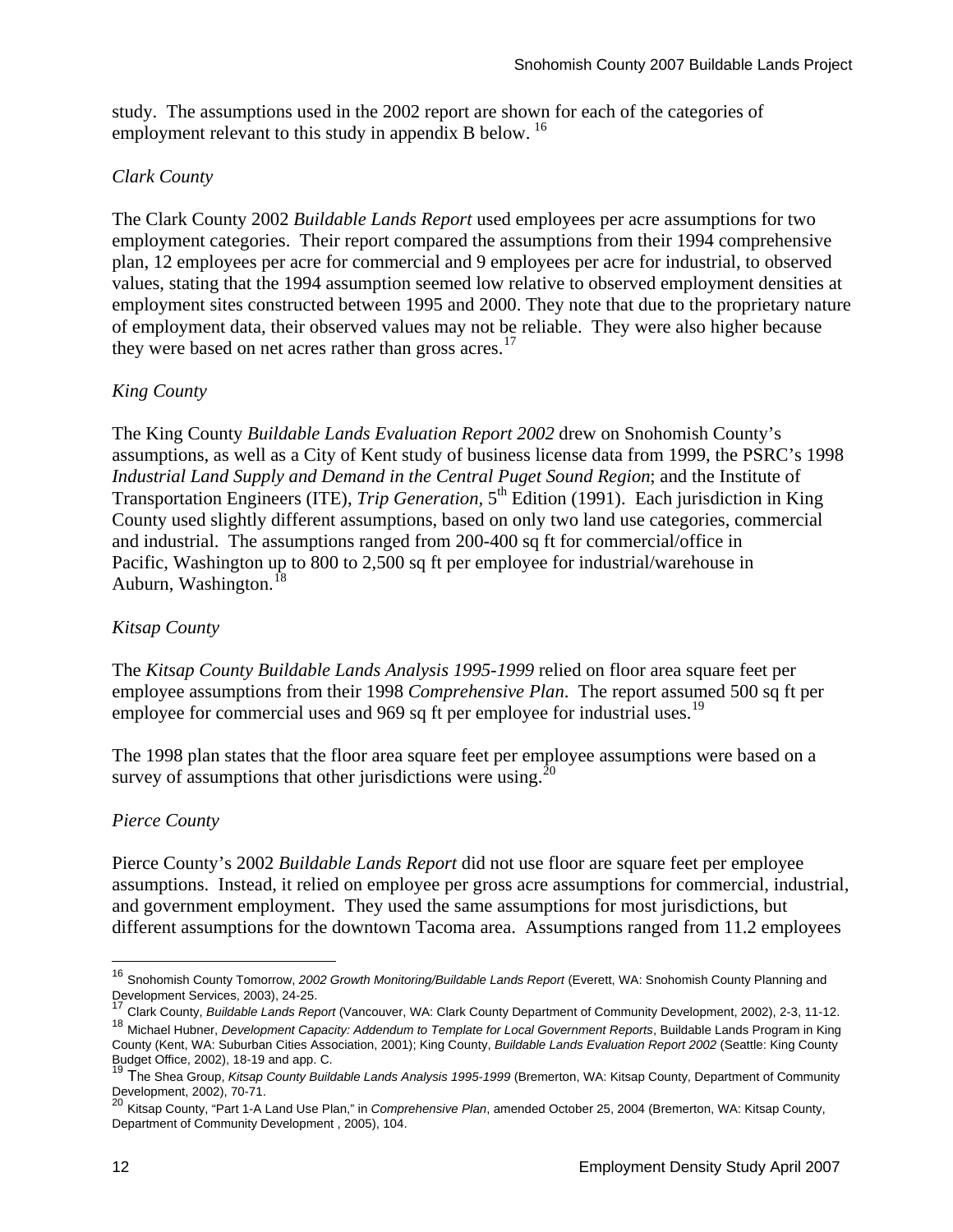per acre for industrial uses outside downtown Tacoma, up to 318 employees per acre for employment uses in downtown Tacoma. Assumptions were based on samples of employers in each category. The smallest sample was for industrial uses, 50 businesses on 35 properties, and the largest was for commercial uses, 131 businesses on 56 properties. Average employees per acre for each category were calculated by summing the total number of employees in the sample and dividing that by the total acres in the sample. $^{21}$  $^{21}$  $^{21}$ 

In November 2006, a new Employment Density Survey was done for Pierce County to update the employees per acre assumptions. The methodology was similar to the original approach, except that median values were calculated in addition to average values. The study recommended using the most conservative values out of the 1999 findings and the average and median values found in the 2004 study. They ranged from 11.15 employees per acre for manufacturing/warehousing (formerly industrial) up to 235.59 employees per acre in downtown Tacoma.<sup>[22](#page-12-1)</sup>

## *Thurston County*

Thurston County's 2002 *Buildable Lands Report* relied on assumed employees per 1,000 square feet calculated for three categories of employment: resource, commercial, and industrial. Those assumptions were calculated from averages based on year 2000 employment estimates by detailed employment category, and the 2000 inventory of employment uses in square feet that was also used for their parcel inventory and development of FAR assumptions. Employees per 1,000 square feet averages ranged from 0.25 for resource industries up to 2.56 for commercial businesses. Their findings were similar to averages in the 1991 ITE *Trip Generation* manual.<sup>[23](#page-12-2)</sup>

# *Other studies*

 $\overline{a}$ 

The ITE's June 2004 *Trip Generation Handbook* summarized findings from the study, "Travel Characteristics at Large-Scale Suburban Activity Centers," by JHK & Associates. It included employment and square feet of employment floor area for downtown Bellevue, Washington. A summary of the relevant findings is included below.

Here is a summary of the studies cited above as they relate to the floor area per employee by employment category assumptions.

## *Snohomish County Business and Industrial Land Survey*

Snohomish County's *Business and Industrial Land Survey* (BILS), prepared in 1985, compared projected employment growth to land available for business and industrial lands, taking marketability into account. In order to measure land needs for employment uses, the study applied assumed employee per floor area square feet assumptions as part of the calculations. The technical advisory committee chose higher rather than lower assumptions in order to avoid underestimating the amount of land needed to accommodate projected growth.

<sup>21</sup> Pierce County, *Buildable Lands Report* (Tacoma, WA: Pierce County, Planning and Land Services Department, 2002), 14.

<span id="page-12-1"></span><span id="page-12-0"></span><sup>22</sup> Pierce County, *Buildable Lands Program Employment Density Survey,* Draft (Tacoma, WA: Pierce County, Planning and Land Services Department, 2006).<br><sup>23</sup> Thurston Regional Planning Council, "Buildable Lands Technical Documentation," app. A in *Regional Benchmarks for Thurston* 

<span id="page-12-2"></span>*County* (Olympia, WA: Thurston Regional Planning Council, 2003), 40, 57-71.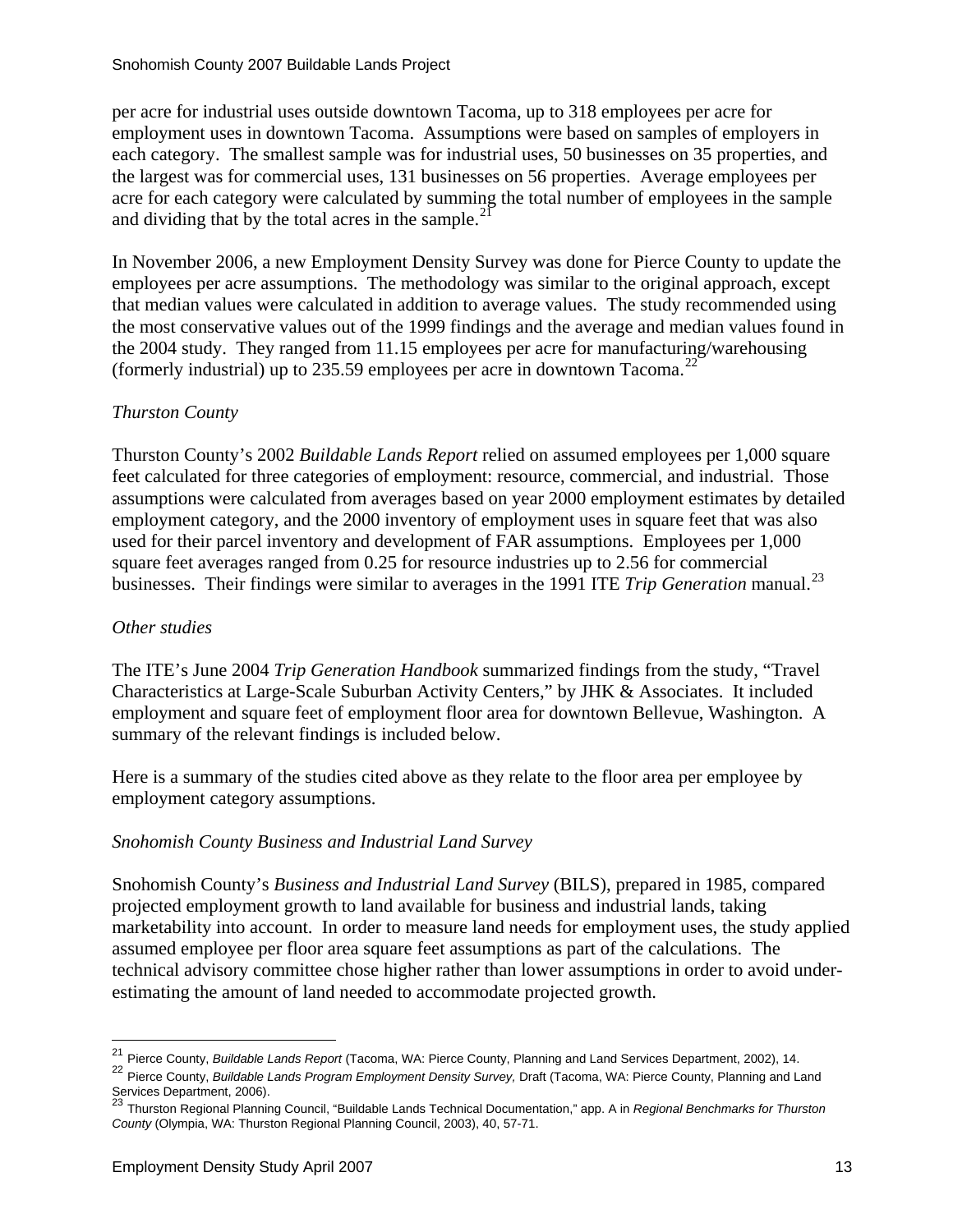The floor area square feet per employee assumptions for manufacturing uses were, according to a footnote, taken from *The Inside Report* from Conway Data, Inc. published in 1984. Some of the assumptions were adjusted by the technical advisory committee working on BILS. Separate assumptions were used for fifteen categories of manufacturing employment, ranging from 300 sq ft per employee for electrical machinery manufacturing, up to 1,400 sq ft per employee for pulp and paper manufacturing. It was noted that, based on the 1984 *Puget Sound Area High-Tech Survey* by the National Association of Industrial and Office Parks, future square footage needs per employee in high-tech sectors would likely be much lower than the assumptions used in BILS.

Square foot per employee assumptions for the WTCU, retail, services, government, and construction industries used in BILS were drawn from *Trip Generation Intensity Factors* published by the Arizona Department of Transportation. The year of publication of that data is not shown. Again, the assumptions were adjusted in some cases by the BILS technical advisory committee. Assumptions were provided for twelve different categories of employment, ranging from 300 sq ft per employee for a number of categories up to 1,300 sq ft per employee in the wholesale trade sector. $24$ 

Selected BILS square feet per employee assumptions related to categories of employment relevant to this study are shown in appendix B.

# *Institute of Transportation Engineers, Trip Generation, 5th Edition*

The ITE *Trip Generation*, 5<sup>th</sup> Edition, published in 1991, was intended to allow transportation planners to estimate traffic generated by a particular land use. The  $5<sup>th</sup>$  Edition was the last ITE manual to include floor area square feet per employee assumptions.

103 different non-residential land use categories are described in the manual, not all of which have an average square feet per employee provided. The assumptions were provided in the form employees per 1000 sq ft, and ranged from 0.05 to 14.25 for categories that are used in this study. $^{25}$  $^{25}$  $^{25}$ 

Selected *Trip Generation* employees per 1,000 sq ft assumptions related to categories of employment relevant to this study are shown in appendix B, translated into square feet per employee. For the sake of comparison, in some cases, the average employees per square foot for a type of building provided in the ITE manual was assigned to a category of employment. Business services and professional services were assigned general office building, and consumer services and many retail uses were assigned specialty retail center (strip mall). Note that the ITE shows an average of 20,000 square foot per employee for mini-storage. This lies outside the range of any assumptions from other studies, and prompted research into mini-storage employment density in Snohomish County.

<span id="page-13-0"></span><sup>24</sup> Snohomish County, *Business and Industrial Land Survey,* rev. ed. (Everett, WA: Snohomish County Department of Planning and

<span id="page-13-1"></span>Development Services, 1986), 89-90.<br><sup>25</sup> Institute of Transportation Engineers, *Trip Generation*, 5<sup>th</sup> ed. (Washington, DC: Institute of Transportation Engineers, 1991).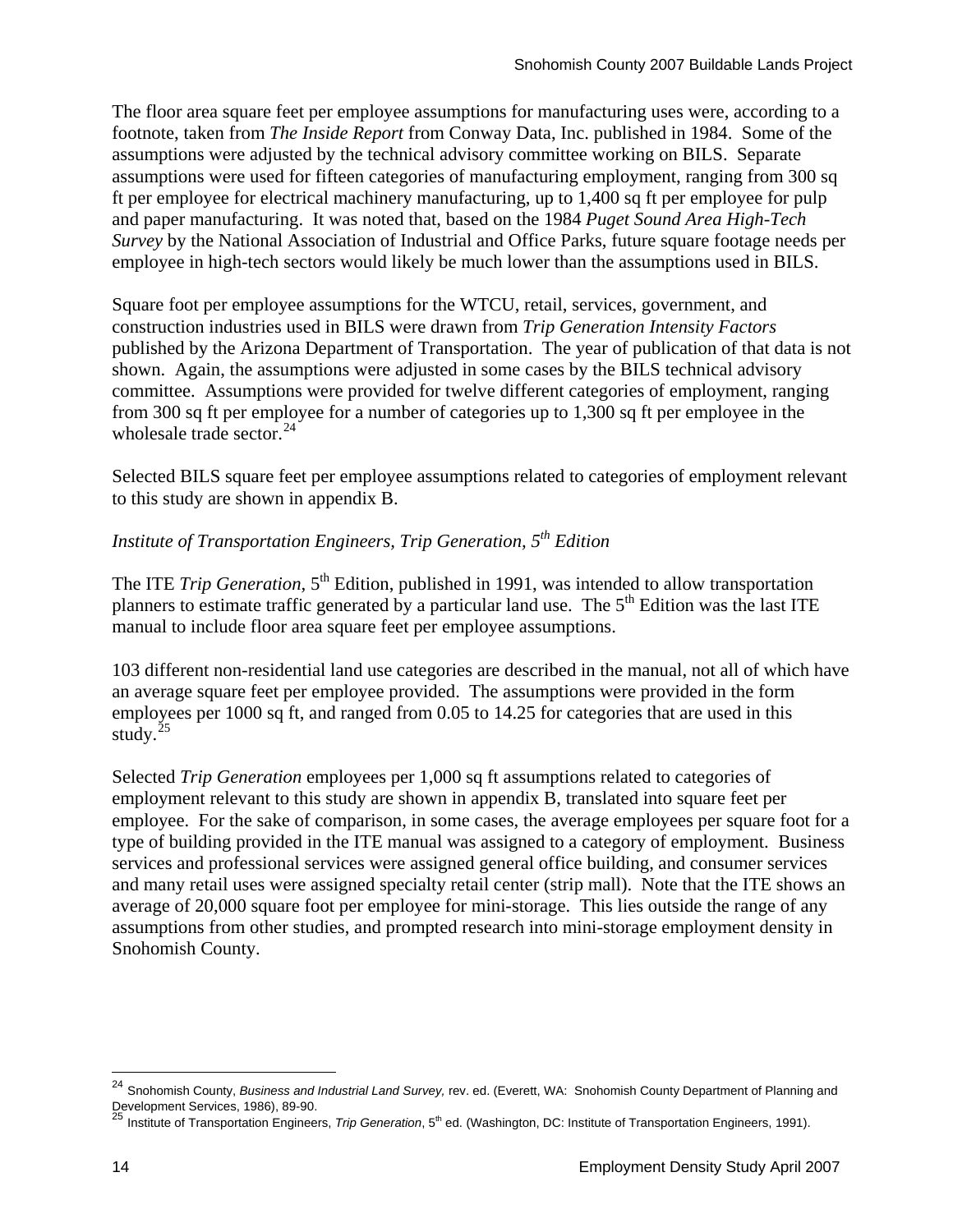## *Snohomish County Employment Land Capacity Analysis*

The *Employment Land Capacity Analysis* was used to determine whether there would be sufficient capacity in proposed unincorporated urban growth areas to accommodate the 2012 employment targets. It largely used the same methodology as the BILS project. However, it employed the SIC major industrial categories defined by the PSRC. In order to develop square feet per employee assumptions, the assumptions for the more detailed categories used in the 1985 BILS study were combined using weighted averages. The assumptions were the same ones used in the *Snohomish County Tomorrow 2002 Buildable Lands Report*. [26](#page-14-0)

#### *Snohomish County 1994 Employment Survey*

The *1994 Employment Survey* was designed to supplement state employment data in small cities in Snohomish County and to test assumptions used in the employment land capacity analysis for Snohomish County's first comprehensive plan under GMA. Several areas of the county were studied using a two-step survey. The first step was to field check the areas and have a staff member visually collect data about the employers. This was then augmented by calling the employers and asking for more information, including number of employees, and by matching up other geographic data with the employer records for the survey. Incorporated areas sampled were Sultan, Gold Bar, Index, and part of Arlington. The survey results were used to calculate a number of statistics, including distribution of employment types, average lot coverage, and square footage per employee.

The results show average square feet per employee by plan designation and some jurisdictions. These range from 4,199 sq ft per employee in the unincorporated business park designation when including mini-storage facilities, to 359 sq ft per employee in Index businesses. Because the square feet per employee averages are not based on employer type, the results can not be easily compared to other studies and do not appear in appendix B. However, there were some interesting findings:

- Mini-storage facilities skewed the data in those areas where they existed. In the Business Park designation with 4,199 sq ft per employee, there were two mini-storage facilities with over 20,000 square feet per employee. After removing those from the sample, the average for the Business Park designation was only 523 sq ft per employee. A similar result was found for other designations that included mini-storage. Of all employers with over 20,000 sq ft per employee in the sample, five of six were mini-storage facilities. Researchers decided to publish unincorporated averages both with and without mini-storage facilities included.
- Areas with more industrial uses generally had higher average sq ft per employee ratios than areas with more commercial uses. However, this finding does not hold for Business Park, which has most of the unincorporated manufacturing employment in the sample, after removing mini-storage. In fact, at 523 sq ft per employee it then has a lower average ratio than the commercial designation, which had 565 square feet per employee after removing mini-storage from the sample.

<span id="page-14-0"></span><sup>&</sup>lt;sup>26</sup> Snohomish County, Planning, *Employment Land Capacity Analysis for Unincorporated Snohomish County, rev. ed.* (Everett, WA: Snohomish County, Planning, 1995), 3.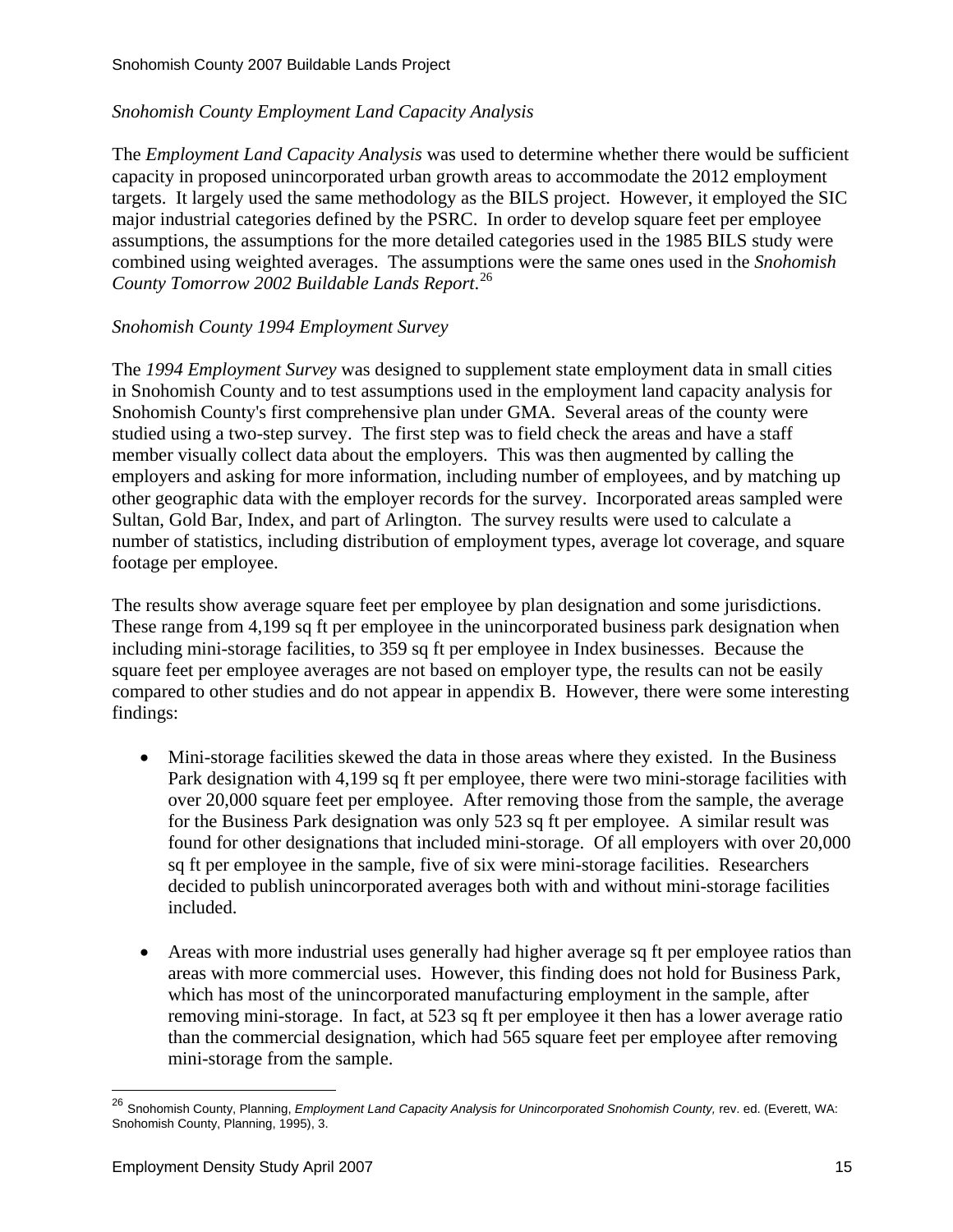• Most employers had less than 600 square feet per employee. However, average square feet per employee for the entire unincorporated area, even without mini-storage facilities, was 917 sq ft, and in incorporated areas the average was 1,655 square feet per employee. That latter figure is dominated by manufacturing employment in Arlington, where there was an average of 2,625 sq ft per employee.<sup>[27](#page-15-0)</sup>

## *Puget Sound Regional Council, Industrial Land Supply and Demand in the Central Puget Sound Region*

PSRC staff worked with the University of Washington Center for Community Development and Real Estate to produce this study of industrial land and uses in the region. The purpose was to compare supply of industrial zoned land with demand in the region, similar to BILS. In order to collect some of the data necessary, in 1997 a survey form was sent to employers and property management firms. The survey form was returned by 409 respondents representing about one thousand buildings and 600 firms. Most were manufacturing firms, as well as service sector jobs in high-tech or bio-tech industries. Construction, Wholesale, Transportation/Communications/ Utilities, and retailers in industrial zones were also surveyed. The study added an extra level of complexity by grouping employment locations based on industry type as well as building type. Data collected was used to calculate a number of statistics, including average lot coverage and mean square feet per employee by employment category.

The study developed mean square feet per employee assumptions for 11 categories of employment, though the sample used was waited heavily toward four industrial categories: construction, manufacturing, wholesale, and transportation/communications/ utilities. Assumptions for those categories ranged from 577 sq ft per employee for construction to 1,121 sq ft per employee for wholesale. In addition, the assumptions for non-industrial uses in industrial areas ranged from 325 sq ft per employee for most categories of uses up to 1,742 sq ft per employee for retail uses in industrial areas.<sup>[28](#page-15-1)</sup>

Selected square feet per employee assumptions from the PSRC report that are related to categories of employment relevant to this study are shown in appendix B below. As is clear in that table, the 1,742 square feet per employee assumption for retail uses is quite high relative to other studies. It is perhaps only relevant to the types of retail uses found in industrial zones. It also may not be reliable since the survey was not targeted to retail employers and they accounted for a small number of the completed surveys.

## *City of Kent Analysis of Business License Data*

The City of Kent 1999 analysis of business license data findings were summarized in a technical support document for the King County 2002 *Buildable Lands Evaluation Report.* The study used two categories of employment based on city zoning. It found an average of 1012 floor area square feet per employee in industrial zoned land, and 545 floor area square feet per employee in commercial zones.<sup>[29](#page-15-2)</sup>

<sup>27</sup> Snohomish County, *1994 Employment Survey* (Everett, WA: Snohomish County Public Works, 1995), 19-21.

<span id="page-15-1"></span><span id="page-15-0"></span><sup>28</sup> Puget Sound Regional Council and University of Washington Center for Community Development and Real Estate, *Industrial Land*  Supply and Demand in the Central Puget Sound Region (Seattle, WA: Puget Sound Regional Council, 1998), 37-47, 64-65.<br><sup>29</sup> Michael Hubner, Development Capacity: Addendum to Template for Local Government Reports, Buildable L

<span id="page-15-2"></span>County (Kent, WA: Suburban Cities Association, 2001).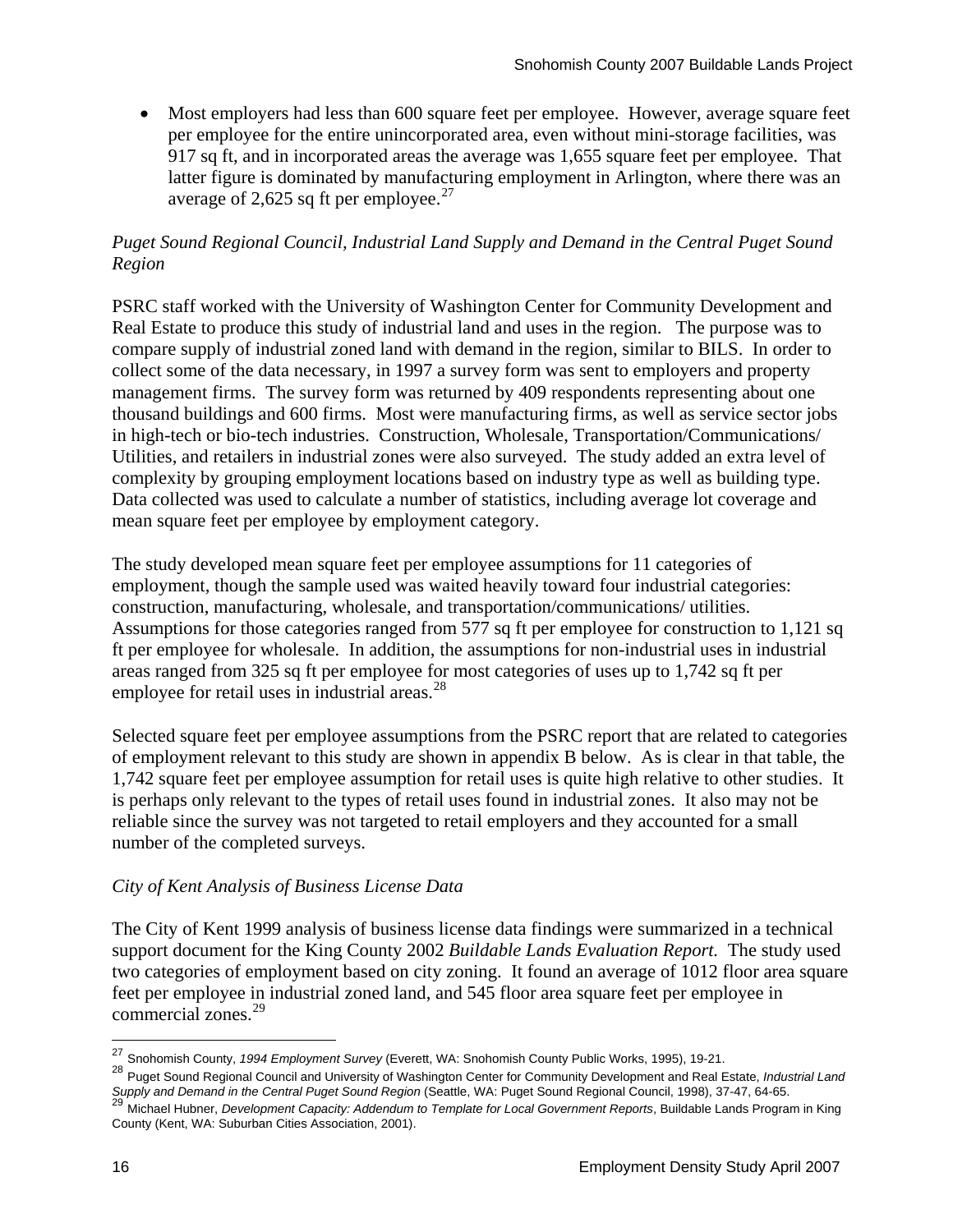# *Institute of Transportation Engineers, Trip Generation Handbook, 2nd Edition*

The ITE's June 2004 *Trip Generation Handbook* summarized findings from the 1990 study, "Travel Characteristics at Large-Scale Suburban Activity Centers," by JHK & Associates. It included employment and square feet of employment floor area for downtown Bellevue, Washington. It showed 12,880 office employees occupying 4.7 million sq ft of gross floor space. That translates to roughly 365 sq ft per employee. It also showed 3 million square feet of gross leaseable retail space and  $6,150$  employees, translating to 488 sq ft per employee.<sup>[30](#page-16-0)</sup>

## *Key findings from comparison of past studies*

In general, average/assumed square feet per employee by job category are similar across the various studies and reports. Reports with fewer categories tend to have a more narrow range in averages than those with more detailed assumptions. The smallest average square feet per employee is the ITE's averages for food services, less than 100 square feet per employee. The highest is the ITE's average for mini-storage, at 20,000 square feet per employee. The main findings:

- The former communications sector, now included in information services, has generally been found or assumed to have a lower average square feet than the 833 square feet per employee assumption used in the *Snohomish County Tomorrow 2002 Buildable Lands Report,* while wholesale generally had a higher average than what was used in the 2002 report.
- The average for retail is abnormally high in the *Puget Sound Industrial Land Supply and Demand* report. This is likely because it is meant to apply only in industrial zones, whereas the other averages/assumptions apply to retail uses more generally.
- The ITE manual is the only study that separates food services out from retail uses, and it shows much lower square feet per employee averages for food services than the other studies have. For that reason, and because food services has switched major categories under NAICS, food services was selected for further research to determine the average for Snohomish County food service employers.
- Similarly, the ITE manual is the only one that separates mini-storage out from other warehouse uses, and it shows a much higher average square feet per employee than the other studies have. For that reason, and because mini-storage switched major categories under NAICS, that industry was selected for further research to determine the average for Snohomish County mini-storage employers.

## **Comparison of 2002 covered employment statistics by SIC and NAICS categories**

This analysis was based on the data presented in appendix A of this report. The table in appendix A lists SIC major industrial categories and selected divisions and industries and shows the NAICS categories to which those industries now belong. The level of detail is based in most cases on

<span id="page-16-0"></span><sup>&</sup>lt;sup>30</sup> JHK & Associates, "Travel Characteristics at Large-Scale Suburban Activity Centers," NCHRP Report 323 (1990), summarized in *Trip Generation Handbook,* 2nd ed. (Washington, DC: Institute of Transportation Engineers, 2004), 140-41.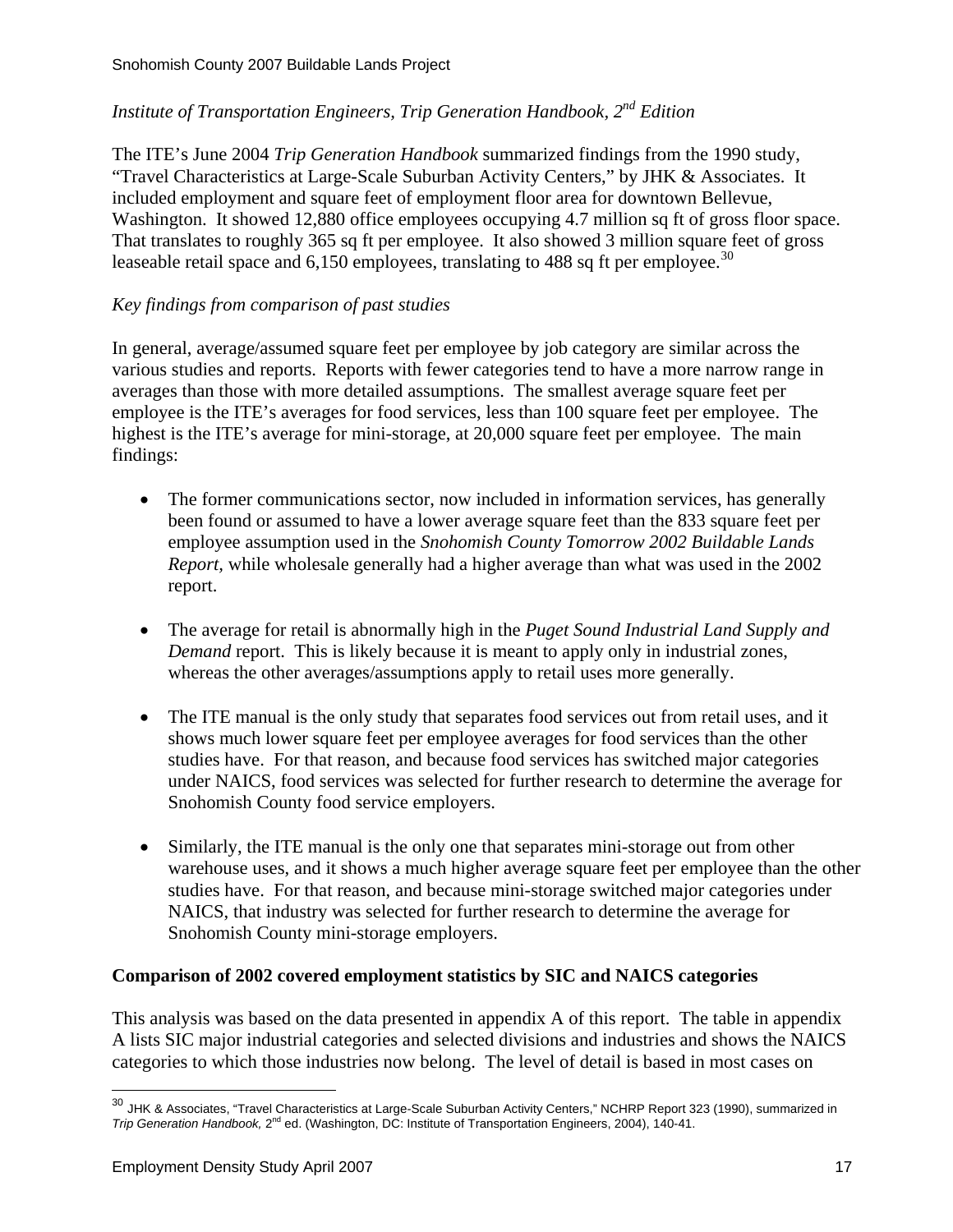using the broadest category of jobs that remained together in the same grouping in both SIC and NAICS. In some cases, it was not possible to show the level of detail desired due to the confidential nature of the data set from the Washington State Employment Security Department. No grouping displayed in this report can have fewer than three employers, or one employer that makes up more than 80% of employment within that grouping. In some cases, this meant that categories were combined into more generalized categories sharing the same SIC and NAICS major industrial categories, and in other cases it meant that the jobs were tossed into "miscellaneous" groupings. When necessary, data was suppressed to protect confidentiality.

Appendix A shows the number of covered employees in each grouping in 2002 in Snohomish County. 2002 data was used as the basis for comparison because it is the most recent year for which SIC codes were available. It also coincides with the base year for the *2002 Buildable Lands Report.*

This data was analyzed to highlight which changes in going from SIC to NAICS had the most impact for how Snohomish County jobs are categorized. Table 5 provides a summary of the information in appendix A.

## *Key findings from analysis of 2002 covered employment data*

- 12% of jobs classified construction/resource under SIC are now in the services category. Because construction/resource jobs were not included in the *2002 Buildable Lands Report* employment capacity figure, these jobs required special handling in calculating new square feet per employee assumptions for the NAICS categories.
- 36% of jobs classified as retail under SIC are now included in the services category. Food services accounts for nearly the entire change, as shown in appendix A. In terms of the number of jobs, this change is by far the biggest re-categorization that occurred in going from SIC to NAICS. Services, as a part of FIRES in the 2002 report, had a lower square footage per employee assumption than retail, at 395 square feet per employee versus 600 square feet per employee. In fact, the Institute of Transportation Engineer's (ITE's) *Trip Generation* showed much lower average square feet per employee figures than the retail category as a whole, ranging from 70 to 134 square feet per employee, as shown in appendix B. This suggested that, even though 94% of the jobs in the retail category under NAICS are jobs that were also categorized retail under SIC, the square footage per employee assumption needed to be analyzed carefully. One could deduce that, if the average square feet per employee for food services was lower than 600 square feet per employee, then the average square feet per employee for the remaining businesses must be higher than 600 square feet per employee. Therefore both food services and remaining retail were treated with special attention in this study.
- 23% of jobs classified as WTCU under SIC are now included in the services category. Approximately two-thirds are communications jobs, which made up 16% of the WTCU category and are now under information services, as shown in appendix A. This presents the same type of issue as the movement of food services out of retail. The square footage per employee assumption for services, as part of FIRES, was lower than that for WTCU, which was 833 square feet per employee. The Snohomish County Business and Industrial Lands Survey (BILS) used an assumption of 300 square feet per employee to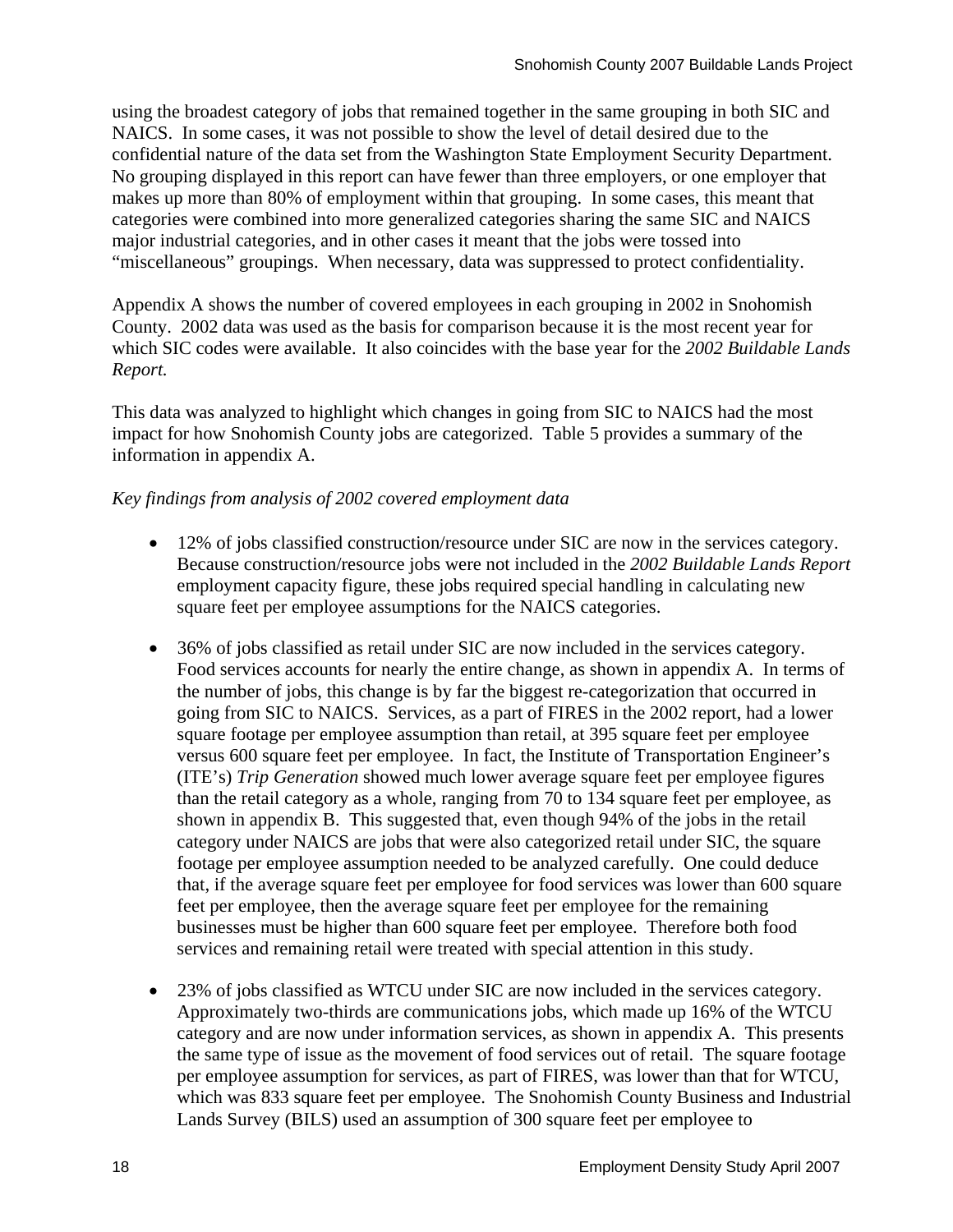communications industries, as shown in appendix B. If the average square feet per employee for communications is indeed lower, closer to 395 square feet per employee, then the average square feet per employee for the remaining WTU industries must be higher than 833 square feet per employee. In fact, wholesale trade, which made up over two-thirds of the remaining WTU jobs, as shown in appendix A, had average square feet per employee values of over 1,000 square feet per employee in most of the studies shown in appendix B. Therefore, both communications and remaining WTU were treated specially in this study.

- 98% of construction resource jobs under NAICS were also construction/resource jobs under SIC. Therefore no further analysis was needed for that category, which does have a square footage per employee assumption.
- 99% of FIRE jobs came from the FIRES category. FIRE had made up 21% of the jobs in that category. However, 131 mini-storage jobs moved from WTCU into FIRE. Based on the analysis of information in appendix B, and findings in the *1994 Employment Survey,* mini-storage businesses are likely to have a much higher average square footage per employee than other jobs in the FIRE category. Therefore, they required special handling to ensure that capacity for FIRE jobs in general is not under-estimated.
- The services category is made up of a mixture of jobs from various SIC categories. 66% came from FIRES, 23% from retail, and 5% from WTCU. Most of the retail jobs that moved are food services jobs, and most of the jobs from WTCU are in communications. It was the examination of this mixed category that first led to developing a weighted averaging approach for calculating a square footage per employee assumption for services, which became the basis for the main calculation of all of the new floor area square footage per employee assumptions. This approach is described in the methodology section below.
- 98% of manufacturing under NAICS were also in manufacturing under SIC, where they made up 93% of the category. Therefore it was decided that the assumption for the category should remain 500 square feet per employee.
- 94% of retail jobs under NAICS were also retail jobs under SIC. However, as described above, the category required special handling because of the large number of food services jobs moved out of the category and into services.
- 97% of WTU jobs under NAICS came out of the WTCU category. However, as described above, the category required special handling because of the large number of communications jobs moved out of the category and into services. In addition, as described above, mini-storage was moved out of WTCU into FIRE. Mini-storage businesses were identified for special treatment because past studies have shown them to have a much different average square feet per employee than other WTU or FIRE industries.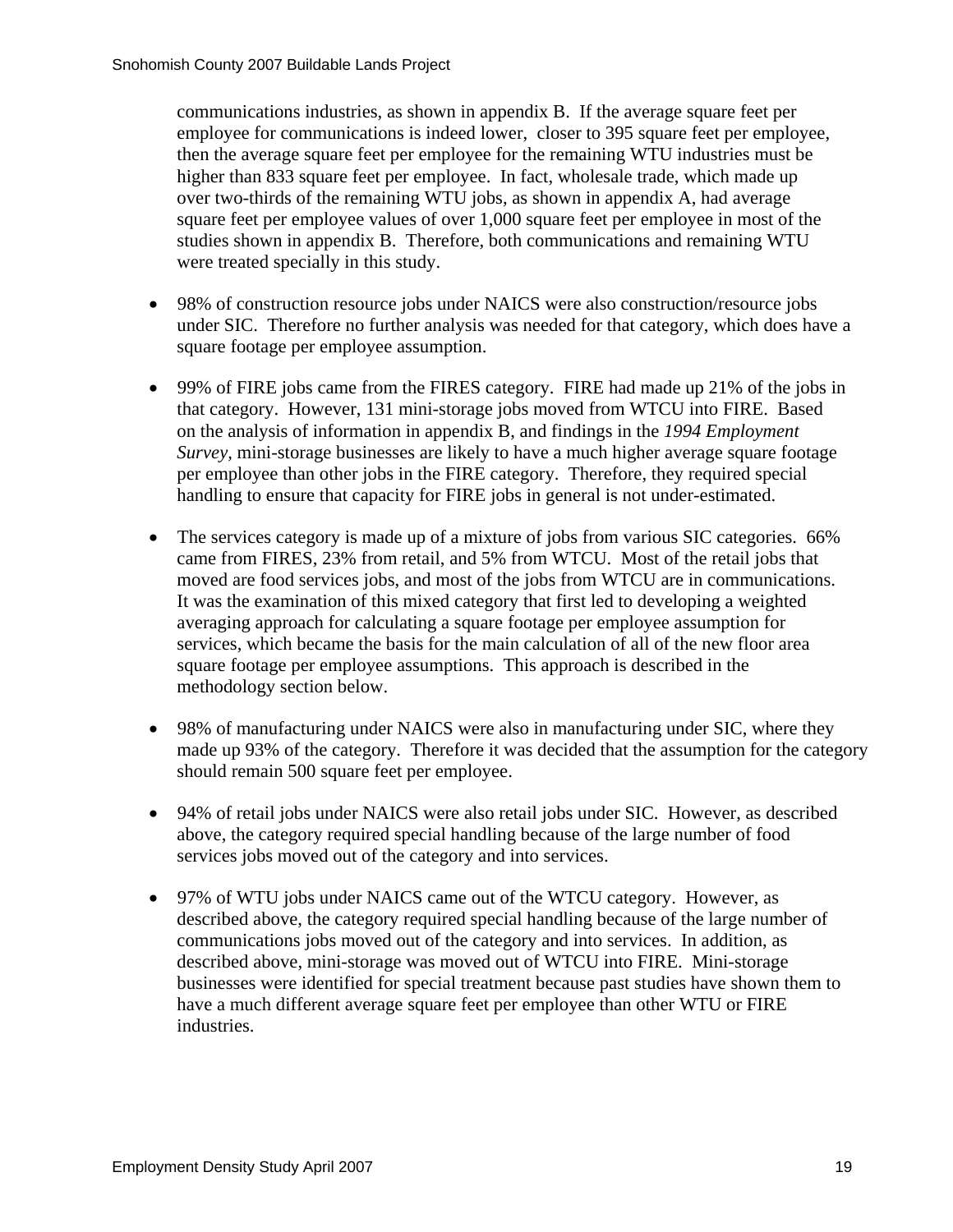|                       |       | 2002 Covered                                                 |                             | <b>Destination NAICS</b>   |                       |       | 2002 Covered |                  |                             |
|-----------------------|-------|--------------------------------------------------------------|-----------------------------|----------------------------|-----------------------|-------|--------------|------------------|-----------------------------|
| SIC Category          |       | Employment                                                   | Percent of Total            | Category                   | <b>NAICS Category</b> |       | Employment   | Percent of Total | Source SIC Category         |
| Construction/Resource |       | 15,815                                                       | 87.6% Construction/Resource |                            | Construction/Resource |       | 15,815       |                  | 97.9% Construction/Resource |
|                       |       | $\Omega$                                                     | 0.0% FIRE                   |                            |                       |       | 197          |                  | <b>1.2% FIRES</b>           |
|                       |       | 2,233                                                        |                             | 12.4% Services             |                       |       | 144          |                  | 0.9% Manufacturing          |
|                       |       |                                                              |                             | * Manufacturing            |                       |       |              |                  | * Retail                    |
|                       |       |                                                              |                             | * Retail                   |                       |       |              |                  | * WTCU                      |
|                       |       |                                                              |                             | * WTU                      |                       | Total | 16,162       | 100.0%           |                             |
|                       | Total | 18,057                                                       | 100.0%                      |                            | <b>FIRE</b>           |       | $\Omega$     |                  | 0.0% Construction/Resource  |
| <b>FIRES</b>          |       | 197                                                          |                             | 0.4% Construction/Resource |                       |       | 11,230       | 98.5% FIRES      |                             |
|                       |       | 11,230                                                       | 21.0% FIRE                  |                            |                       |       |              |                  | * Manufacturing             |
|                       |       | 41,660                                                       |                             | 77.9% Services             |                       |       |              |                  | * Retail                    |
|                       |       | 170                                                          |                             | 0.3% Manufacturing         |                       |       | 131          |                  | <b>1.1% WTCU</b>            |
|                       |       |                                                              |                             | * Retail                   |                       | Total | 11,396       | 100.0%           |                             |
|                       |       |                                                              |                             | * WTU                      | Services              |       | 2,233        |                  | 3.5% Construction/Resource  |
|                       | Total | 53,511                                                       | 100.0%                      |                            |                       |       | 41,660       | 66.1% FIRES      |                             |
| Manufacturing         |       | 144                                                          |                             | 0.5% Construction/Resource |                       |       | 1,759        |                  | 2.8% Manufacturing          |
| (non-Boeing)          |       | $\star$                                                      |                             | * FIRE                     |                       |       | 14,310       | 22.7% Retail     |                             |
|                       |       | 1,759                                                        |                             | 6.4% Services              |                       |       | 3,082        |                  | 4.9% WTCU                   |
|                       |       | 25,597                                                       |                             | 93.0% Manufacturing        |                       | Total | 63,044       | 100.0%           |                             |
|                       |       | 0                                                            |                             | 0.0% Retail                | Manufacturing         |       | $\star$      |                  | * Construction/Resource     |
|                       |       |                                                              |                             | * WTU                      | (non-Boeing)          |       | 170          |                  | 0.7% FIRES                  |
|                       | Total | 27,518                                                       | 100.0%                      |                            |                       |       | 25,597       |                  | 98.4% Manufacturing         |
| Retail                |       |                                                              |                             | * Construction/Resource    |                       |       | 208          |                  | 0.8% Retail                 |
|                       |       |                                                              |                             | * FIRE                     |                       |       |              |                  | * WTCU                      |
|                       |       | 14,310                                                       |                             | 35.9% Services             |                       | Total | 26,016       | 100.0%           |                             |
|                       |       | 208                                                          |                             | 0.5% Manufacturing         | Retail                |       | $\star$      |                  | * Construction/Resource     |
|                       |       | 25,191                                                       | 63.2% Retail                |                            |                       |       |              |                  | * FIRES                     |
|                       |       | 112                                                          | 0.3% WTU                    |                            |                       |       | $\Omega$     |                  | 0.0% Manufacturing          |
|                       | Total | 39,856                                                       | 100.0%                      |                            |                       |       | 25,191       | 94.3% Retail     |                             |
| <b>WTCU</b>           |       | $\star$                                                      |                             | * Construction/Resource    |                       |       | 1,450        |                  | 5.4% WTCU                   |
|                       |       | 131                                                          | 1.0% FIRE                   |                            |                       | Total | 26,718       | 100.0%           |                             |
|                       |       | 3,082                                                        |                             | 23.3% Services             | <b>WTU</b>            |       |              |                  | * Construction/Resource     |
|                       |       |                                                              |                             | * Manufacturing            |                       |       |              |                  | * FIRES                     |
|                       |       | 1,450                                                        | 10.9% Retail                |                            |                       |       |              |                  | * Manufacturing             |
|                       |       | 8,543                                                        | 64.5% WTU                   |                            |                       |       | 112          |                  | 1.3% Retail                 |
|                       | Total | 13.244                                                       | 100.0%                      |                            |                       |       | 8,543        | 96.5% WTCU       |                             |
|                       |       | * - Value suppressed to protect confidentiality of ESD data. |                             |                            |                       | Total | 8,850        | 100.0%           |                             |

#### **Table 5:** 2002 Snohomish County covered employment by SIC category and destination NAICS category 20

*Source:* Snohomish County Planning and Development Services analysis of Washington State Employment Security Department (ESD) data.

*Notes:* 2002 covered employment statistics shown above may differ from those reported by the Puget Sound Regional Council and ESD due to revisions in the underlying data based on review by Snohomish County staff.

Snohomish County 2007 Buildable Lands Project Snohomish County 2007 Buildable Lands Project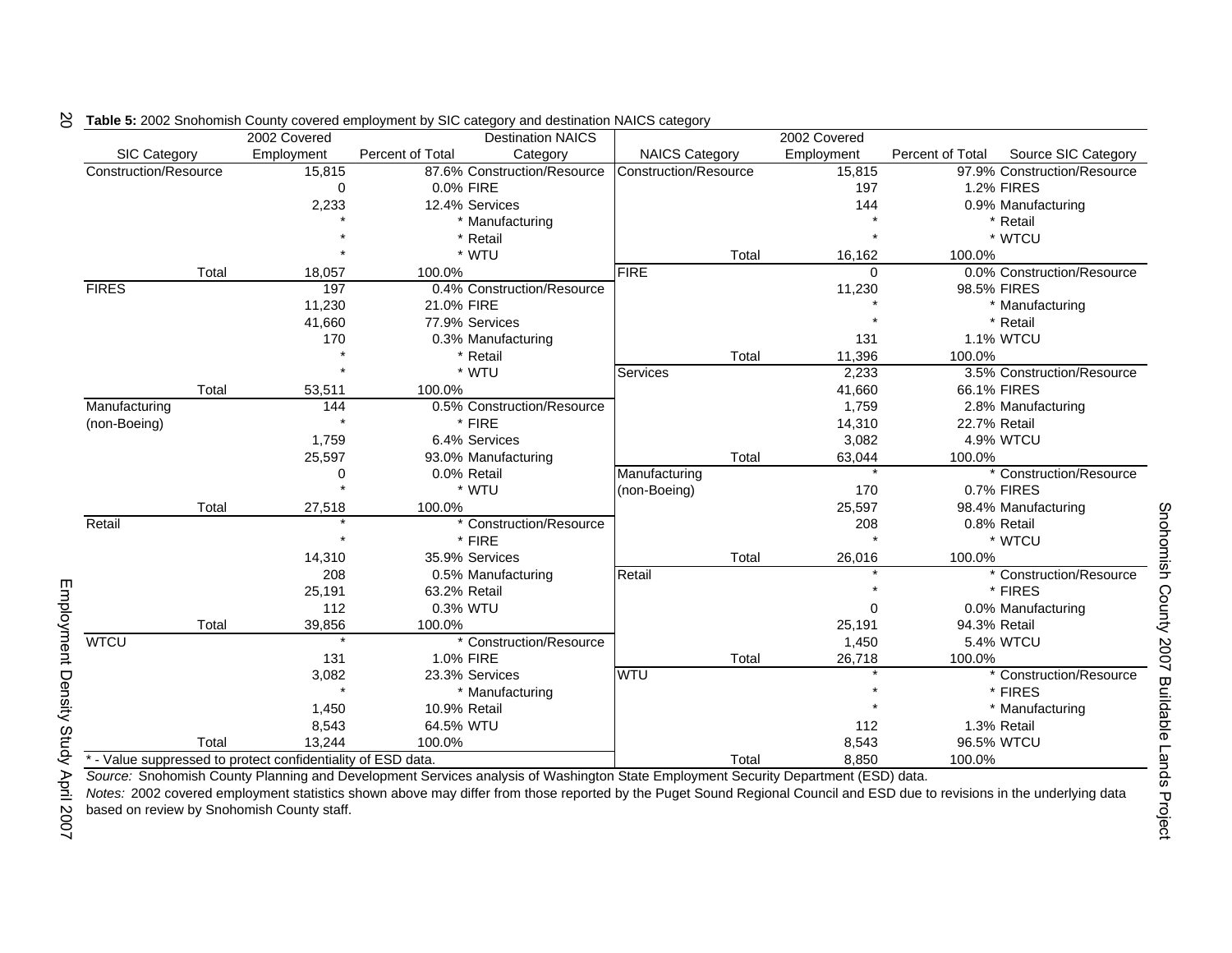## **Methodology**

Based on the guidelines set forth in the project design and findings of past research and a comparison of 2002 covered employment data by SIC and NAICS, a two part methodology was developed.

## *Employment density research for targeted industries*

First, research was done to measure the average square feet per employee in two industries in Snohomish County – food services and mini-storage. Those industries were targeted for the following reasons:

- Both categories could be easily researched using available data sources, employment figures from ESD and building square feet from Snohomish County Assessor data. Unlike many other job categories that we might have wanted to research, it is a straightforward process to match the employment data points up to building square footage figures in the assessor data for large samples relative to the total number of employers and employees in those categories in the county. For more information on difficulties doing this for other industries, see the data description below.
- Based on an analysis of information from past studies shown in appendix B, both categories were expected to have average square footage per employee that were significantly different than the assumption for their broader SIC category or NAICS category.
- In terms of numbers of jobs, the food services change from retail to services was the most significant re-categorization that occurred with the switch to NAICS.

In order to create a sample, first, ESD data points for 2002 covered employment were matched to parcels. Next, points were matched to building square footage in the Snohomish County assessor database on the corresponding parcels coded to the corresponding uses for the targeted industries. In cases where no match was found in the first attempt, points were manually matched to the proper square footage by checking that the point was in the proper parcel, and then verifying the square footage using the assessor's online property information system. In many cases, food services square footage was coded as general retail. In some cases, square footage for fast food restaurants had to be measured and added using a simple ArcGIS measurement tool and aerial photographs. In other cases, it was necessary to estimate the portion of a larger retail building occupied by the food service by dividing the retail square footage by the number of retail businesses in the ESD data. Restaurants in large retail malls could not be matched to corresponding square footage and were excluded from the sample out-right. For mini-storage, an additional step was to check phone listings for mini-storage businesses and check whether some of them existed in the ESD data with different NAICS coding. Finally, samples representing a large proportion of the total employers and total employees for both categories were assembled where points were matched to square footage.

Once the samples were assembled, the employee figures from the years 2000 through 2005 for the same businesses were added to the records by joining the tables based on employer account and serial numbers.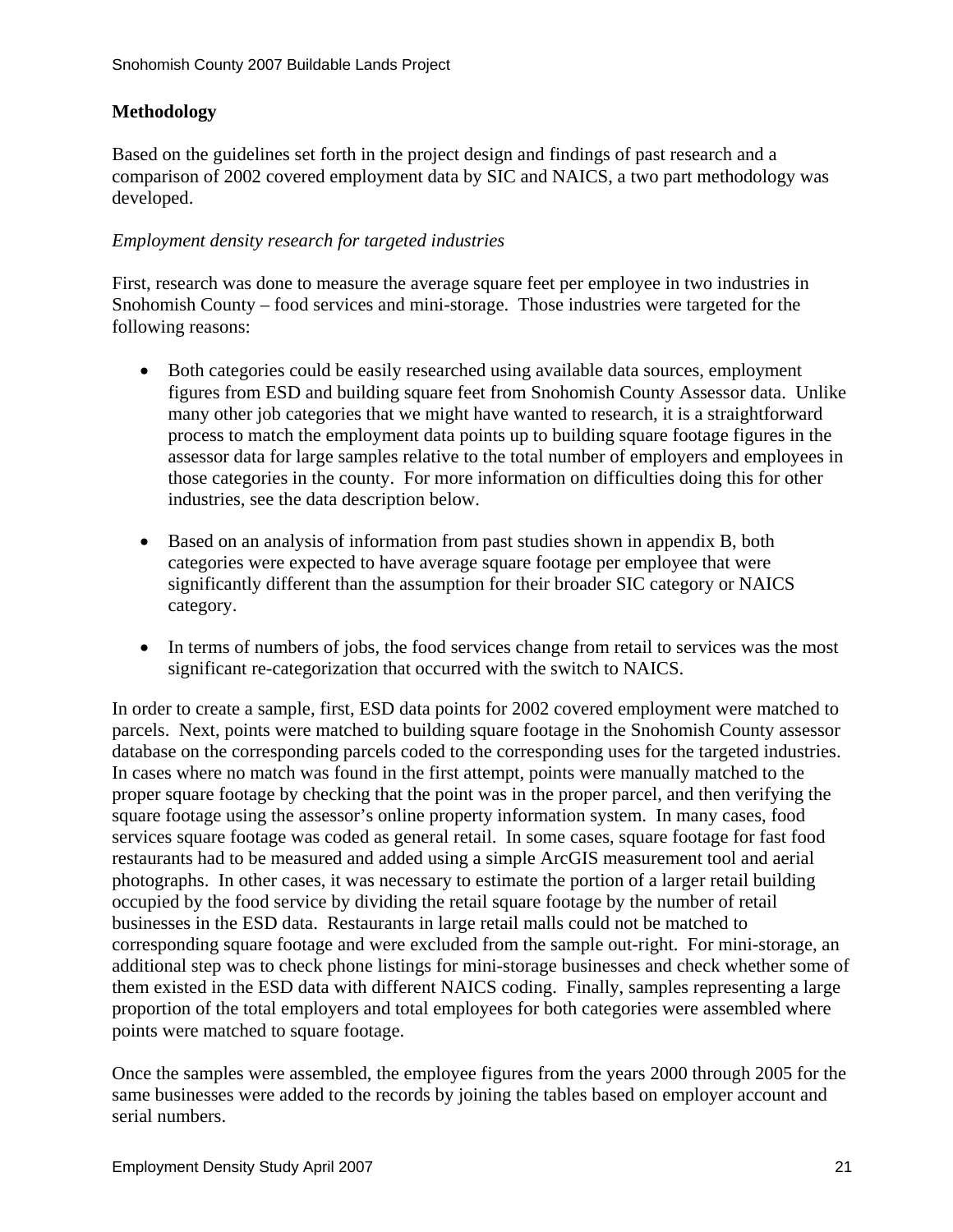Next, the average number of employees for each business was calculated based on the available years of data. This was done to get a better picture of how square footage was used over time, rather than simply in the first quarter of 2002. This reduced the likelihood that individual business performance or regional economic conditions would bias the data.

Finally, the total square footage for the sampled businesses was divided by the sum of the average employees per business, to arrive at the average square feet per employee.

## *Weighted averaging of SIC category assumptions*

Weighted averages were used to develop square footage per employee assumptions for the major industrial categories using the 2002 Snohomish County covered employment in appendix A. This was an iterative process.

Iteration 1 – For each grouping of jobs listed in appendix A, the square footage per employee assumption used in the *2002 Buildable Lands Report* was assigned based on SIC categories. That square footage value was multiplied by the number of employees for each grouping, and then the results were summed based on the NAICS categories to which they belonged. The sum for each NAICS category was then divided by the total number of employees in that NAICS category. That result is the weighted average square feet per employee by NAICS category.

Iteration 2 – The same process was done again, except with a few changes. Food services and mini-storage were isolated into their own categories. Communications jobs, based on the findings from other past studies, were assigned a different square feet per employee assumption, based on the results for services from iteration 1. The 833 square feet per employee assumption seems unrealistically high for communications when separated out from other WTCU jobs, when both the *Business and Industrial Land Survey* and the *Industrial Land Supply and Demand* reports used lower estimates, meaning that using that figure would likely lead to an overly high estimate of square feet per employee for services after averaging – and iteration 4 would ensure that the changed square footage would be compensated for in the WTU assumption. Finally, the jobs that moved from construction/resource under SIC to other categories under NAICS were handled specially. They were assigned square footage per employee assumptions based on the results of iteration 1 for their NAICS category. This corrected for a problem in iteration 1 where the construction jobs were divided from the weighted total of square footage assumptions, but did not contribute any square footage to those categories, leading to slightly lower (less conservative) results.

Iteration 3 – Same process as iteration 2, except the results from iteration 2 were used for the substitutions described above, rather than the results from iteration 1.

Iteration 4 – Perhaps not literally an iteration, but rather a next step. The goal was to revisit those jobs groupings that did not really change categories in going from SIC to NAICS, the "no change" jobs. Those are jobs in the same category under both SIC and NAICS. WTCU jobs that ended up in WTU were treated as "no change." For FIRES, separate calculations were done for jobs that went into FIRE and those that went into Services.

Given that the SIC assumptions used in the 2002 report were originally weighted averages across industries that made up that category, and knowing the results for the other job categories from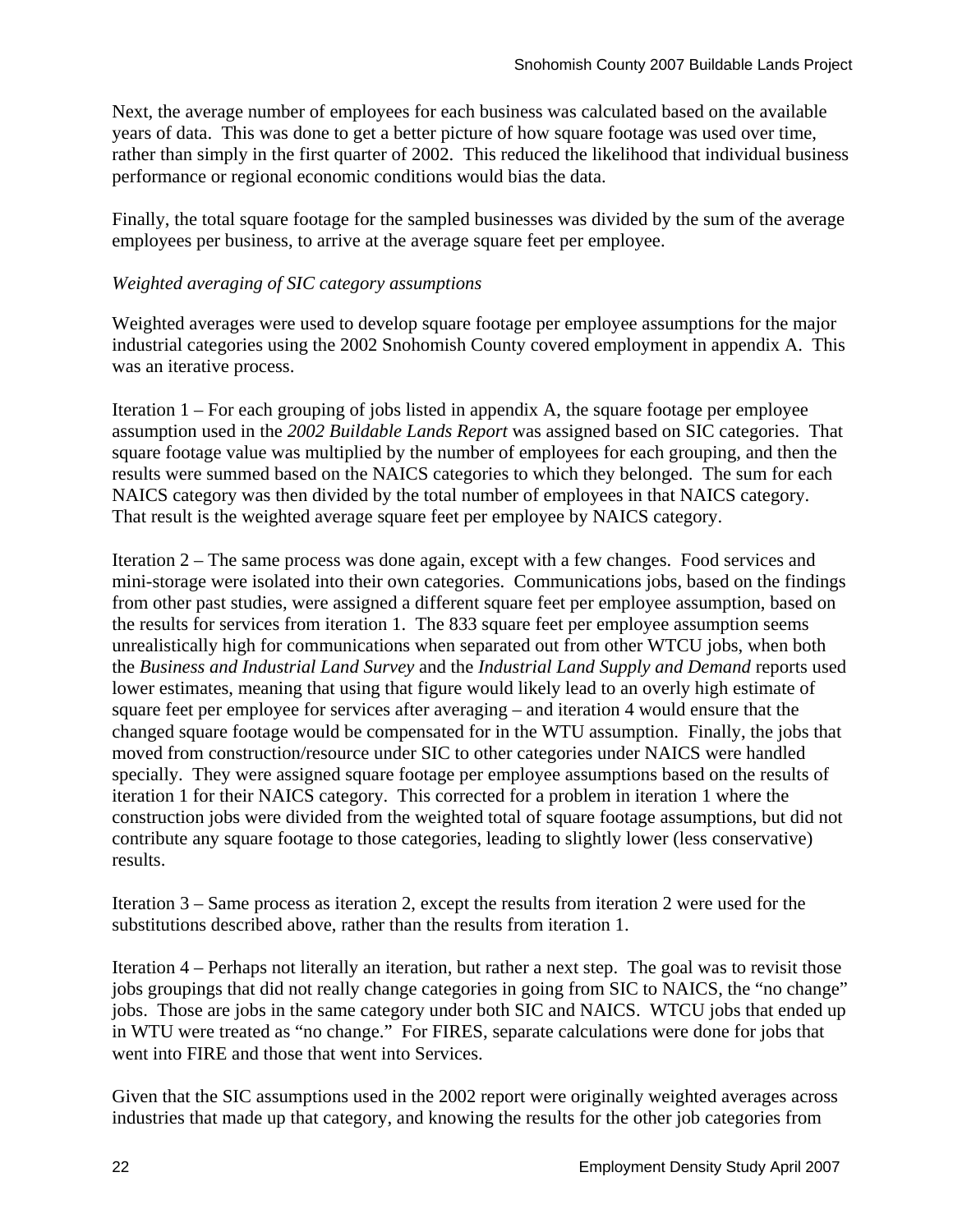iteration 3, the implied average square feet per employee for the groupings that remained in the "no change" groups was calculated by substituting in the iteration 3 square footage averages for the groupings that did change, multiplying each by the number of employees in that grouping, summing the results, subtracting that from the SIC category square footage average multiplied by the total employees in that SIC category, then dividing the result of that subtraction by the number of employees in the no-change group.

The equation was set up as follows:

| SIC Category Assumption x Jobs in SIC Category = | (NAICS Category 1 Average x Jobs from SIC Category now in NAICS Category 1)                          |
|--------------------------------------------------|------------------------------------------------------------------------------------------------------|
|                                                  | + (NAICS Category 2 Average x Jobs from SIC Category now in NAICS Category 2)                        |
|                                                  | + (NAICS Category 3 Average x Jobs from SIC Category now in NAICS Category 3)                        |
|                                                  | + (NAICS Category 4 Average x Jobs from SIC Category now in NAICS Category 4)                        |
|                                                  | + (NAICS "No Change" Category Average x Jobs from SIC Category now in NAICS<br>"No Change" Category) |
|                                                  |                                                                                                      |

Then solved for the "no change" category assumption:

NAICS "No Change" Category Average =

|  | (SIC Category Assumption x Jobs in SIC Category) -                            |
|--|-------------------------------------------------------------------------------|
|  | ((NAICS Category 1 Average x Jobs from SIC Category now in NAICS Category 1)  |
|  | (NAICS Category 2 Average x Jobs from SIC Category now in NAICS Category 2)   |
|  | (NAICS Category 3 Average x Jobs from SIC Category now in NAICS Category 3)   |
|  | (NAICS Category 4 Average x Jobs from SIC Category now in NAICS Category 4))) |
|  | Jobs from SIC Category now in NAICS "No Change" Category                      |

Iteration 5 – Same as iteration 3, using the results of iteration 3 for the substitutions described in iteration 2, except that the results from iteration 4 have been substituted for the "no change" category assumptions. The results of iteration 5 were then rounded to provide conservative estimates and to avoid implying a level of precision that is greater than the methodology of weighted averages is capable of producing.

#### **Data Sources**

Covered employment data for the years 2000 through 2005 came from the Washington State Employment Security Department ES-202 data, which is confidential. The data was in pointfiles prepared by the Puget Sound Regional Council, and has been reviewed and revised by Snohomish County staff. Building square feet data was based on a May 2006 database extract from the Snohomish County Assessor's Office.

#### **Data Limitations**

#### *ESD covered employment data*

ES-202 covered employment is intended as a complete count of all employees covered by unemployment insurance. However, there is some variation in how businesses with multiple locations report employment. In some cases, they are grouped at a single location in the region, and in other cases reported by location. PSRC and Snohomish County have reviewed the data regularly and every attempt has been made to show employment by location, but this process is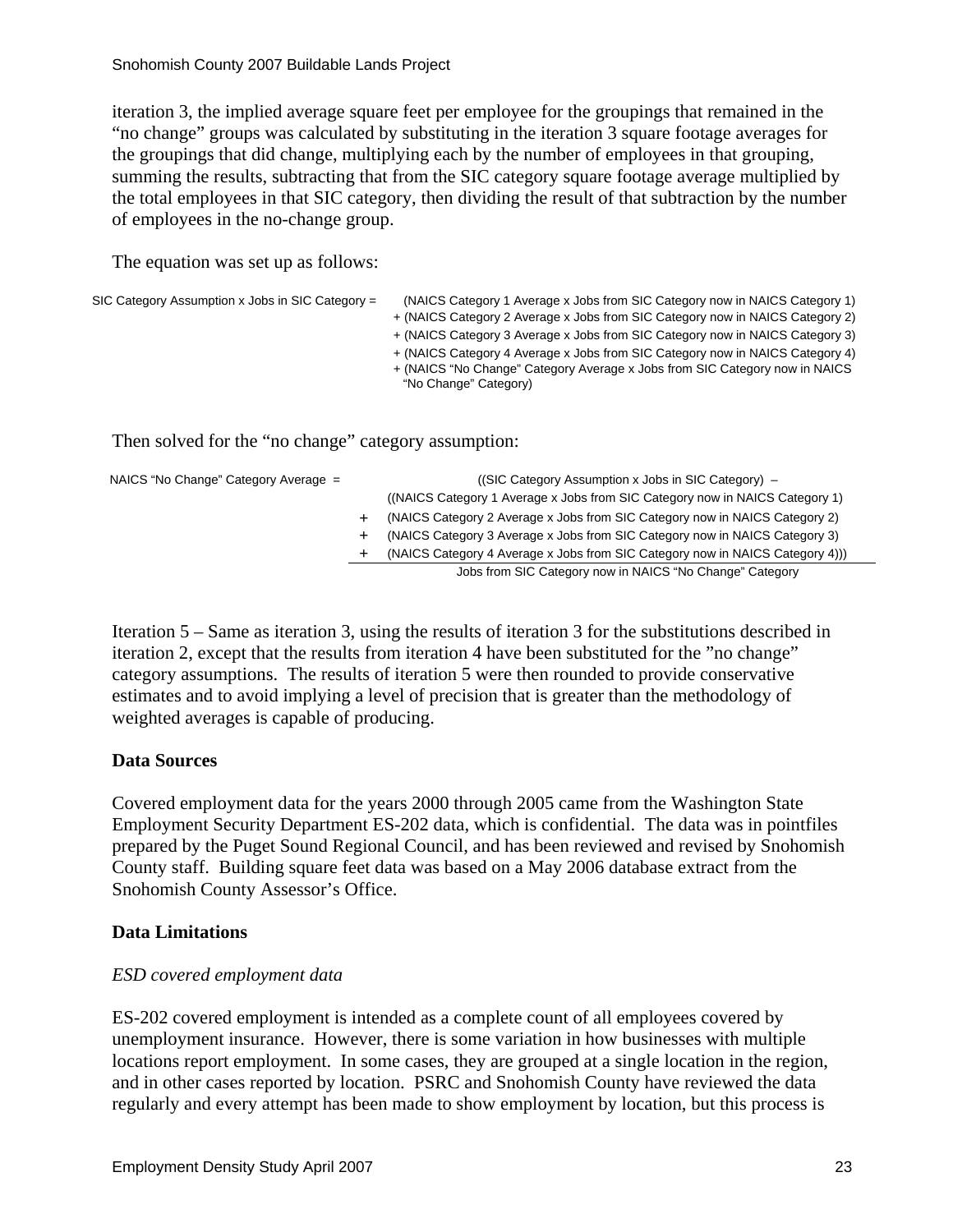on-going. In addition, because only covered employment is included, proprietors and selfemployed and certain other exempt employees are not included. PSRC estimates that covered employment makes up 85%-90% of total employment. Also, the data represents a snapshot of employment in the spring of the year reported, and counts part- and full-time workers, not FTEs.<sup>[31](#page-23-0)</sup>

In examining mini-storage records, it was found that records for some nation-wide chains were not present in the Snohomish County data-set. It is expected that average employment density at those locations would be similar to those in the sample.

## *Assessor building square feet records*

Assessor data for building square feet is not categorized by tenant, and categories are not defined to match to NAICS employment categories. As a result, in can be difficult to match employee records to square footage in multi-tenant buildings.

For this reason, research into actual square feet per employee was limited to two industries where it is expected that the sample of employers in stand-alone buildings or where square footage could be matched to employers is representative of the population. For other significant industries, this assumption did not seem to hold.

## **Results**

#### *Food services*

The results of the research into average square feet per employee for food services are summarized in table 6. This is the most detail that can be provided due to the confidential nature of the ESD data. As shown, the sample represents approximately a third of all food services employers in the county, and nearly two-thirds of 2002 employees. The sample is therefore considered representative of the industry as a whole in Snohomish County. Based on a calculated average of 180.9 square feet per employee, the recommended assumption for the 2007 Buildable Lands project is 200 square feet per employee.

**Table 6:** Results summary, average floor area square feet per employee in food services industry in Snohomish County

|                                   |            |              | Sum of average |                             | Average square | Recommended<br>square feet per |
|-----------------------------------|------------|--------------|----------------|-----------------------------|----------------|--------------------------------|
|                                   | Establish- | 2002 covered |                | employment, Sum of building | feet per       | employee                       |
|                                   | ments      | employees    |                | 2000 to 2005 square footage | employee       | assumption                     |
| Countywide food<br>services total | 969        | 14163        |                |                             |                |                                |
| Sample                            | 350        | 8.730        | 8.552.4        | 1.547.289                   | 180.9          | 200                            |
| Share of countywide<br>total      | 36.1%      | 61.6%        |                |                             |                |                                |

*Source:* Snohomish County Planning and Development Services analysis of Washington State Employment Security Department (ESD) data.

*Note:* 2002 covered employment statistics shown above may differ from those reported by the Puget Sound Regional Council and ESD due to revisions in the underlying data based on review by Snohomish County staff.

<span id="page-23-0"></span><sup>&</sup>lt;sup>31</sup> Puget Sound Regional Council, "Covered Employment Estimates," [http://www.psrc.org/data/econ/employment\\_est.htm](http://www.psrc.org/data/econ/employment_est.htm) (February 20, 2007)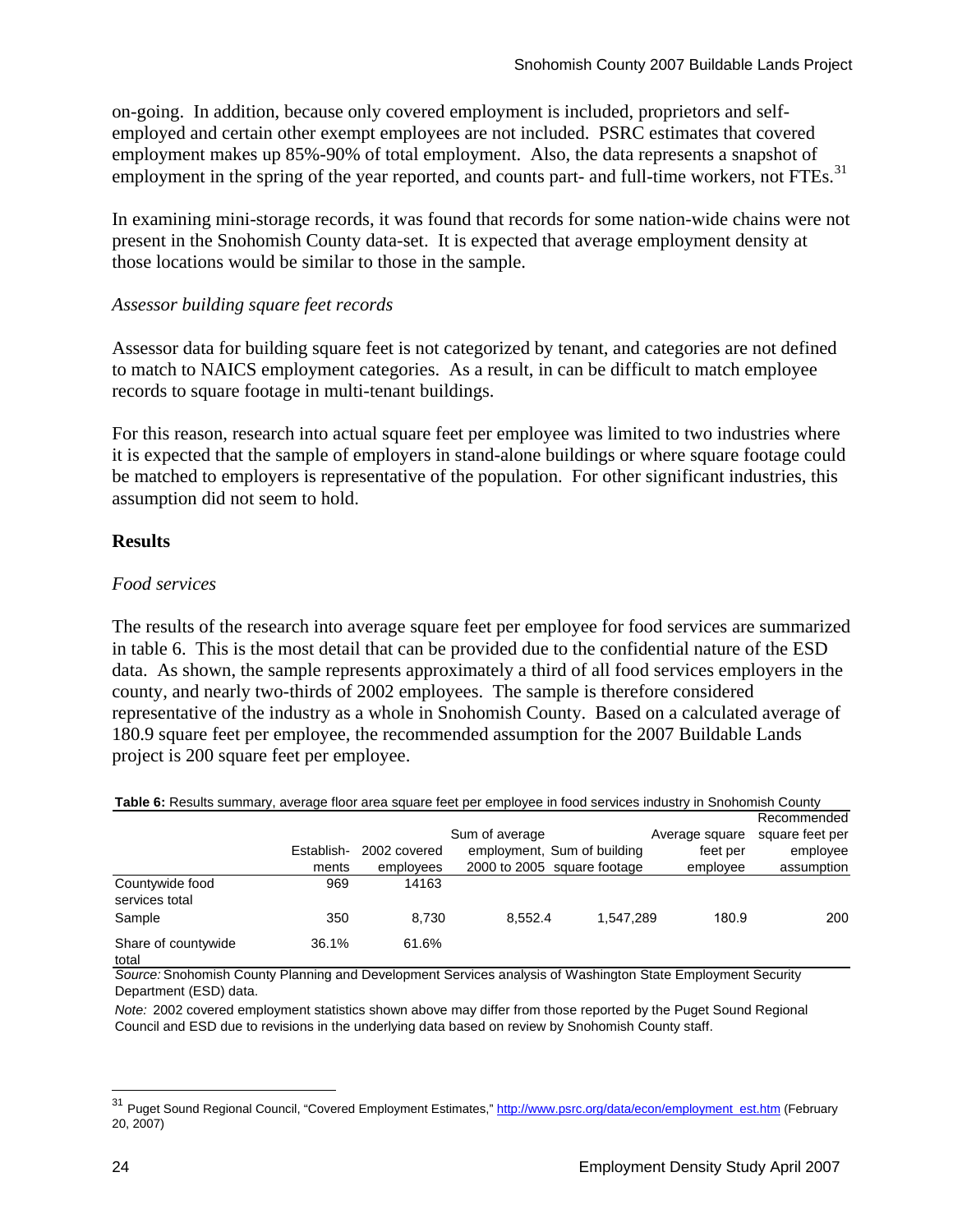#### *Mini-storage*

The results of the research into average square feet per employee for mini-storage businesses are summarized in table 7. This is the most detail that can be provided due to the confidential nature of the ESD data. As shown, the sample represents a significant share of mini-storage establishments in the county. It was possible to match three-quarters of employees identified in the ESD data as mini-storage employees. However, it was discovered that a number of ministorage locations for nation-wide self-storage companies were not included in the ESD data for Snohomish County. It is estimated based on phone listings that there are approximately 54 ministorage businesses in the county, some for which employment data was not included in the dataset. Still, the sample is representative of the industry as a whole in Snohomish County. Based on a calculated average of 18,198.4 square feet per employee square feet, the recommended assumption for the 2007 Buildable Lands project is 20,000 square feet per employee.

**Table 7:** Results summary, average floor area square feet per employee in the mini-warehouse and self-storage industry in Snohomish County

|                                  | Establish-<br>ments | 2002 covered<br>employees | Sum of average | employment, Sum of building<br>2000 to 2005 square footage | Average square<br>feet per<br>employee | Recommended<br>square feet per<br>employee<br>assumption |
|----------------------------------|---------------------|---------------------------|----------------|------------------------------------------------------------|----------------------------------------|----------------------------------------------------------|
| Countywide mini-storage<br>total | $54*$               | 131                       |                |                                                            |                                        |                                                          |
| Sample                           | 31                  | 100                       | 104.0          | 1.893.235                                                  | 18.198.4                               | 20.000                                                   |
| Share of countywide<br>total     | 57.4%               | 76.3%                     |                |                                                            |                                        |                                                          |

*Source:* Snohomish County Planning and Development Services analysis of Washington State Employment Security Department (ESD) data.

*Note:* 2002 covered employment statistics shown above may differ from those reported by the Puget Sound Regional Council and ESD due to revisions in the underlying data based on review by Snohomish County staff.

\* - Estimate, includes mini-storage establishments listed in phone directories but not included in the ESD data set. The 131 employees comes from the ESD data, as revised, and does not correspond to all 54 establishments.

#### *Major category weighted averages*

Results of the calculations of weighted averages for the other employment categories are summarized in table 8. The detailed calculations are available from Snohomish County upon request. The covered employment figures in those calculations are subject to confidentiality requirements, so some of the values would be suppressed in any publicly released version of calculations by replacing actual numbers with asterisks.

#### **Conclusion/Recommendations**

The recommended assumptions for the 2007 Buildable Lands project are shown in the far right column of table 8.

It is also recommended that in the future, additional research be done to measure the actual average square feet per employee for additional categories of employment in Snohomish County.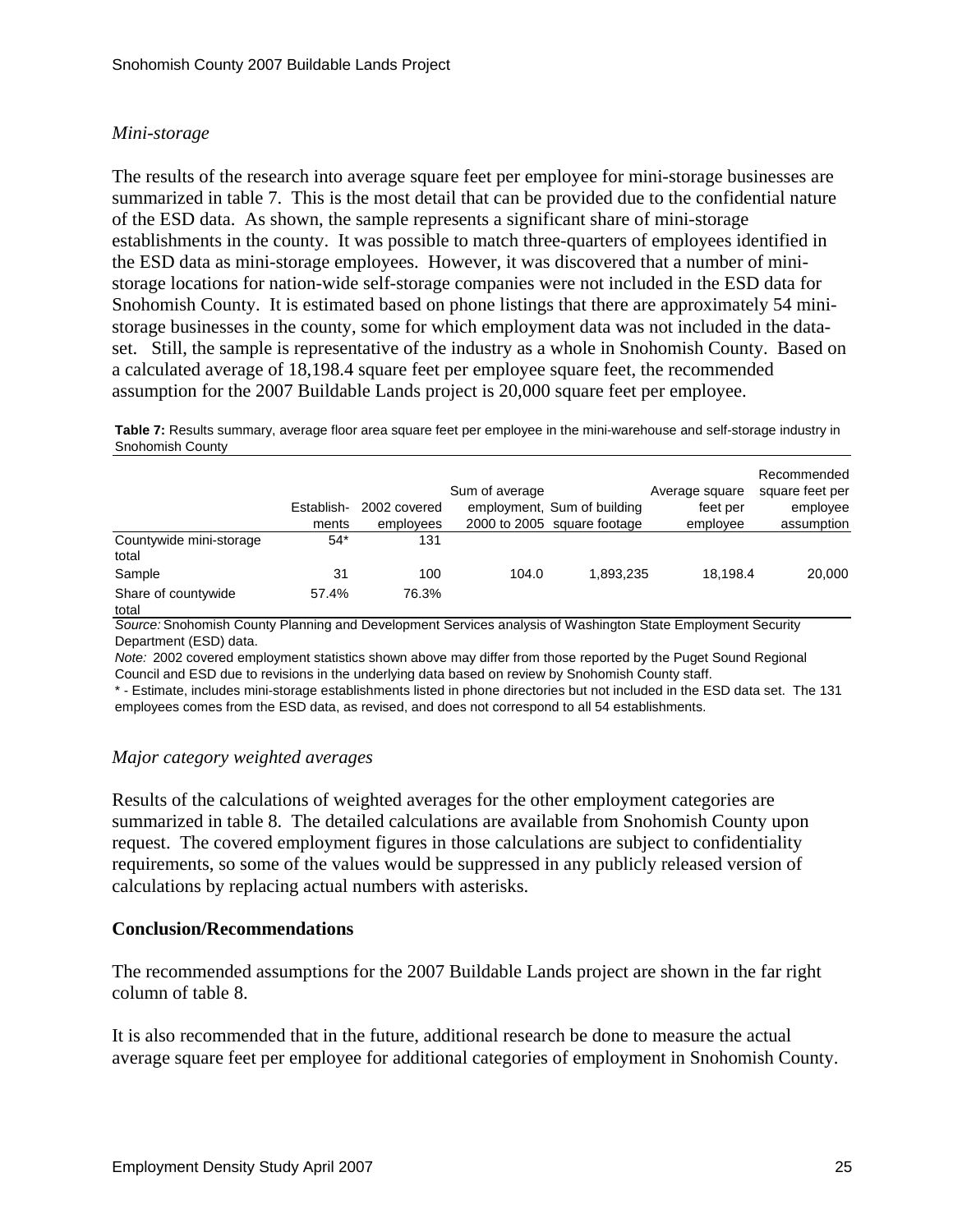| <b>LUPIOTULU</b>      | i vu uliyu            |             |        |        |         |         |                                                             |
|-----------------------|-----------------------|-------------|--------|--------|---------|---------|-------------------------------------------------------------|
| Category              | Groupings             | Iteration 1 |        |        |         |         | Iteration 2 Iteration 3 Iteration 4 Iteration 5 Recommended |
| Construction/Resource |                       | N/A         | N/A    | N/A    |         | N/A     | N/A                                                         |
|                       | Const/Res/Const/Res   |             |        |        | N/A     |         |                                                             |
| <b>FIRE</b>           |                       | 400.66      | 396.91 | 396.91 |         | 337.70  | 350                                                         |
|                       | <b>FIRES/FIRE</b>     |             |        |        | 329.45  |         |                                                             |
| <b>Services</b>       |                       | 451.88      | 413.49 | 410.04 |         | 406.56  | 400                                                         |
|                       | <b>FIRES/Services</b> |             |        |        | 391.79  |         |                                                             |
| Manufacturing         |                       | 500.35      | 503.29 | 503.29 |         | 509.39  | 500                                                         |
|                       | Manu/Manu             |             |        |        | 505.94  |         |                                                             |
| Retail                |                       | 612.05      | 612.05 | 612.05 |         | 713.27  | 700                                                         |
|                       | Retail/Retail         |             |        |        | 708.03  |         |                                                             |
| <b>WTU</b>            |                       | 820.61      | 821.18 | 821.18 |         | 1013.43 | 1000                                                        |
|                       | WTCU/WTU              |             |        |        | 1031.38 |         |                                                             |
| <b>Food Services</b>  |                       |             | 200    | 200    |         | 200     | 200                                                         |
| Mini-storage          |                       |             | 20,000 | 20,000 |         | 20,000  | 20.000                                                      |

**Employment** "No change" **Table 8:** Weighted averaging results by iteration, floor area square feet per employee by employment category

*Source:* Snohomish County Planning and Development Services analysis of Washington State Employment Security Department (ESD) data.

*Notes:* See the methodology section for a description of how the iterations were calculated. The detailed calculations are available by request from Snohomish County Planning and Development Services. Some values in those calculations must be suppressed to protect the confidentiality of the data.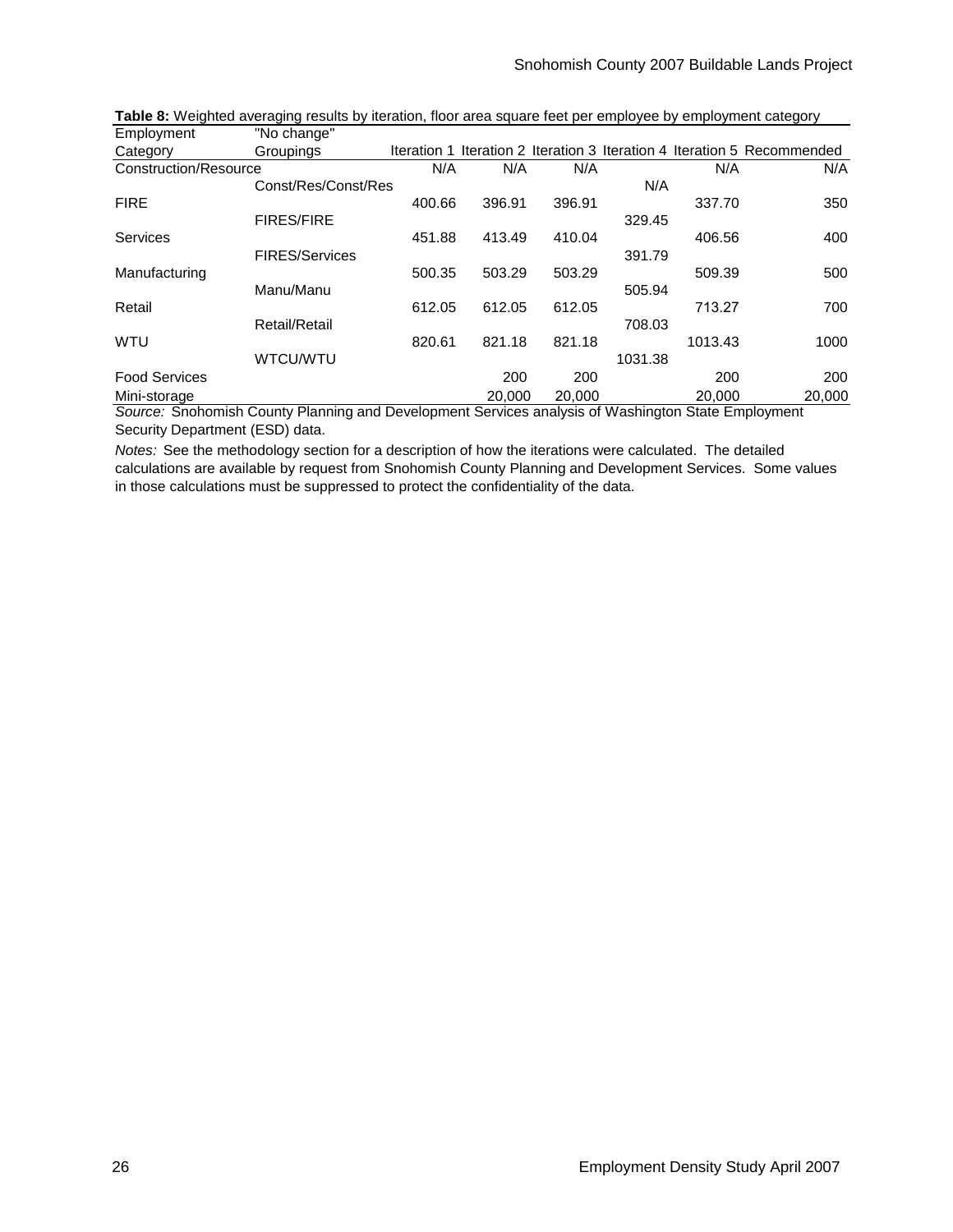| Appendix A: 2002 Snohomish County private sector, non-Boeing employment by SIC categories and equivalent NAICS categories |  |  |  |
|---------------------------------------------------------------------------------------------------------------------------|--|--|--|
|                                                                                                                           |  |  |  |

|                              |                                                       | Appendix A: 2002 Snohomish County private sector, non-Boeing employment by SIC categories and equivalent NAICS categories |                |                                    |                                                 |                                                            |
|------------------------------|-------------------------------------------------------|---------------------------------------------------------------------------------------------------------------------------|----------------|------------------------------------|-------------------------------------------------|------------------------------------------------------------|
| SIC Major Industrial         |                                                       |                                                                                                                           |                | 2002 Covered Percent of SIC Major  |                                                 |                                                            |
| Category                     | SIC Codes                                             | Division/Industry                                                                                                         | Employees      | Category NAICS Codes               | NAICS Employment Category NAICS Sector/Industry |                                                            |
| <b>Construction/Resource</b> |                                                       |                                                                                                                           |                |                                    |                                                 |                                                            |
|                              | $01-02,07$                                            | Agriculture                                                                                                               | 898            | 5.0% 111-112                       | Construction/Resource                           | Agriculture                                                |
|                              | 0741-0742                                             | <b>Veterinary Services</b>                                                                                                | 631            | 3.5% 541940                        | Services                                        | <b>Professional Services</b>                               |
|                              | 0751                                                  | Animal Slaughtering                                                                                                       |                | * 311611                           | Manufacturing                                   | Food and Beverage Manufacturing                            |
|                              | Some 0752                                             | Pet Care Services                                                                                                         | 180            | 1.0% 812910                        | Services                                        | <b>Personal Services</b>                                   |
|                              |                                                       |                                                                                                                           |                |                                    |                                                 |                                                            |
|                              | 0781.0782                                             | <b>Landscaping Services</b>                                                                                               | 1289           | 7.1% 541320.561730                 | Services                                        | Professional, Administrative Support Services              |
|                              | 08-09                                                 | Forestry and Fishing, Hunting and                                                                                         | 99             | 0.5% 113-115                       | Construction/Resource                           | Resource                                                   |
|                              | $10 - 14$                                             | Minina                                                                                                                    | 233            | 1.3% 21                            | Construction/Resource                           | Resource                                                   |
|                              | $15 - 17$                                             | Construction                                                                                                              | 14585          | 80.8% 23                           | Construction/Resource                           | Construction                                               |
|                              | Some 1799                                             | Asbestos and Lead Paint Removal                                                                                           |                | 562910                             | Services                                        | <b>Administrative Support Services</b>                     |
|                              |                                                       | Misc. Construction/Resource Retail                                                                                        |                |                                    | Retail                                          | Various                                                    |
|                              |                                                       | Misc. Construction/Resource Services                                                                                      |                |                                    | Services                                        |                                                            |
|                              |                                                       |                                                                                                                           |                |                                    |                                                 | Various                                                    |
|                              |                                                       | Misc. Construction/Resources WTU                                                                                          |                |                                    | WTU                                             | Various                                                    |
|                              |                                                       | <b>Total Construction/Resources</b>                                                                                       | 18057          |                                    |                                                 |                                                            |
|                              |                                                       |                                                                                                                           |                | Percent of NAICS                   |                                                 | NAICS Major Industrial Category Total                      |
|                              |                                                       | Percent of SIC Major Industrial Category                                                                                  |                | Category                           |                                                 | <b>Covered Employment</b>                                  |
|                              |                                                       |                                                                                                                           |                |                                    |                                                 |                                                            |
|                              |                                                       | 87.6%                                                                                                                     | 15815          | 97.9%                              | <b>Construction/Resource</b>                    | 16162                                                      |
|                              |                                                       | 0.0%                                                                                                                      | $\mathbf 0$    | 0.0%                               | <b>FIRE</b>                                     | 11396                                                      |
|                              |                                                       | 12.4%                                                                                                                     | 2233           | 3.5%                               | <b>Services</b>                                 | 63044                                                      |
|                              |                                                       |                                                                                                                           |                |                                    | Manufacturing                                   | 26016                                                      |
|                              |                                                       |                                                                                                                           |                |                                    | Retail                                          | 26718                                                      |
|                              |                                                       |                                                                                                                           | ٠              |                                    | <b>WTU</b>                                      | 8850                                                       |
|                              |                                                       |                                                                                                                           |                |                                    |                                                 |                                                            |
|                              | Finance, Insurance, Real Estate, and Services (FIRES) |                                                                                                                           |                |                                    |                                                 |                                                            |
|                              | Finance, Insurance, and Real Estate                   |                                                                                                                           |                |                                    |                                                 |                                                            |
|                              | 60-64                                                 | Finance and Insurance                                                                                                     | 8100           | 15.1% 52                           | <b>FIRE</b>                                     | Finance and Insurance                                      |
|                              | 65                                                    | Real Estate                                                                                                               | 2062           | 3.9% 53                            | <b>FIRE</b>                                     | Real Estate and Rental and Leasing                         |
|                              | Some 6531                                             | <b>Condominium Associations</b>                                                                                           | 14             | 0.0% 813990                        | Services                                        | Grantmaking, Civic, Professional and Similar Organizations |
|                              | 6552                                                  | Land Subdivision                                                                                                          | 168            | 0.3% 237210                        | Construction/Resource                           | Construction                                               |
|                              |                                                       |                                                                                                                           |                |                                    |                                                 |                                                            |
|                              | 67                                                    | Other Investment Offices                                                                                                  | 26             | 0.0% 5239, 5259, 533110            | <b>FIRE</b>                                     | Other Finance, Insurance, and Real Estate                  |
|                              | 6712, 6719                                            | <b>Holding Companies</b>                                                                                                  | 5              | 0.0% 551111, 551112                | Services                                        | <b>Management Services</b>                                 |
|                              | 6732                                                  | Education, Religious, and Charitable                                                                                      | $\overline{4}$ | 0.0% 813211                        | Services                                        | Grantmaking, Civic, Professional and Similar Organizations |
|                              |                                                       | Misc. FIRE Services                                                                                                       | 450            | 0.8%                               | Services                                        | Various                                                    |
| Service Industries           |                                                       |                                                                                                                           |                |                                    |                                                 |                                                            |
|                              | 70                                                    | Accommodations                                                                                                            | 819            | 1.5% 721                           | Services                                        | Accommodations and Food Services                           |
|                              | 72                                                    |                                                                                                                           |                |                                    |                                                 |                                                            |
|                              |                                                       | <b>Personal Services</b>                                                                                                  | 1840           | 3.4% 812                           | Services                                        | <b>Personal Services</b>                                   |
|                              | 7217                                                  | Carpet and Upholstery Cleaning                                                                                            | 164            | 0.3% 561740                        | Services                                        | Administrative Support Services                            |
|                              | 7221                                                  | Photography Studios                                                                                                       | 186            | 0.3% 541921                        | Services                                        | <b>Professional Services</b>                               |
|                              | 7291                                                  | <b>Tax Preparation</b>                                                                                                    | 143            | 0.3% 541213                        | Services                                        | <b>Professional Services</b>                               |
|                              | Some 7299                                             | Formal Wear and Costume Rentals                                                                                           | 15             | 0.0% 532220                        | <b>FIRE</b>                                     | Real Estate and Rental and Leasing                         |
|                              | 73                                                    | <b>Business Services</b>                                                                                                  | 4139           | 7.7% Some 51, 54, 55, and Services |                                                 | Information, Professional, Management,                     |
|                              |                                                       |                                                                                                                           |                |                                    |                                                 |                                                            |
|                              |                                                       |                                                                                                                           |                | 56                                 |                                                 | Admin. and Support Services                                |
|                              | 7352                                                  | <b>Medical Equipment Rentals</b>                                                                                          | 21             | 0.0% 532291                        | <b>FIRE</b>                                     | Real Estate and Rental and Leasing                         |
|                              | 7353                                                  | Heavy Construction Equipment Rentals                                                                                      | 404            | 0.8% 532412                        | <b>FIRE</b>                                     | Real Estate and Rental and Leasing                         |
|                              | Some 7359, some misc.                                 | <b>Consumer Goods Rentals</b>                                                                                             | 64             | 0.1% 5322                          | <b>FIRE</b>                                     | Real Estate and Rental and Leasing                         |
|                              | Some 7359, 7377                                       | General, Commercial/Industrial Equipment                                                                                  | 152            | 0.3% 5323, 5324                    | <b>FIRE</b>                                     | Real Estate and Rental and Leasing                         |
|                              |                                                       | Rentals                                                                                                                   |                |                                    |                                                 |                                                            |
|                              | 7372, 7374-5                                          | Software Publishing, Data Processing,                                                                                     | 306            | 0.6% 511210, 516, 518              | Services                                        | <b>Information Services</b>                                |
|                              |                                                       |                                                                                                                           |                |                                    |                                                 |                                                            |
|                              |                                                       | <b>Internet Services</b>                                                                                                  |                |                                    |                                                 |                                                            |
|                              | 7378                                                  | <b>Computer Repairs</b>                                                                                                   | 17             | 0.0% 811212                        | Services                                        | Repair and Maintenance Services                            |
|                              | 7384                                                  | Photofinishing Labs                                                                                                       | 75             | 0.1% 81292                         | Services                                        | <b>Personal Services</b>                                   |
|                              | Some 7389                                             | Post Office Contract Service                                                                                              | 16             | 0.0% 491110                        | WTU                                             | Transportation and Warehousing                             |
|                              | 75                                                    | <b>Automotive Services</b>                                                                                                | 1878           | 3.5% 8111, 812930                  | Services                                        | Repairs and Maintenance, Personal Services/Parking         |
|                              |                                                       |                                                                                                                           |                |                                    |                                                 |                                                            |
|                              | 751                                                   | Automotive Rental and Leasing                                                                                             | 52             | 0.1% 5321                          | <b>FIRE</b>                                     | Real Estate and Rental and Leasing                         |
|                              | 7549                                                  | Towing                                                                                                                    | 143            | 0.3% 488410                        | WTU                                             | Transportation and Warehousing                             |
|                              | 76                                                    | <b>Repair Services</b>                                                                                                    | 337            | 0.6% 811                           | Services                                        | Repairs and Maintenance                                    |
|                              | Some 7699                                             | <b>Picture Framing Shops</b>                                                                                              | 38             | 0.1% 442299                        | Retail                                          | Furniture and Home Furnishing Stores                       |
|                              | Some 7699                                             | Locksmiths                                                                                                                | 36             | 0.1% 561622                        | Services                                        | Administrative and Support Services                        |
|                              |                                                       |                                                                                                                           |                |                                    |                                                 |                                                            |
|                              | Some 7699, some misc.                                 | Building, Septic/Sewer System                                                                                             | 100            | 0.2% 561790, 562991,               | Services                                        | Administrative and Support Services                        |
|                              |                                                       | Maintenance                                                                                                               |                | 562998                             |                                                 |                                                            |
|                              | 78                                                    | <b>Motion Pictures</b>                                                                                                    | 28             | 0.1% 5121                          | Services                                        | <b>Information Services</b>                                |
|                              | 7832                                                  | Movie Theaters                                                                                                            | 453            | 0.8% 512131                        | Services                                        | <b>Information Services</b>                                |
|                              | 7841                                                  | Video Rentals                                                                                                             | 334            | 0.6% 532230                        | <b>FIRE</b>                                     | Real Estate and Rental and Leasing                         |
|                              |                                                       |                                                                                                                           |                |                                    |                                                 |                                                            |
|                              | 79                                                    | Amusement and Recreation                                                                                                  | 2576           | 4.8% 71                            | Services                                        | Arts, Entertainment, and Recreation                        |
|                              | 7911                                                  | Dance Studios                                                                                                             | 92             | 0.2% 611610                        | Services                                        | <b>Education Services</b>                                  |
|                              | Some 7999                                             | Sports Instruction                                                                                                        | 376            | 0.7% 611620                        | Services                                        | <b>Education Services</b>                                  |
|                              |                                                       |                                                                                                                           |                |                                    |                                                 |                                                            |

Snohomish County 2007 Buildable Lands Project

Snohomish County 2007 Buildable Lands Project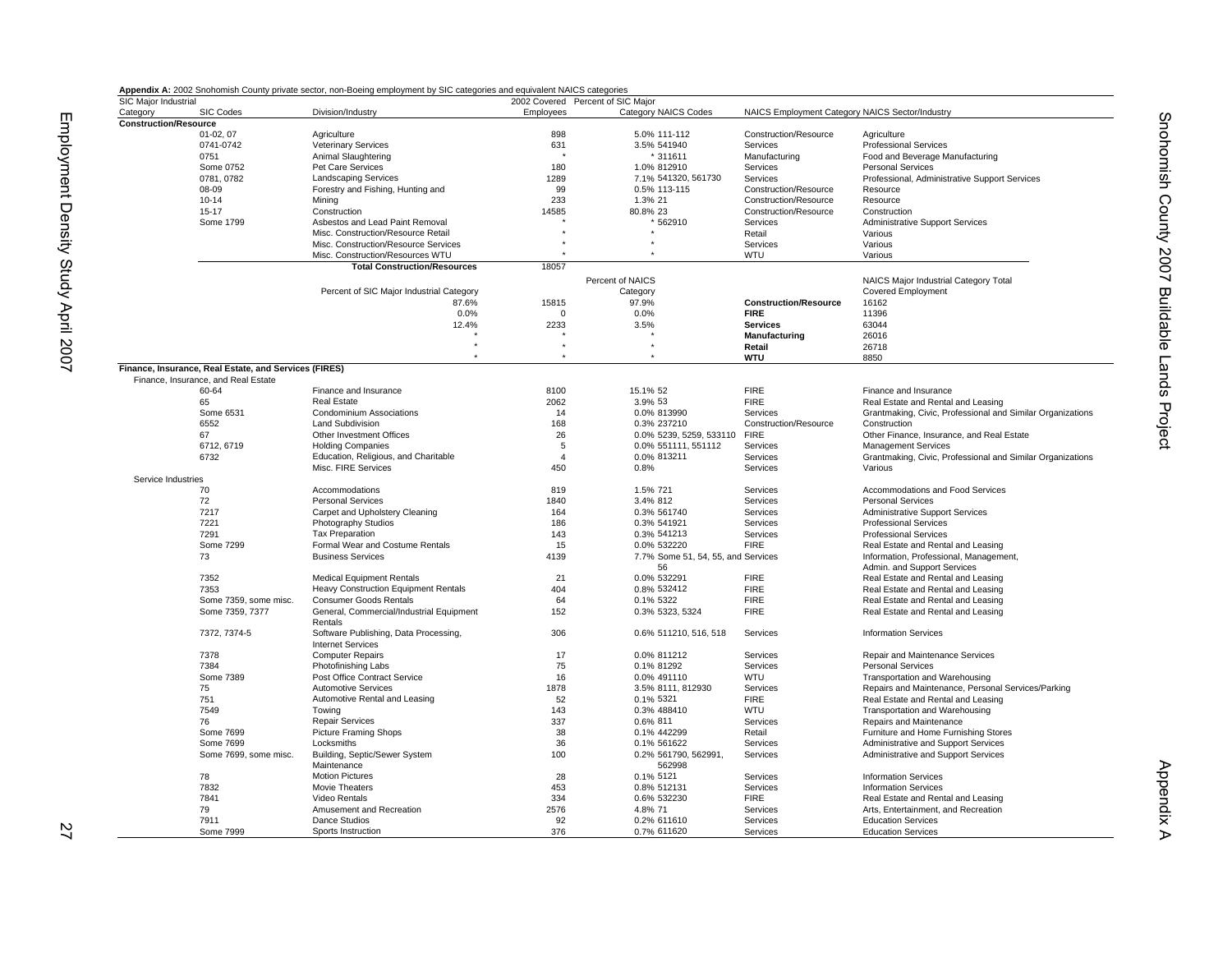| Appendix A: 2002 Snohomish County private sector, non-Boeing employment by SIC categories and equivalent NAICS categories |  |  |  |
|---------------------------------------------------------------------------------------------------------------------------|--|--|--|
|                                                                                                                           |  |  |  |

Employment Density Study April 2007

Employment Density Study April 2007

|                      |                                        | Appendix A: 2002 Shohomish County private sector, non-Boeing employment by SIC categories and equivalent NAICS categories |             |                                   |                                                 |                                                            |
|----------------------|----------------------------------------|---------------------------------------------------------------------------------------------------------------------------|-------------|-----------------------------------|-------------------------------------------------|------------------------------------------------------------|
| SIC Major Industrial |                                        |                                                                                                                           |             | 2002 Covered Percent of SIC Major |                                                 |                                                            |
| Category             | SIC Codes                              | Division/Industry                                                                                                         | Employees   | Category NAICS Codes              | NAICS Employment Category NAICS Sector/Industry |                                                            |
|                      | FIRES - Service Industries (continued) |                                                                                                                           |             |                                   |                                                 |                                                            |
|                      | 80                                     | <b>Health Services</b>                                                                                                    | 14464       | 27.0% 621-2, some 623             | Services                                        | <b>Health Care</b>                                         |
|                      | 8072                                   | Dental Labs                                                                                                               | 111         | 0.2% 339116                       | Manufacturing                                   | Misc. Manufacturing                                        |
|                      | 81                                     | <b>Legal Services</b>                                                                                                     | 664         | 1.2% 541110                       | Services                                        | <b>Professional Services</b>                               |
|                      | 82                                     | <b>Educational Services (Private)</b>                                                                                     | 847         | 1.6% 61                           | Services                                        | <b>Education Services</b>                                  |
|                      | 83                                     | Social Services                                                                                                           | 1838        | 3.4% 624                          | Services                                        | Social Assistance                                          |
|                      | 8351                                   | Daycare                                                                                                                   | 1152        | 2.2% 624410                       | Services                                        | Social Assistance                                          |
|                      | 8361                                   | <b>Residential Care</b>                                                                                                   | 1270        | 2.4% Some 623                     | Services                                        | <b>Health Care</b>                                         |
|                      | 8399                                   | Social Service Organizations                                                                                              | 60          | 0.1% Some 813                     | Services                                        | Grantmaking, Civic, Professional and Similar Organizations |
|                      |                                        |                                                                                                                           |             |                                   |                                                 |                                                            |
|                      | 84                                     | Museums, Art Galleries, Gardens and                                                                                       | 14          | 0.0% 712                          | Services                                        | Arts, Entertainment, and Recreation                        |
|                      |                                        | Zoos (Private)                                                                                                            |             |                                   |                                                 |                                                            |
|                      | 86                                     | Membership Organizations                                                                                                  | 1413        | 2.6% Some 813                     | Services                                        | Grantmaking, Civic, Professional and Similar Organizations |
|                      | 87                                     | <b>Engineering and Management Services</b>                                                                                | 3847        | 7.2% Some 541                     | Services                                        | <b>Professional Services</b>                               |
|                      | Some 8741                              | <b>Construction Management</b>                                                                                            | 29          | 0.1% Some 236                     | Construction/Resource                           | Construction                                               |
|                      | 8741                                   | <b>Management Services</b>                                                                                                | 122         | 0.2% 561110                       | Services                                        | <b>Administrative Support Services</b>                     |
|                      | 88                                     | <b>Domestic Employees</b>                                                                                                 | 1887        | 3.5% 814110                       | Services                                        | Domestic Employees                                         |
|                      | Some 89                                | Misc. Services - Misc. Professional                                                                                       | 27          | 0.1% Some 541                     | Services                                        | <b>Professional Services</b>                               |
|                      |                                        |                                                                                                                           |             |                                   |                                                 |                                                            |
|                      |                                        | Services                                                                                                                  |             |                                   |                                                 |                                                            |
|                      | Some 89                                | Misc. Services - Independent Artists                                                                                      | 17          | 0.0% 711510                       | Services                                        | Arts, Entertainment, and Recreation                        |
|                      |                                        | Misc. Services Manufacturing                                                                                              | 59          | 0.1%                              | Manufacturing                                   | Various                                                    |
|                      |                                        | Misc. Services Retail                                                                                                     |             |                                   | Retail                                          | Various                                                    |
|                      |                                        | Misc. Services WTU                                                                                                        | $\bullet$   | $\ddot{\phantom{1}}$              | WTU                                             | Various                                                    |
|                      |                                        | <b>Total FIRES</b>                                                                                                        | 53511       |                                   |                                                 |                                                            |
|                      |                                        |                                                                                                                           |             | Percent of NAICS                  |                                                 | NAICS Major Industrial Category Total                      |
|                      |                                        |                                                                                                                           |             |                                   |                                                 |                                                            |
|                      |                                        | Percent of SIC Major Industrial Category                                                                                  |             | Category                          |                                                 | Covered Employment                                         |
|                      |                                        | 0.4%                                                                                                                      | 197         | 1.2%                              | <b>Construction/Resource</b>                    | 16162                                                      |
|                      |                                        | 21.0%                                                                                                                     | 11230       | 98.5%                             | <b>FIRE</b>                                     | 11396                                                      |
|                      |                                        | 77.9%                                                                                                                     | 41660       | 66.1%                             | <b>Services</b>                                 | 63044                                                      |
|                      |                                        | 0.3%                                                                                                                      | 170         | 0.7%                              | Manufacturing                                   | 26016                                                      |
|                      |                                        |                                                                                                                           |             |                                   | Retail                                          | 26718                                                      |
|                      |                                        | ×                                                                                                                         | $\star$     | $\bullet$                         | <b>WTU</b>                                      | 8850                                                       |
| Manufacturing        |                                        |                                                                                                                           |             |                                   |                                                 |                                                            |
|                      | 20                                     | Food and Beverage Manufacturing                                                                                           | 1344        | 4.9% 311                          | Manufacturing                                   | Food and Beverage Manufacturing                            |
|                      |                                        |                                                                                                                           |             |                                   |                                                 |                                                            |
|                      | 22-23                                  | <b>Textiles and Apparel Manufacturing</b>                                                                                 | 318         | 1.2% 313-316                      | Manufacturing                                   | <b>Textiles and Apparel Manufacturing</b>                  |
|                      | 24-26                                  | Wood Products, Furniture, and Paper                                                                                       | 4460        | 16.2% 321, 337, 322               | Manufacturing                                   | Wood Products, Furniture, and Paper Products               |
|                      |                                        | Products                                                                                                                  |             |                                   |                                                 |                                                            |
|                      | 2411                                   | Logging                                                                                                                   | 144         | 0.5% 113310                       | Construction/Resource                           | Resource                                                   |
|                      | 27                                     | Printing and Publishing                                                                                                   | 795         | 2.9% 323                          | Manufacturing                                   | Printina                                                   |
|                      | 2711-2741                              | Publishing                                                                                                                | 1137        | 4.1% 5111                         | Services                                        | <b>Information Services</b>                                |
|                      | 28-29                                  | Chemical and Petroleum Products                                                                                           | 314         | 1.1% 325, 324                     | Manufacturing                                   | Chemical and Petroleum Products                            |
|                      | 30                                     | Rubber and Plastic Products                                                                                               | 532         | 1.9% 326                          | Manufacturing                                   | Plastic and Rubber Products                                |
|                      |                                        |                                                                                                                           |             |                                   |                                                 |                                                            |
|                      | 31                                     | Leather Products                                                                                                          | 46          | 0.2% 316                          | Manufacturing                                   | <b>Leather Products</b>                                    |
|                      | 32                                     | Stone, Clay, Glass and Concrete Products                                                                                  | 689         | 2.5% 327                          | Manufacturing                                   | Nonmetallic Mineral Products                               |
|                      | 33                                     | Primary Metal Industries                                                                                                  | 135         | 0.5% 331, Some 332                | Manufacturing                                   | Primary Metal Manufacturing, Fabricated Metal Products     |
|                      | 34                                     | <b>Fabricated Metal Products</b>                                                                                          | 1964        | 7.1% 332                          | Manufacturing                                   | <b>Fabricated Metal Products</b>                           |
|                      | 35                                     | Industrial Machinery and Equipment                                                                                        | 1399        | 5.1% 333, Some 3341,              | Manufacturing                                   | Machinery, Computer and Electronic                         |
|                      |                                        |                                                                                                                           |             | Some 332                          |                                                 | Products, Fabricated Metal Products                        |
|                      | Some 3599                              | Machine Shops                                                                                                             | 879         | 3.2% 332710                       | Manufacturing                                   | <b>Fabricated Metal Products</b>                           |
|                      | 36                                     | <b>Electrical and Electronic Equipment</b>                                                                                | 489         | 1.8% 335                          | Manufacturing                                   | <b>Electrical Equipment and Appliances</b>                 |
|                      | 3651-3679                              | <b>Electronic Equipment</b>                                                                                               | 1660        | 6.0% 334                          | Manufacturing                                   | Computer and Electronic Products                           |
|                      |                                        |                                                                                                                           |             |                                   |                                                 |                                                            |
|                      | 37                                     | Transportation Equipment (Non-Boeing)                                                                                     | 5650        | 20.5% 336                         | Manufacturing                                   | Transportation Equipment (Non-Boeing)                      |
|                      | Some 3732                              | <b>Boat Repair</b>                                                                                                        | 21          | 0.1% 811490                       | Services                                        | Repair and Maintenance                                     |
|                      | 38                                     | Instruments Manufacturing                                                                                                 | 4359        | 15.8% 3345                        | Manufacturing                                   | <b>Computer and Electronic Products</b>                    |
|                      | 3821, 3841-3, 3851                     | Medical Instruments Manufacturing                                                                                         | 223         | 0.8% 3391                         | Manufacturing                                   | Misc. Manufacturing/Medical Equipment                      |
|                      | 39                                     | Miscellaneous Manufacturing                                                                                               | 341         | 1.2% 3399                         | Manufacturing                                   | Miscellaneous Manufacturing                                |
|                      |                                        | Misc. Manufacturing FIRE                                                                                                  |             |                                   | <b>FIRE</b>                                     | Various                                                    |
|                      |                                        | Misc. Manufacturing Services                                                                                              | 601         | 2.2%                              | Services                                        | Various                                                    |
|                      |                                        | Misc. Manufacturing WTU                                                                                                   |             |                                   | WTU                                             | Various                                                    |
|                      |                                        | <b>Total Manufacturing</b>                                                                                                | 27518       |                                   |                                                 |                                                            |
|                      |                                        |                                                                                                                           |             |                                   |                                                 |                                                            |
|                      |                                        |                                                                                                                           |             | Percent of NAICS                  |                                                 | NAICS Major Industrial Category Total                      |
|                      |                                        | Percent of SIC Major Industrial Category                                                                                  |             | Category                          |                                                 | <b>Covered Employment</b>                                  |
|                      |                                        | 0.5%                                                                                                                      | 144         | 0.9%                              | <b>Construction/Resource</b>                    | 16162                                                      |
|                      |                                        |                                                                                                                           |             |                                   | <b>FIRE</b>                                     | 11396                                                      |
|                      |                                        | 6.4%                                                                                                                      | 1759        | 2.8%                              | <b>Services</b>                                 | 63044                                                      |
|                      |                                        |                                                                                                                           |             |                                   |                                                 |                                                            |
|                      |                                        | 93.0%                                                                                                                     | 25597       | 98.4%                             | Manufacturing                                   | 26016                                                      |
|                      |                                        | 0.0%                                                                                                                      | $\mathbf 0$ | 0.0%                              | Retail                                          | 26718                                                      |
|                      |                                        |                                                                                                                           |             |                                   | <b>WTU</b>                                      | 8850                                                       |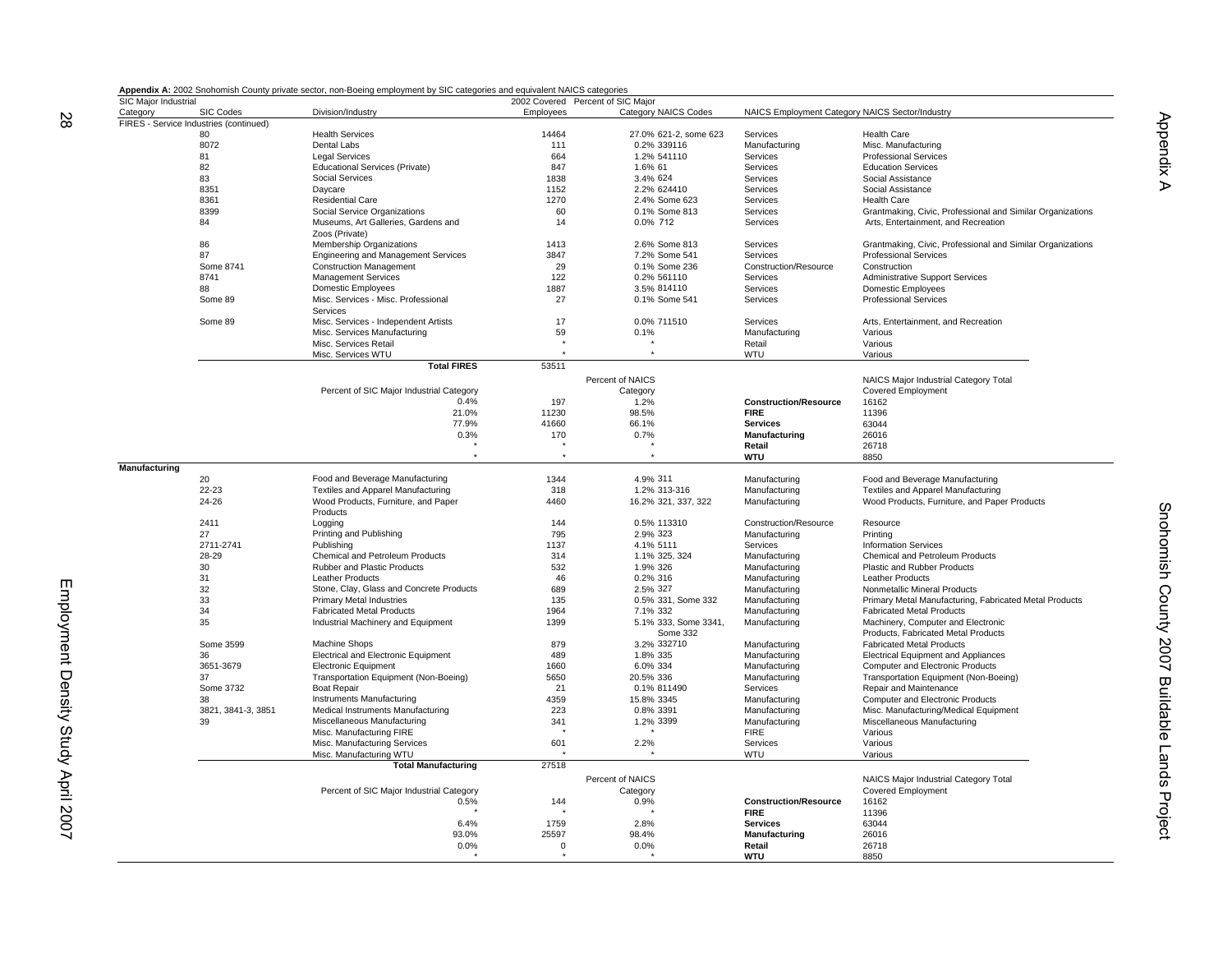|  | Appendix A: 2002 Snohomish County private sector, non-Boeing employment by SIC categories and equivalent NAICS categories |  |  |  |  |
|--|---------------------------------------------------------------------------------------------------------------------------|--|--|--|--|
|--|---------------------------------------------------------------------------------------------------------------------------|--|--|--|--|

| SIC Major Industrial |                        |                                          | 2002 Covered Percent of SIC Major |                      |                                                 |                                                               |
|----------------------|------------------------|------------------------------------------|-----------------------------------|----------------------|-------------------------------------------------|---------------------------------------------------------------|
| Category             | SIC Codes              | Division/Industry                        | Employees                         | Category NAICS Codes | NAICS Employment Category NAICS Sector/Industry |                                                               |
| Retail               |                        |                                          |                                   |                      |                                                 |                                                               |
| Retail               |                        |                                          |                                   |                      |                                                 |                                                               |
|                      | 52                     | Building Material, Hardware, Garden      | 2017                              | 5.1% 444             | Retail                                          | Building Material and Garden Equipment and Supplies Dealers   |
|                      |                        | <b>Supply Stores</b>                     |                                   |                      |                                                 |                                                               |
|                      | 5271                   | Mobile Home Sales                        | 29                                | 0.1% 453930          | Retail                                          | Misc. Stores/Manufactured Home Dealers                        |
|                      | 53                     | General Merchandise Stores               | 4515                              | 11.3% 452            | Retail                                          | General Merchandise Stores                                    |
|                      | 54                     | <b>Food Stores</b>                       | 5323                              | 13.4% 445            | Retail                                          | Food and Beverage Stores/Supermarkets/Groceries/Misc.         |
|                      | Some 5411              | <b>Convenience Stores</b>                | 191                               | 0.5% 445120          | Retail                                          | Food Stores/Convenience Stores                                |
|                      | Some 5411              | Convenience Stores with Gas              | 631                               | 1.6% 447110          | Retail                                          | Gas Stations                                                  |
|                      | Some 5461              | <b>Bakeries with Retail Sales</b>        | 92                                | 0.2% 311811          | Manufacturing                                   | Food and Beverage Manufacturing                               |
|                      | Some 5461              | <b>Baked Goods Stores</b>                | 35                                | 0.1% 445291          | Retail                                          | Food and Beverage Stores                                      |
|                      | Some 5461              | Snack Bars (Retail Bakeries)             | 73                                | 0.2% 722213          | <b>Food Services</b>                            | <b>Food Services</b>                                          |
|                      | Some 5499              | <b>Food Supplement Stores</b>            | 32                                | 0.1% 446191          | Retail                                          | <b>Health and Personal Care Stores</b>                        |
|                      | 55                     | <b>Automotive Dealers</b>                | 2973                              | 7.5% 441             | Retail                                          | Motor Vehicle and Parts Dealers                               |
|                      | 5531                   | <b>Auto Supplies</b>                     | 902                               | 2.3% 4413            | Retail                                          | Motor Vehicle and Parts Dealers                               |
|                      | 5541                   | <b>Gas Stations</b>                      | 874                               | 2.2% 447             | Retail                                          | <b>Gas Stations</b>                                           |
|                      | 56                     | Apparel and Accessories Stores           | 1118                              | 2.8% 448             | Retail                                          | Clothing and Accessories Stores                               |
|                      | 57                     | Furniture and Home Furnishings Stores    | 687                               | 1.7% 442             | Retail                                          | Furniture and Home Furnishings Stores                         |
|                      | Some 5712              | <b>Custom Furniture/Cabinetry</b>        | 116                               | 0.3% 3371            | Manufacturing                                   | Furniture Manufacturing                                       |
|                      | 5722, Some 5731, 5734  | Appliance and Electronics Stores         | 664                               | 1.7% 443             | Retail                                          | Electronics and Appliance Stores                              |
|                      | Some 5731              | Auto Radio Stores                        | 59                                | 0.1% 441310          | Retail                                          | Motor Vehicle and Parts Dealers                               |
|                      | 5735, 5736             | Recorded Music and Musical Instrument    | 89                                | 0.2% 451220, 451140  | Retail                                          | Sporting Goods, Hobby, Book and Music Stores                  |
|                      |                        | <b>Stores</b>                            |                                   |                      |                                                 |                                                               |
|                      | 59                     | Miscellaneous Retail                     | 2437                              | 6.1% 453, 454        | Retail                                          | Misc. Stores, Nonstore Retail                                 |
|                      | 5912                   | <b>Drug Stores</b>                       | 910                               | 2.3% 446110          | Retail                                          | <b>Health and Personal Care Stores</b>                        |
|                      | 5921                   | Liquor Stores (Private)                  | 11                                | 0.0% 445310          | Retail                                          | <b>Liquor Stores</b>                                          |
|                      | Some 5932              | Pawn Shops                               | 35                                | 0.1% 522298          | <b>FIRE</b>                                     | Finance and Insurance                                         |
|                      | 5941, 5942, 5945, 5949 | Sporting Goods, Book, Hobby and Toy,     | 1222                              | 3.1% 451110, 451211, | Retail                                          | Sporting Goods, Hobby, Book and Music Stores                  |
|                      |                        | Sewing Supply Stores                     |                                   | 451120.451130        |                                                 |                                                               |
|                      | 5944                   | Jewelry Stores                           | 205                               | 0.5% 448310          | Retail                                          | Clothing and Accessories Stores                               |
|                      | 5946                   | Camera Shops                             | 68                                | 0.2% 443130          | Retail                                          | <b>Electronics and Appliance Stores</b>                       |
|                      | 5995, Some 5999        | Optical Goods, Cosmetic Supply, Hearing  | 195                               | 0.5% 446130, 446120, | Retail                                          | Health and Personal Care Stores                               |
|                      |                        | Aids Stores                              |                                   | 446199               |                                                 |                                                               |
|                      | Some 5999              | Misc. Electronics Stores                 | $\overline{4}$                    | 0.0% 443112          | Retail                                          | Electronics and Appliance Stores                              |
|                      |                        | Misc. Retail Const/Res                   |                                   |                      | Construction/Resource                           | Various                                                       |
|                      |                        | Misc. Retail FIRE                        |                                   |                      | <b>FIRE</b>                                     | Various                                                       |
|                      |                        | Misc. Retail Services                    | 145                               | 0.4%                 | Services                                        | Various                                                       |
|                      |                        | Misc. Retail WTU                         | 112                               | 0.3%                 | WTU                                             | Various                                                       |
| <b>Food Services</b> |                        |                                          |                                   |                      |                                                 |                                                               |
|                      | 58                     | Eating and Drinking Places               | 7232                              | 18.1% 722            | <b>Food Services</b>                            | Food Services and Drinking Places/Restaurants and Misc.       |
|                      | Some 5812              | Management Offices for Food Service      | 8                                 | 0.0% 551114          | Services                                        | <b>Management Services</b>                                    |
|                      |                        | Corporations                             |                                   |                      |                                                 |                                                               |
|                      | Some 5812              | Limited Service (Fast Food)              | 5324                              | 13.4% 722211         | <b>Food Services</b>                            | Food Services and Drinking Places/Fast Food                   |
|                      | Some 5812              | Snack Bars, Espresso Stands              | 1105                              | 2.8% 722213          | <b>Food Services</b>                            | Food Services and Drinking Places/Snack Bars, Espresso Stands |
|                      | 5813                   | <b>Drinking Places</b>                   | 423                               | 1.1% 722410          | <b>Food Services</b>                            | Food Services and Drinking Places/Drinking Places             |
|                      |                        | <b>Total Retail</b>                      | 39856                             |                      |                                                 |                                                               |
|                      |                        |                                          |                                   |                      |                                                 |                                                               |
|                      |                        |                                          |                                   | Percent of NAICS     |                                                 | NAICS Major Industrial Category Total                         |
|                      |                        | Percent of SIC Major Industrial Category |                                   | Category             |                                                 | Covered Employment                                            |
|                      |                        |                                          |                                   |                      | <b>Construction/Resource</b>                    | 16162                                                         |
|                      |                        |                                          |                                   |                      | <b>FIRE</b>                                     | 11396                                                         |
|                      |                        | 0.4%                                     | 153                               | 0.2%                 | <b>Services</b>                                 | 63044                                                         |
|                      |                        | 35.5%                                    | 14157                             | 22.5%                | <b>Food Services</b>                            |                                                               |
|                      |                        | 0.5%                                     | 208                               | 0.8%                 | Manufacturing                                   | 26016                                                         |
|                      |                        | 63.2%                                    | 25191                             | 94.3%                | Retail                                          | 26718                                                         |
|                      |                        | 0.3%                                     | 112                               | 1.3%                 | WTU                                             | 8850                                                          |

Snohomish County 2007 Buildable Lands Project

Snohomish County 2007 Buildable Lands Project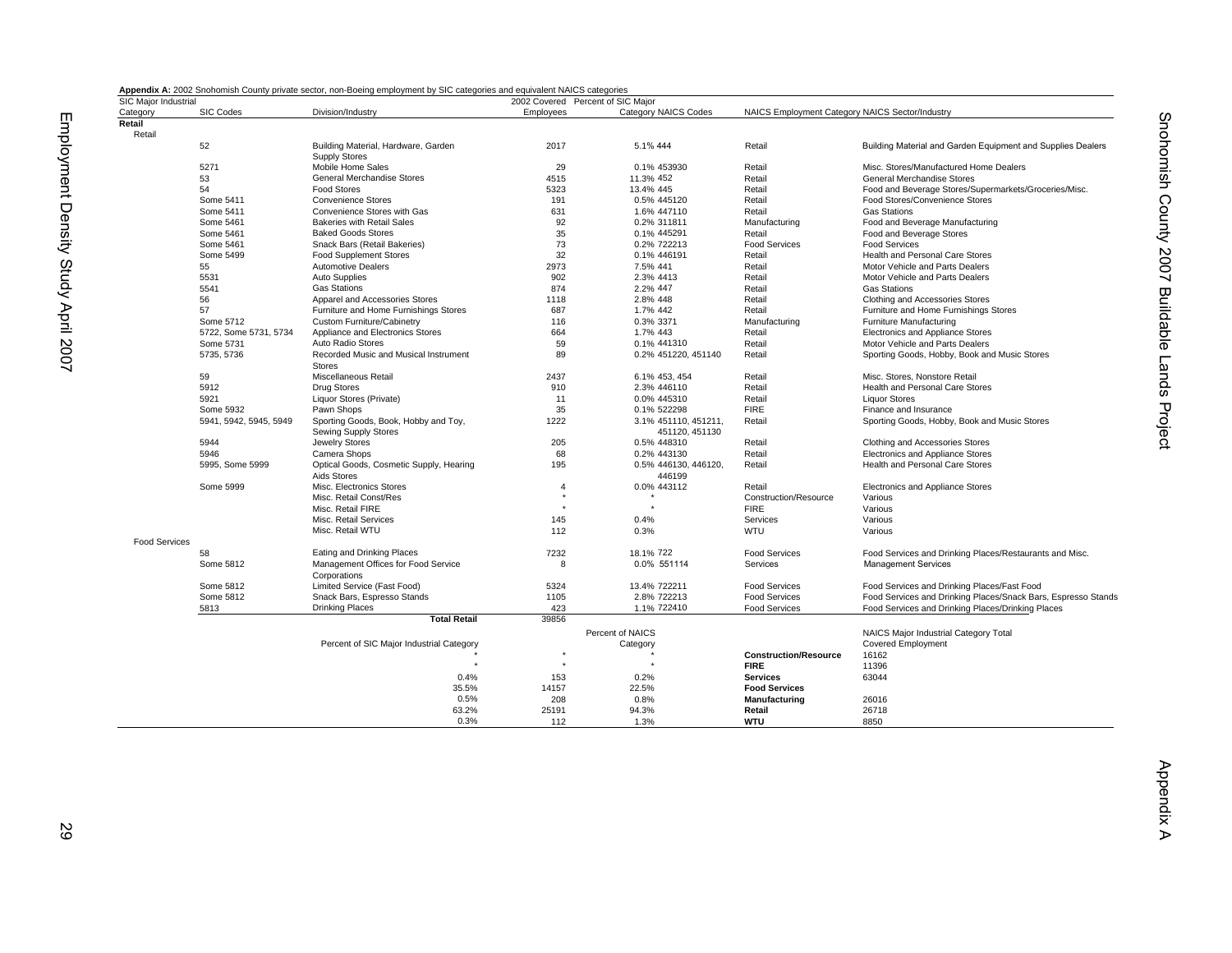| Appendix A: 2002 Snohomish County private sector, non-Boeing employment by SIC categories and equivalent NAICS categories |  |  |  |
|---------------------------------------------------------------------------------------------------------------------------|--|--|--|
|                                                                                                                           |  |  |  |

| SIC Major Industrial |                        |                                                                                                                                                                                                                     | 2002 Covered Percent of SIC Major |                             |                                                 |                                                             |
|----------------------|------------------------|---------------------------------------------------------------------------------------------------------------------------------------------------------------------------------------------------------------------|-----------------------------------|-----------------------------|-------------------------------------------------|-------------------------------------------------------------|
| Category             | <b>SIC Codes</b>       | Division/Industry                                                                                                                                                                                                   | Employees                         | <b>Category NAICS Codes</b> | NAICS Employment Category NAICS Sector/Industry |                                                             |
|                      |                        | Wholesale, Transportation, Communications, and Utilities (WTCU)                                                                                                                                                     |                                   |                             |                                                 |                                                             |
|                      | $41 - 47$              | Transportation                                                                                                                                                                                                      | 2161                              | 16.3% 48-49                 | WTU                                             | Transportation and Warehousing                              |
|                      | Some 4212              | <b>Waste Collection Services</b>                                                                                                                                                                                    | 84                                | 0.6% 56211                  | Services                                        | <b>Administrative Support Services</b>                      |
|                      | Some 4225              | Miniwarehouses                                                                                                                                                                                                      | 131                               | 1.0% 531130                 | Miniwarehouse                                   | FIRE, Real Estate and Rental and Leasing                    |
|                      | 4493                   | Marinas                                                                                                                                                                                                             | 44                                | 0.3% 713930                 | Services                                        | Arts, Entertainment, and Recreation                         |
|                      | 4724-5                 | <b>Travel Agencies and Tour Operators</b>                                                                                                                                                                           | 265                               | 2.0% 56151-2                | Services                                        | <b>Administrative Support Services</b>                      |
|                      | 48                     | Communications                                                                                                                                                                                                      | 2093                              | 15.8% 515, 517              | Services                                        | <b>Information Services</b>                                 |
|                      | 49                     | Utilities (Private)                                                                                                                                                                                                 | 88                                | 0.7% 22                     | WTU                                             | <b>Utilities</b>                                            |
|                      | Some 495               | <b>Sanitary Services</b>                                                                                                                                                                                            | 166                               | 1.3% Some 561, 562          | Services                                        | <b>Administrative Support Services</b>                      |
|                      | 50-51                  | <b>Wholesale Trade</b>                                                                                                                                                                                              | 6294                              | 47.5% 42                    | WTU                                             | <b>Wholesale Trade</b>                                      |
|                      | Some 5013              | Auto Parts/Tire Sales                                                                                                                                                                                               | 123                               | 0.9% Some 44131-2           | Retail                                          | Motor Vehicle and Parts Dealers                             |
|                      | Some 5015              | Used Parts Sales (Wrecking Yards)                                                                                                                                                                                   | 58                                | 0.4% Some 441310            | Retail                                          | Motor Vehicle and Parts Dealers/Wrecking Yards              |
|                      | Some 5023              | <b>Floorcoverings Sales</b>                                                                                                                                                                                         | 25                                | 0.2% Some 442210            | Retail                                          | Furniture and Home Furnishings Stores                       |
|                      | Some 5031              | <b>Lumber Sales</b>                                                                                                                                                                                                 | 62                                | 0.5% Some 444110            | Retail                                          | Building Material and Garden Equipment and Supplies Dealers |
|                      | Some 5032              | Brick, Stone, Related Building Materials                                                                                                                                                                            | 19                                | 0.1% Some 444190            | Retail                                          | Building Material and Garden Equipment and Supplies Dealers |
|                      |                        | Sales                                                                                                                                                                                                               |                                   |                             |                                                 |                                                             |
|                      | Some 5033              | Roofing, Siding, Insulation Sales                                                                                                                                                                                   | 93                                | 0.7% Some 444190            | Retail                                          | Building Material and Garden Equipment and Supplies Dealers |
|                      | Some 5044              | Office Equipment Sales                                                                                                                                                                                              | 103                               | 0.8% Some 453210            | Retail                                          | Misc. Stores                                                |
|                      | Some 5045              | <b>Computer and Software Sales</b>                                                                                                                                                                                  | 45                                | 0.3% Some 443120            | Retail                                          | Electronics and Appliance Stores                            |
|                      | Some 5047              | Medical Equipment and Supply Sales                                                                                                                                                                                  | 98                                | 0.7% Some 446199            | Retail                                          | Health and Personal Care Stores                             |
|                      | Some 5063              | <b>Electrical Building Materials Sales</b>                                                                                                                                                                          | 22                                | 0.2% Some 444190            | Retail                                          | Building Material and Garden Equipment and Supplies Dealers |
|                      | Some 5065              | Electronic Parts and Equipment Sales                                                                                                                                                                                | 69                                | 0.5% Some 443112            | Retail                                          | Electronics and Appliance Stores                            |
|                      | Some 5072              | <b>Hardware Sales</b>                                                                                                                                                                                               | 77                                | 0.6% Some 444130            | Retail                                          | Building Material and Garden Equipment and Supplies Dealers |
|                      | Some 5083              | Garden Equipment Sales                                                                                                                                                                                              | 42                                | 0.3% Some 444210            | Retail                                          | Building Material and Garden Equipment and Supplies Dealers |
|                      | Some 5099              | Misc. Durable Goods Sales                                                                                                                                                                                           | 20                                | 0.2% Some 444, 451          | Retail                                          | Various                                                     |
|                      | Some 5112              | Stationery and Office Supply Sales                                                                                                                                                                                  | 57                                | 0.4% Some 453210            | Retail                                          | Misc. Stores                                                |
|                      | Some 5122              | Drug and Supplement Sales                                                                                                                                                                                           | 30                                | 0.2% Some 446               | Retail                                          | <b>Health and Personal Care Stores</b>                      |
|                      | Some 5141              | <b>General Grocery Sales</b>                                                                                                                                                                                        |                                   | 0.2% Some 445110            | Retail                                          |                                                             |
|                      |                        | Misc. Grocery Sales                                                                                                                                                                                                 | 22                                |                             |                                                 | Food and Beverage Stores                                    |
|                      | Some 5149<br>Some 5191 |                                                                                                                                                                                                                     | 12<br>91                          | 0.1% Some 445299            | Retail<br>Retail                                | Food and Beverage Stores                                    |
|                      |                        | Farm Supply Sales                                                                                                                                                                                                   |                                   | 0.7% Some 444220            |                                                 | Building Material and Garden Equipment and Supplies Dealers |
|                      | Some 5199              | Gift, Novelty, Souvenir Sales                                                                                                                                                                                       | 19                                | 0.1% Some 453220            | Retail                                          | Misc. Stores                                                |
|                      |                        | Misc. WTCU Construction/Resource                                                                                                                                                                                    |                                   |                             | Construction/Resource                           | Various                                                     |
|                      |                        | Misc. WTCU Manufacturing                                                                                                                                                                                            |                                   |                             | Manufacturing                                   | Various                                                     |
|                      |                        | Misc. WTCU Retail                                                                                                                                                                                                   | 363                               | 2.7%                        | Retail                                          | Various                                                     |
|                      |                        | Misc. WTCU Services                                                                                                                                                                                                 | 430                               | 3.2%                        | Services                                        | Various                                                     |
|                      |                        | <b>Total WTCU</b>                                                                                                                                                                                                   | 13244                             |                             |                                                 |                                                             |
|                      |                        |                                                                                                                                                                                                                     |                                   | Percent of NAICS            |                                                 | NAICS Major Industrial Category Total                       |
|                      |                        | Percent of SIC Major Industrial Category                                                                                                                                                                            |                                   | Category                    |                                                 | <b>Covered Employment</b>                                   |
|                      |                        |                                                                                                                                                                                                                     |                                   |                             | <b>Construction/Resource</b>                    | 16162                                                       |
|                      |                        | 0.0%                                                                                                                                                                                                                | $\mathbf 0$                       | 0.0%                        | <b>FIRE</b>                                     | 11396                                                       |
|                      |                        | 1.0%                                                                                                                                                                                                                | 131                               | 1.1%                        | Mini-storage                                    |                                                             |
|                      |                        | 23.3%                                                                                                                                                                                                               | 3082                              | 4.9%                        | <b>Services</b>                                 | 63044                                                       |
|                      |                        |                                                                                                                                                                                                                     |                                   |                             | Manufacturing                                   | 26016                                                       |
|                      |                        | 10.9%                                                                                                                                                                                                               | 1450                              | 5.4%                        | Retail                                          | 26718                                                       |
|                      |                        | 64.5%                                                                                                                                                                                                               | 8543                              | 96.5%                       | <b>WTU</b>                                      | 8850                                                        |
|                      |                        | <b>Grand Total 2002 Covered Employment</b>                                                                                                                                                                          | 152186                            |                             |                                                 |                                                             |
|                      |                        | Source: Snohomish County Planning and Development Services analysis of Washington State Employment Security Department (ESD) data.                                                                                  |                                   |                             |                                                 |                                                             |
|                      |                        | Notes: 2002 covered employment statistics shown above may differ from those reported by the Puget Sound Regional Council and ESD due to revisions in the underlying data based on review by Snohomish County staff. |                                   |                             |                                                 |                                                             |

\* - Value suppressed to protect confidentiality.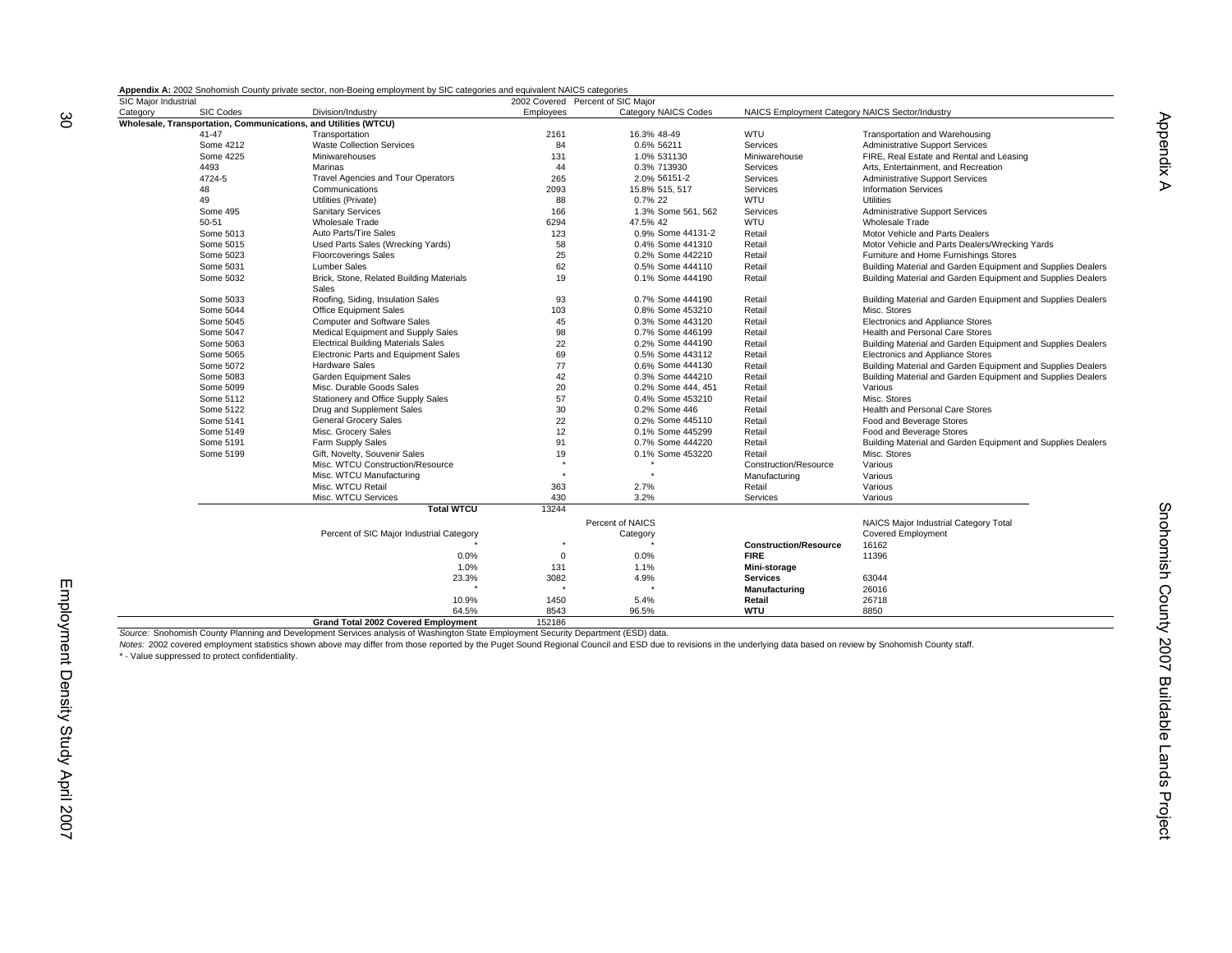**Appendix B:** Floor area square feet per employee assumptions from major previous studies and this study's recommendations

| <b>Employment Category</b>                           | <b>BILS</b> | TG, 5th Ed. | <b>ILSD</b> | 2002 BLR | Recommended |
|------------------------------------------------------|-------------|-------------|-------------|----------|-------------|
| Agriculture                                          | N/A         | N/A         | N/A         | N/A      | N/A         |
|                                                      |             |             |             |          |             |
| Resource                                             |             |             |             |          |             |
| Forestry, Fishing and Hunting                        |             |             |             |          |             |
| Logging                                              | 650         | 535         | 587         | 500      | N/A         |
| All other Forestry, Fishing and Hunting              | N/A         | N/A         | N/A         | N/A      | N/A         |
|                                                      |             |             |             |          |             |
| Mining                                               | N/A         | N/A         | N/A         | N/A      | N/A         |
|                                                      |             |             |             |          |             |
| Construction                                         |             |             |             |          |             |
| <b>Construction Management Services</b>              | 300         | 304         | 325         | 395      | N/A         |
| <b>Land Subdivision</b>                              | 300         | 304         | 325         | 395      | N/A         |
| All other Construction                               | 300         | N/A         | 577         | N/A      | N/A         |
|                                                      |             |             |             |          |             |
| Finance, Insurance, and Real Estate                  |             |             |             |          |             |
| Finance and Insurance                                |             |             |             |          |             |
| <b>Banks</b>                                         | 300         | 262         | 325         | 395      | 350         |
| Pawn Shops                                           | 600         | 654         | 1,742       | 600      | 350         |
| All other Finance and Insurance                      | 300         | 304         | 325         | 395      | 350         |
| Real Estate and Rental and Leasing                   |             |             |             |          |             |
| Miniwarehouses                                       | 300         | 20,000      | 625         | 833      | 20,000      |
| Consumer Goods Rental and Leasing                    | 600         | 549         | 325         | 395      | 350         |
| Medical Equipment Rental and Leasing                 | 300         | N/A         | 325         | 395      | 350         |
| Commercial/ Industrial Machine and Equipment Rentals | 300         | N/A         | 325         | 395      | 350         |
| All other Real Estate and Rental and Leasing         | 300         | 304         | 325         | 395      | 350         |
|                                                      |             |             |             |          |             |
| Services                                             |             |             |             |          |             |
| <b>Information Services</b>                          |             |             |             |          |             |
| Publishing                                           | 700         | 463         | 587         | 500      | 400         |
| Software, Movie, Record Distribution                 | 300         | 463         | 587         | 500      | 400         |
| Movie Theaters                                       | 600         | N/A         | 325         | 395      | 400         |
|                                                      | 300         | 304         | 625         | 833      | 400         |
| Radio and Television Broadcasting                    |             |             |             |          |             |
| Telecommunications                                   | 300         | 304         | 625         | 833      | 400         |
| All other Information Services                       | 300         | 304         | 325         | 395      | 400         |
| <b>Professional Services</b>                         |             |             |             |          |             |
| Landscape Architecture Services                      | N/A         | 304         | N/A         | N/A      | 400         |
| Research and Development/Bio-Tech/High-Tech          | 300         | 405         | 325         | 395      | 400         |
| <b>Veterinary Services</b>                           | N/A         | 207         | N/A         | N/A      | 400         |
| All other Professional Services                      | 300         | 304         | 325         | 395      | 400         |
|                                                      |             |             |             |          |             |
| <b>Management Services</b>                           | 300         | 304         | 325         | 395      | 400         |
|                                                      |             |             |             |          |             |
| <b>Administrative and Support Services</b>           |             |             |             |          |             |
| <b>Travel Agents and Tour Operators</b>              | 300         | 304         | 625         | 833      | 400         |
| <b>Landscaping Services</b>                          | N/A         | 304         | N/A         | N/A      | 400         |
| Waste Management and Remediation Services            | 300         | N/A         | 625         | 833      | 400         |
| All other Administrative/Support Services            | 300         | 304         | 325         | 395      | 400         |
| <b>Educational Services (private)</b>                |             |             |             |          |             |
| Schools - See Government/Education                   | N/A         | N/A         | N/A         | N/A      | N/A         |
| <b>Other Education Services</b>                      | 600         | N/A         | 325         | 395      | 400         |
|                                                      |             |             |             |          |             |
| <b>Health Care</b>                                   |             |             |             |          |             |
| Medical/Dental Offices or Clinics                    | 500         | 207         | 500         | 395      | 400         |
| <b>Ambulance Services</b>                            | 300         | N/A         | 625         | 833      | 400         |
| Hospitals                                            | 500         | 330         | 500         | 395      | 400         |
| Nursing and Residential Care Facilities              | 500         | 870         | 500         | 395      | 400         |
| All other Health Care Services                       | 500         | 207         | 500         | 395      | 400         |
|                                                      |             |             |             |          |             |
| Social Assistance (private/non-profit)               |             |             |             |          |             |
| Daycare                                              | 600         | 333-439     | 325         | 395      | 400         |
| All other Social Assistance                          | 600         | N/A         | 325         | 395      | 400         |
|                                                      |             |             |             |          |             |
| Arts, Entertainment, and Recreation                  |             |             |             |          |             |
| Marinas                                              | 300         | N/A         | 625         | 833      | 400         |
| All other Arts, Entertainment, and Recreation        | 600         | N/A         | 325         | 395      | 400         |
|                                                      |             |             |             |          |             |
| Accommodations                                       | 600         | N/A         | 325         | 395      | 400         |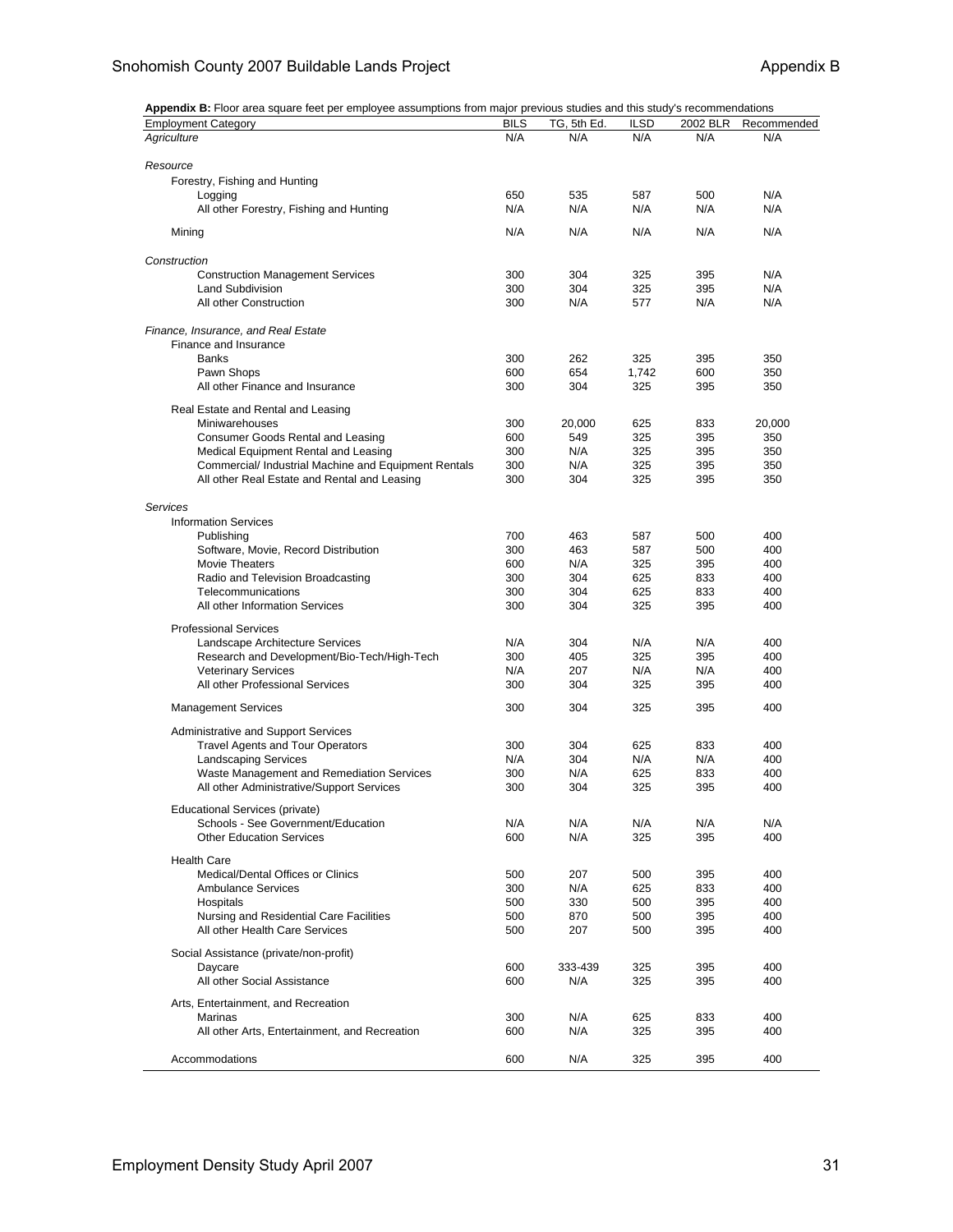**Appendix B:** Floor area square feet per employee assumptions from major previous studies and this study's recommendations (continued)

| $\omega$ ininu $\omega$<br><b>Employment Category</b>                                       | <b>BILS</b> | TG, 5th Ed. | <b>ILSD</b> | 2002 BLR   | Recommended |
|---------------------------------------------------------------------------------------------|-------------|-------------|-------------|------------|-------------|
| Services (continued)                                                                        |             |             |             |            |             |
| <b>Food Services</b>                                                                        |             |             |             |            |             |
| <b>Quality Restaurants</b>                                                                  | 600         | 134         | 1,742       | 600        | 200         |
| High-Turnover (Sit-Down) Restaurants                                                        | 600         | 101         | 1,742       | 600        | 200         |
| Fast Food Restaurants w/o Drive-Throughs                                                    | 600         | 70          | 1,742       | 600        | 200         |
| Fast Food Restaurants w/ Drive-Throughs                                                     | 600         | 92          | 1,742       | 600        | 200         |
| <b>Drinking Places</b>                                                                      | 600         | N/A         | 1,742       | 600        | 200         |
| <b>Espresso Stands</b><br>All other Food Services                                           | 600<br>600  | N/A<br>N/A  | 1,742       | 600<br>600 | 200<br>200  |
|                                                                                             |             |             | 1,742       |            |             |
| Repair and Maintenance                                                                      |             |             |             |            |             |
| Automotive Repair and Maintenance                                                           | 600         | N/A         | 325         | 395        | 400         |
| <b>Auto Tire Service Stations</b>                                                           | 600         | 1,064       | 325         | 395        | 400         |
| <b>Boat Repair</b><br>All other Repair and Maintenance Services                             | 450<br>600  | 549<br>N/A  | 587<br>325  | 500<br>395 | 400<br>400  |
|                                                                                             |             |             |             |            |             |
| Personal and Laundry Services                                                               |             |             |             |            |             |
| <b>Personal Care Services</b>                                                               | 600         | 549         | 325         | 395        | 400         |
| Coin-operated Laundries and Drycleaners                                                     | 600         | 549         | 325         | 395        | 400         |
| Pet Care Services                                                                           | N/A<br>N/A  | N/A<br>N/A  | N/A<br>N/A  | N/A<br>N/A | 400<br>N/A  |
| <b>Parking Garages</b><br>All other Personal and Laundry Services                           | 600         | N/A         | 325         | 395        | 400         |
|                                                                                             |             |             |             |            |             |
| Grantmaking, Civic, Professional, and Similar Organizations                                 |             |             |             |            |             |
| Religious Organizations/Churches                                                            | 600         | N/A         | 325         | N/A        | N/A         |
| <b>Grantmaking Organizations</b>                                                            | 300         | N/A         | 325         | 395        | 400         |
| <b>Condominium Associations</b><br>All other Civic, Professional, and Similar Organizations | 300<br>600  | N/A<br>N/A  | 325<br>325  | 395<br>395 | 400<br>400  |
|                                                                                             |             |             |             |            |             |
| Private Households - Domestic Employment                                                    | N/A         | N/A         | N/A         | N/A        | N/A         |
|                                                                                             |             |             |             |            |             |
| Manufacturing                                                                               |             |             |             |            |             |
| Food and Beverage Manufacturing<br>Animal Slaughtering                                      | N/A         | N/A         | N/A         | N/A        | 500         |
| <b>Retail Bakeries</b>                                                                      | 600         | N/A         | 1,742       | 600        | 500         |
| All other Food and Beverage Manufacturing                                                   | 775         | 535         | 587         | 500        | 500         |
| Textile, Apparel, and Leather Product Manufacturing                                         | 575         | 535         | 587         | 500        | 500         |
|                                                                                             |             |             |             |            | 500         |
| Wood Product Manufacturing/Lumber Mills                                                     | 650         | 535         | 587         | 500        |             |
| Paper Product Manufacturing                                                                 | 1,400       | 535         | 587         | 500        | 500         |
| Printing                                                                                    | 700         | 463         | 587         | 500        | 500         |
| Petroleum/Coal/Chemical/Plastic Product Manufacturing                                       |             |             |             |            |             |
| Pharmaceutical and Medicine Manufacturing/Bio-Tech                                          | 1,000       | 463         | 587         | 500        | 500         |
| All other Petroleum/Coal/Chemical/Plastic Product                                           | 1,000       | 535         | 587         | 500        | 500         |
| Manufacturing                                                                               |             |             |             |            |             |
| Nonmetallic Mineral Product Manufacturing                                                   | 775         | 535         | 587         | 500        | 500         |
| <b>Primary Metal Manufacturing</b>                                                          | 900         | 535         | 587         | 500        | 500         |
| <b>Fabricated Metal Product Manufacturing</b>                                               | 700         | 535         | 587         | 500        | 500         |
| <b>Machinery Manufacturing</b>                                                              | 550         | 549         | 587         | 500        | 500         |
| Computer and Electronic Product Manufacturing                                               | 300         | 463         | 587         | 500        | 500         |
| Electrical Equipment and Appliance Manufacturing                                            | 300         | 535         | 587         | 500        | 500         |
| <b>Transportation Equipment Manufacturing</b>                                               |             |             |             |            |             |
| Aerospace                                                                                   | 450         | 549         | 587         | 500        | 500         |
| Ship and Boat Building                                                                      | 450         | 549         | 587         | 500        | 500         |
| All other Transportation Equipment Manufacturing                                            | 450         | 549         | 587         | 500        | 500         |
| <b>Furniture Manufacturing</b>                                                              |             |             |             |            |             |
| <b>Custom Furniture Shops/Cabinetry</b>                                                     | 600         | 2,326       | 1,742       | 600        | 500         |
| All other Furniture Manufacturing                                                           | 400         | 535         | 587         | 500        | 500         |
|                                                                                             |             |             |             |            |             |
| Miscellaneous Manufacturing                                                                 |             |             |             |            |             |
| <b>Medical Equipment Manufacturing</b>                                                      | 400         | 463         | 587         | 500        | 500         |
| <b>Dental Laboratories</b>                                                                  | 500         | 207         | 500         | 395        | 500         |
| All other Misc. Manufacturing                                                               | 400         | 535         | 587         | 500        | 500         |